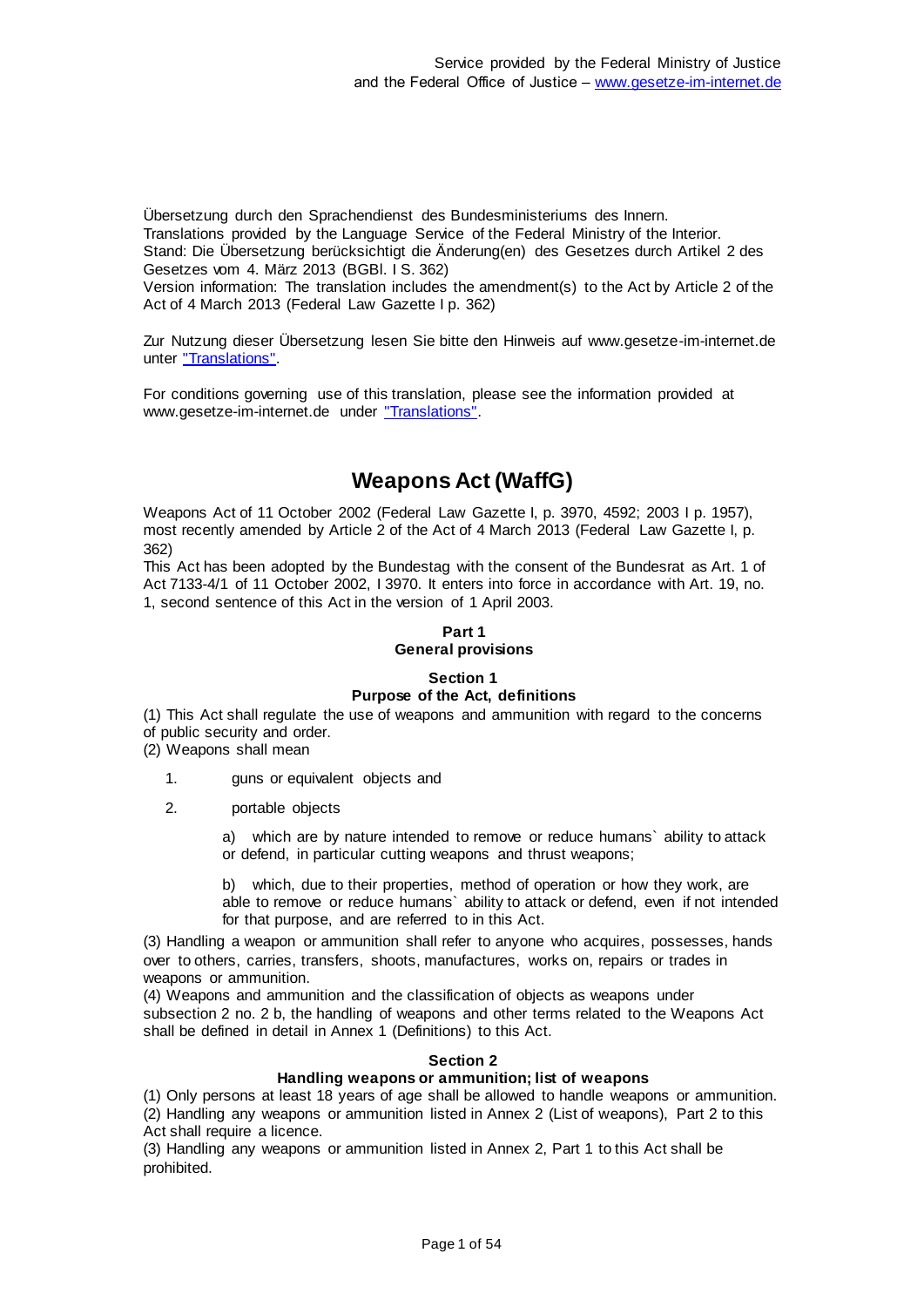(4) Weapons or ammunition, the handling of which is partially or fully exempted from a licence requirement or from a ban, shall be specified in Annex 2, Parts 1 and 2. Further, Annex 2, Part 3 shall specify those weapons and ammunition to which this Act does not apply fully or in part.

(5) In case of doubt as to whether this Act applies to an object, or as to how an object is to be classified under the definitions in Annex 1, Parts 1 and 3 and in Annex 2, the competent authorities shall decide upon application.

Such applications may be submitted by

1. manufacturers, importers, purchasers or owners of such an object, where they are able to provide plausible proof that they have a legitimate interest in the decision pursuant to sentence 1,

2. the competent authorities of the Federation and the Länder.

The competent authorities under Land law shall be consulted prior to reaching a decision. The decision shall be generally binding for the territory governed by this Act. The decision shall be published in the Federal Gazette.

#### **Section 3**

# **Handling of weapons or ammunition by children and young people**

(1) By way of derogation from Section 2 (1), young people may handle weapons or ammunition during training or employment under the supervision of a person authorized to handle weapons and to give instruction.

(2) By way of derogation from Section 2 (1), young people may handle tested irritant gas spraying devices.

(3) The competent authorities may grant general or individual exemptions from age requirements for children and young people on special grounds, if this is not contrary to public interests.

### **Part 2 Handling weapons and ammunition**

#### **Chapter 1 General requirements for weapons and ammunition licences**

# **Section 4 Requirements for a licence**

(1) In order to be granted a licence, applicants shall

- 1. be at least 18 years of age (Section 2 (1)),
- 2. have the necessary reliability (Section 5) and personal aptitude (Section 6),
- 3. demonstrate the necessary specialized knowledge (Section 7),
- 4. demonstrate a need (Section 8), and

5. enclose proof of liability insurance cover of one million euros for personal injury and property damage when applying for a weapons licence or shooting licence.

(2) Applicants not ordinarily resident for at least five years in the territory governed by this Act may be refused a licence to acquire, possess, carry or shoot a weapon.

(3) The competent authorities shall verify the reliability and personal aptitude of licence holders and, in the cases covered by subsection 1 no. 5, shall require proof of liability insurance at regular intervals of no more than three years.

(4) The competent authorities shall verify that a need still exists three years after the first licence is granted under the Weapons Act. This may be done at the same time as the verification referred to in subsection 3. The competent authorities may also verify that a need still exists after the period referred to in the first sentence has expired.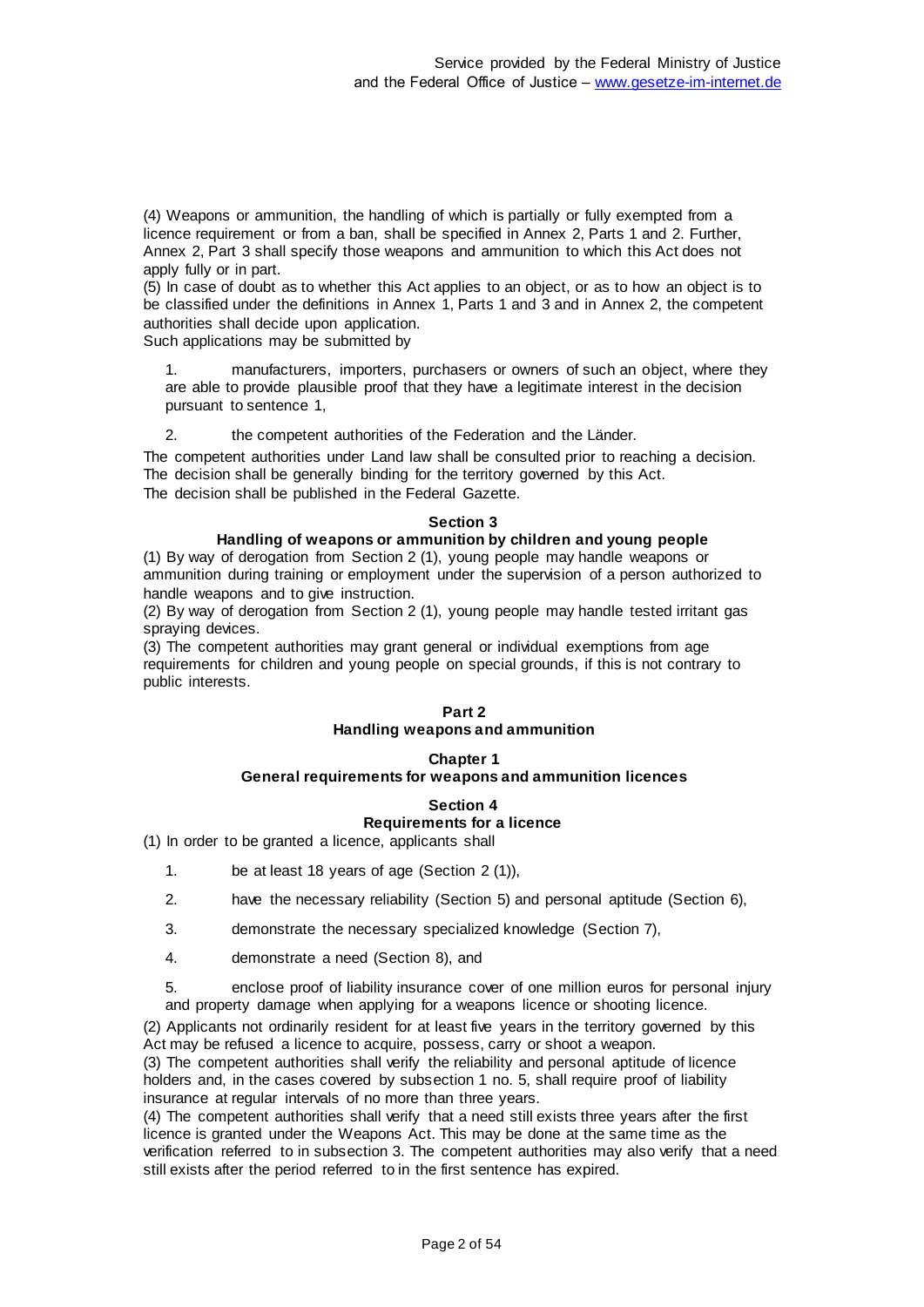#### **Section 5 Reliability**

(1) The following persons shall not be deemed to have the necessary reliability:

- 1. persons who have been sentenced in a non-appealable judgement
	- a) for a crime, or

b) for any other criminal offence committed intentionally to imprisonment of at least one year,

if less than ten years have elapsed since the last sentence entered into force;

- 2. persons whose circumstances give reason to assume that they
	- a) will use weapons or ammunition improperly or recklessly,

b) will not handle weapons or ammunition cautiously or properly or will not store these objects carefully,

c) will hand over weapons or ammunition to persons not entitled to exercise actual control over these objects.

(2) The following persons shall as a rule not be deemed to have the necessary reliability:

1. persons who have been sentenced in a non-appealable judgement to imprisonment, youth custody, a fine of at least 60 times the daily rate, or twice to a lower fine, or who have been on a suspended term of youth custody within the last five years (from the date of the final judgement on the last sentence

a) for an offence committed intentionally,

b) for an offence committed negligently in connection with the handling of weapons, ammunition or explosives, or an offence committed negligently involving danger to the public,

c) for an offence under the Weapons Act, the War Weapons Control Act, the Explosives Act or the Federal Hunting Act;

2. persons who have been members of

a) an association permanently banned as an organization under the Act Governing Private Associations or subject to a permanent ban on activities under the Act Governing Private Associations, or

b) a party found by the Federal Constitutional Court to be unconstitutional under Section 46 of the Act on the Federal Constitutional Court

within the last ten years (from the date on which membership ended),

or

3. persons who individually or as members of an association pursue or support or have within the last five years pursued or supported activities

a) hostile to the constitution, or

b) directed against the idea of international understanding, in particular peaceful co-existence, or

c) endanger foreign interests of the Federal Republic of Germany through the use of violence or preparatory actions for the use of violence;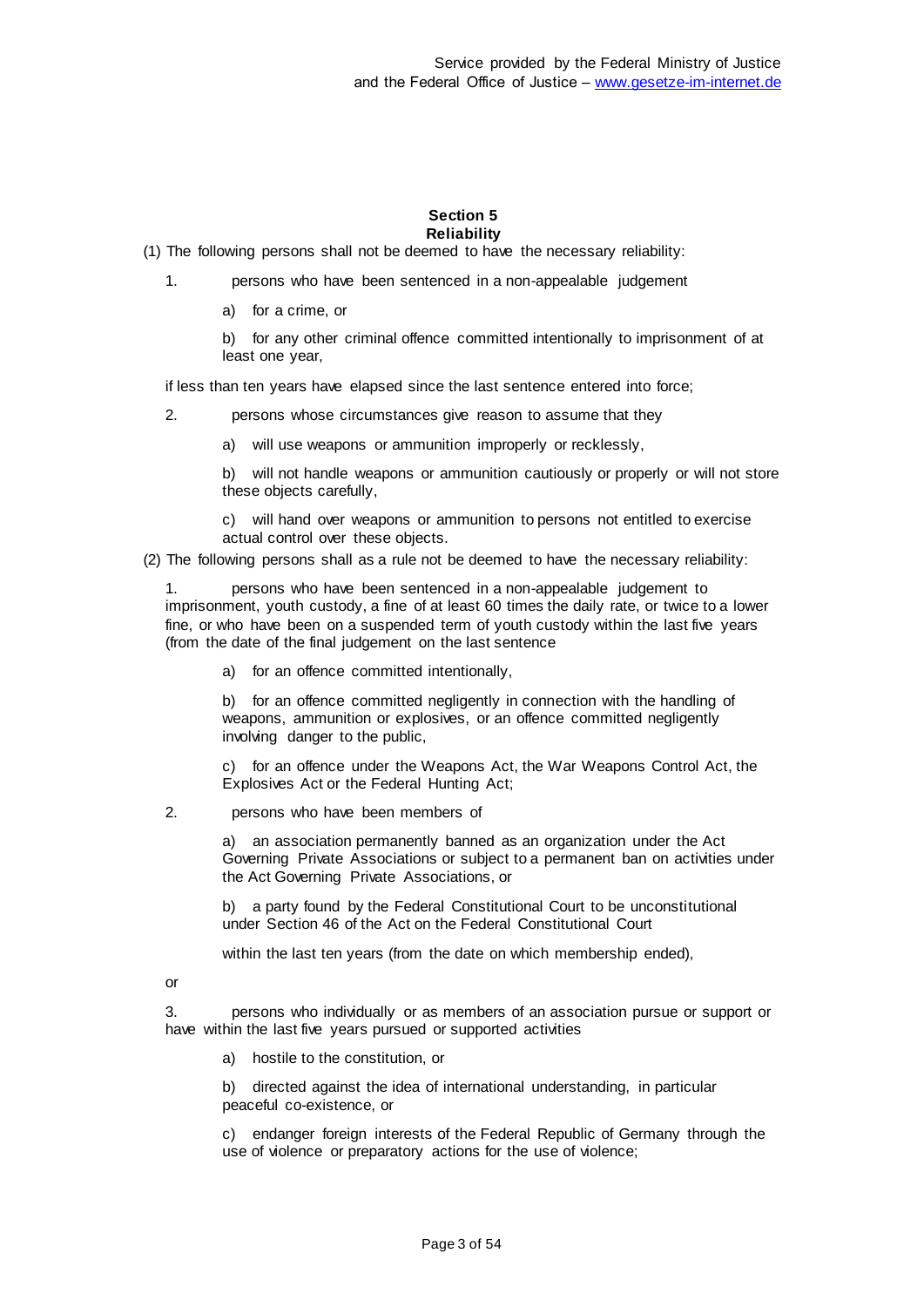4. persons who have been taken into preventive police custody with the approval of the courts more than once within the last five years for acts of violence; or

5. persons who have repeatedly or grossly violated provisions of one of the laws specified in no. 1 c.

(3) The period of time referred to in subsection 1 no. 1 or subsection 2 no. 1 shall not include the time in which the person in question was kept in institutional custody by order of the authorities or the courts.

(4) If proceedings due to offences as referred to in subsection 1 no. 1 of subsection 2 no. 1 are not yet completed, the competent authorities may suspend their decision on the application for a licence under the Weapons Act until a non-appealable judgement has been returned.

(5) The competent authorities shall obtain the following for the purpose of determining reliability:

1. all information recorded in the Federal Central Criminal Register;

2. information from the Central Public Prosecution Proceedings Register with regard to the offences specified in subsection 2, no. 1;

3. a report from the local police of any known offences which give reason to doubt the person`s reliability; this report shall include the result of checks to be carried out by the local police in accordance with subsection 2 no. 4.

The personal data collected pursuant to sentence 1, no. 2 may only be used for the purpose of verifying the reliability of the individual concerned in the context of the Weapons Act.

#### **Section 6 Personal aptitude**

(1) Persons shall not be deemed to have the necessary personal aptitude if there is reason to believe that they

1. have no legal capacity,

2. are dependent on alcohol or other intoxicating substances, are mentally ill or feeble-minded, or

3. are unable, due to personal circumstances, to handle weapons or ammunition cautiously or properly, or store these objects carefully, or are at specific risk of injuring themselves or others.

As a rule, persons shall be deemed not to possess the necessary personal aptitude if there is reason to believe that they are of limited legal capacity. The competent authorities shall obtain a report from the local police. Decisions or orders entered in the Juvenile Delinquency Register pursuant to Section 60 (1) nos. 1 through 7 of the Act on the Federal Central Criminal Register may also indicate that the required personal aptitude is lacking. (2) If there is reason to doubt personal aptitude under subsection 1, or if there is reason to doubt documentation supplied by the applicant, the competent authorities shall require the person in question to obtain a certificate of physical or mental aptitude from a public health officer, specialist or psychologist at his or her own expense.

(3) Persons under 25 years of age shall submit a certificate of mental aptitude from a public health officer, specialist or psychologist at their own expense on applying for the first time for a licence to acquire and own a gun. Sentence 1 shall not apply to the acquisition and ownership of guns as referred to in Section 14 (1) second sentence.

(4) The Federal Ministry of the Interior shall be authorized to issue statutory instruments with the assent of the Bundesrat governing the procedure for drafting and submitting the certificates referred to in subsections 2 and 3 to the competent authorities and their recognition by the competent authorities.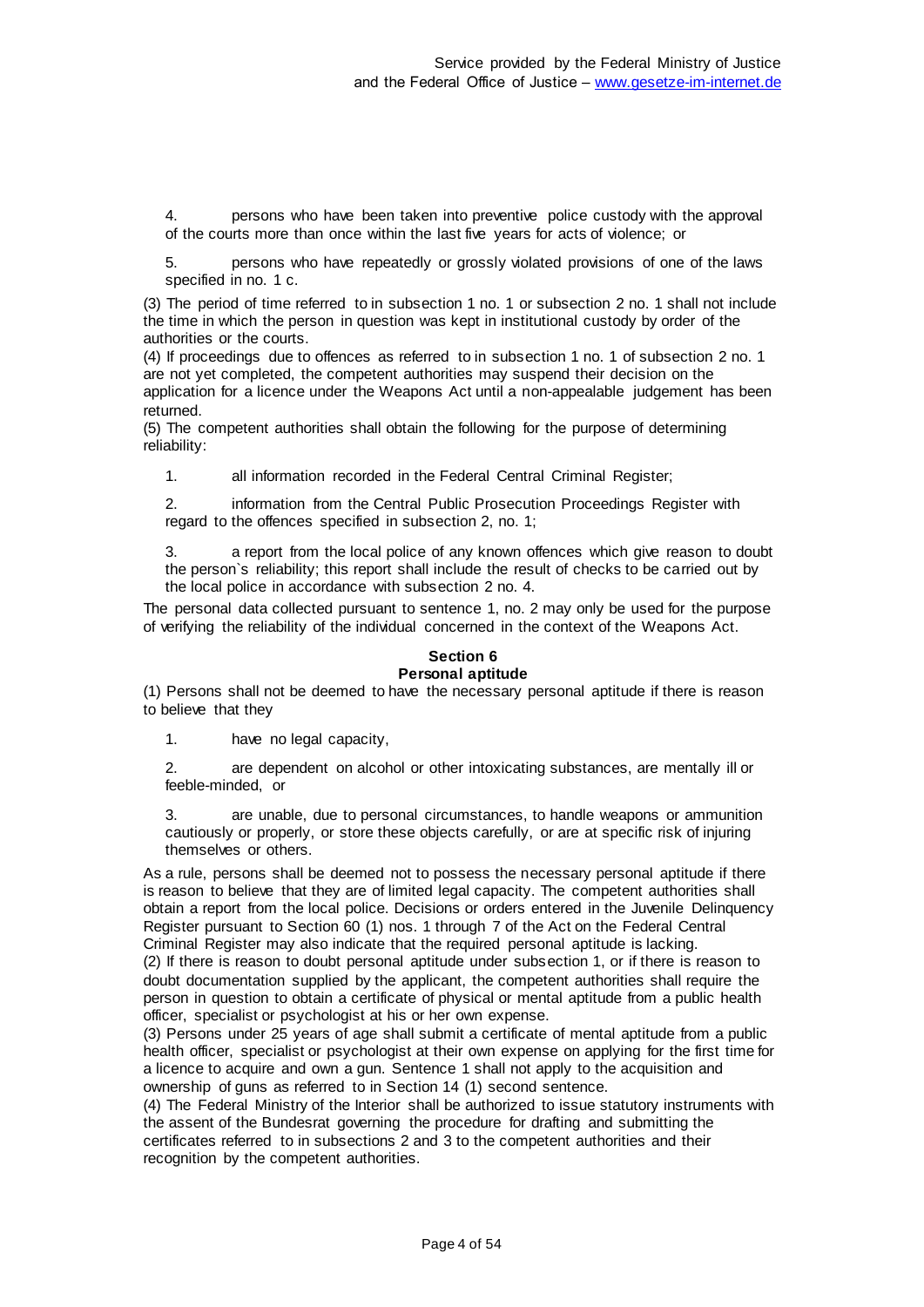#### **Section 7 Specialized knowledge**

(1) Persons who have passed an examination before the designated agency or who have demonstrated specialized knowledge through activity or training shall be deemed to have provided proof of specialized knowledge.

(2) The Federal Ministry of the Interior shall be authorized to issue statutory instruments with the assent of the Bundesrat governing the required technical and legal knowledge of weapons, governing examinations and the examination procedure, including the creation of examining committees and other ways of demonstrating specialized knowledge.

# **Section 8**

#### **Need; general principles**

Proof of need shall be deemed to have been provided if

1. personal or economic interests meriting special recognition, above all as a hunter, marksman, traditional marksman, collector of weapons or ammunition, weapons or ammunition expert, endangered person, weapons manufacturer, weapons dealer or security firm, and

2. the suitability of the weapon or ammunition for the stated purpose

have been credibly demonstrated with regard to the concerns of public security and order.

#### **Section 9**

# **Restrictions, additional conditions and orders**

(1) A licence issued pursuant to this Act may be restricted in order to avert risks to public security or order, in particular to protect human life and health from the dangers and significant disadvantages arising from the handling of guns or ammunition.

(2) Licences may be issued with conditions or a limited period of validity for the purposes referred to in subsection 1. Conditions may be added, amended or expanded after the licence is issued.

(3) For the purposes referred to in subsection 1, orders may be imposed on persons allowed to manufacture or trade in weapons under Annex 2, Part 2, Chapter 2 nos. 4 through 6 without a licence or allowed to operate a shooting range under Section 27 (2) without a licence.

#### **Chapter 2**

# **Specific types of weapons or ammunition licences; exemptions**

#### **Section 10**

### **Licences to acquire, possess, carry and shoot weapons**

(1) Permission to acquire and possess a weapon shall be granted by issuing a weapon owner`s licence or by entering a new weapon on an existing weapon owner`s licence. Applicants for a gun licence shall indicate the type, number and calibre of guns. Licences to acquire a weapon shall be valid for one year; as a rule, licences to possess weapons shall be issued without a date of expiry.

(1a) Persons who acquire a weapon on the basis of a licence under subsection 1 first sentence shall have two weeks to report this acquisition, stating in writing the name and address of the person from whom the weapon was acquired, and to present their weapon owner`s licence to the competent authorities to register the acquisition.

(2) A weapon owner`s licence for guns owned by more than one person may be issued in the names of these persons. A weapon owner`s licence may also be issued to a shooting club or a hunting association as a legal person. Such a licence shall be issued on the condition that the club or association provides the authority with the name of a responsible person who has been confirmed as meeting the conditions pursuant to Section 4 (1) nos. 1 through 3 before taking possession of weapons for said club or association, notwithstanding fulfilment of the condition stipulated in Section 4 (1) no. 5; this named person need not be an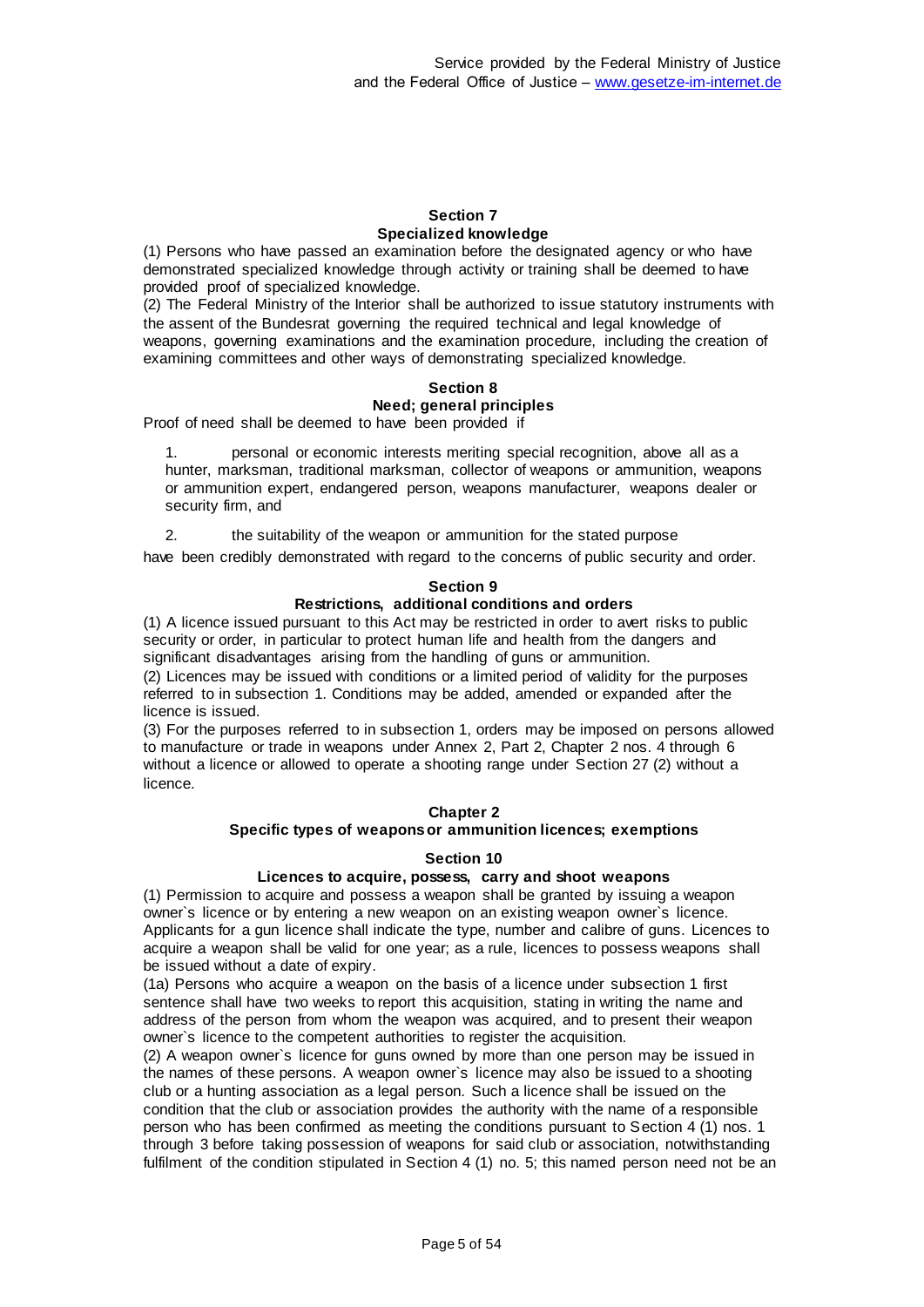authorized representative of the club or association. If the named responsible person leaves the club or association or no longer meets all the conditions pursuant to Section 4 (1) nos. 1 through 3, the club or association shall be obliged to notify the competent authorities without delay. If the club or association fails to name a new responsible person who demonstrably meets the conditions pursuant to Section 4 (1) nos. 1 through 3 within two weeks, the permission granted to said club or association to own weapons shall be revoked and the weapon owner`s licence shall be surrendered.

(3) Permission to acquire and possess ammunition shall be granted by entering the ammunition on the weapon owner`s licence for the guns entered there. Otherwise, permission shall be granted by issuing a licence to acquire ammunition for a specific type of ammunition. The licence to acquire ammunition shall be valid for a period of six years, and shall be valid without expiry for the possession of ammunition. Permission to load ammunition for non-commercial purposes within the meaning of the Explosives Act shall also constitute permission to acquire and own such ammunition. Permission to own such ammunition shall continue for a period of six months after expiry of the permitting document. (4) Permission to carry a weapon shall be granted by issuing a weapons licence. Licences to carry weapons in accordance with sentence 1 shall be issued for specific guns for a maximum of three years. Licences may be renewed twice for a maximum of three years at a time; renewals shall be of shorter duration if only a temporary need has been demonstrated. The scope of the weapons licence shall be limited to specific occasions or areas if no need beyond such occasions or areas is demonstrated. The conditions for issuing a licence to carry weapons for shooting blanks or irritants and weapons used as signalling devices are stipulated in Annex 2, Part 2, Chapter 3, nos. 2 and 2.1 (Kleiner Waffenschein (minor firearms certificate)).

(5) Permission to fire a gun shall be granted by issuing a shooting licence.

#### **Section 11**

#### **Acquisition and possession of guns or ammunition with regard to another European Union Member State**

(1) A licence to acquire and possess a gun in accordance with Annex 1, Part 3, nos. 1 through 3 (categories A through C) or ammunition for said gun may be issued to a person ordinarily resident in another European Union Member State (Member State) only if that person

1. is to transfer the gun or ammunition to the Member State personally, or

2. submits a written declaration stating that he or she intends to possess the gun or ammunition only within the area governed by this Act and for what reasons.

A licence to acquire or possess a gun in accordance with Annex 1, Part 3, no. 2 (category B) or ammunition for said gun may be issued only with the prior authorization of the Member State in question, in addition to the conditions given in sentence 1.

(2) A licence shall be issued to persons ordinarily resident within the territory governed by this Act who wish to acquire a gun in accordance with Annex 1, Part 3, no. 2 (category B) or ammunition for said gun in another Member State subject to authorization by that Member State and if the conditions under Section 4 (1) no. 2 are met.

#### **Section 12 Exemptions from licensing requirements**

(1) The following persons shall not require a licence to acquire and possess a weapon:

1. persons who have a weapon owner`s licence and acquire a weapon from an authorized person

a) temporarily and no more than one month for or in connection with a purpose covered by their need, or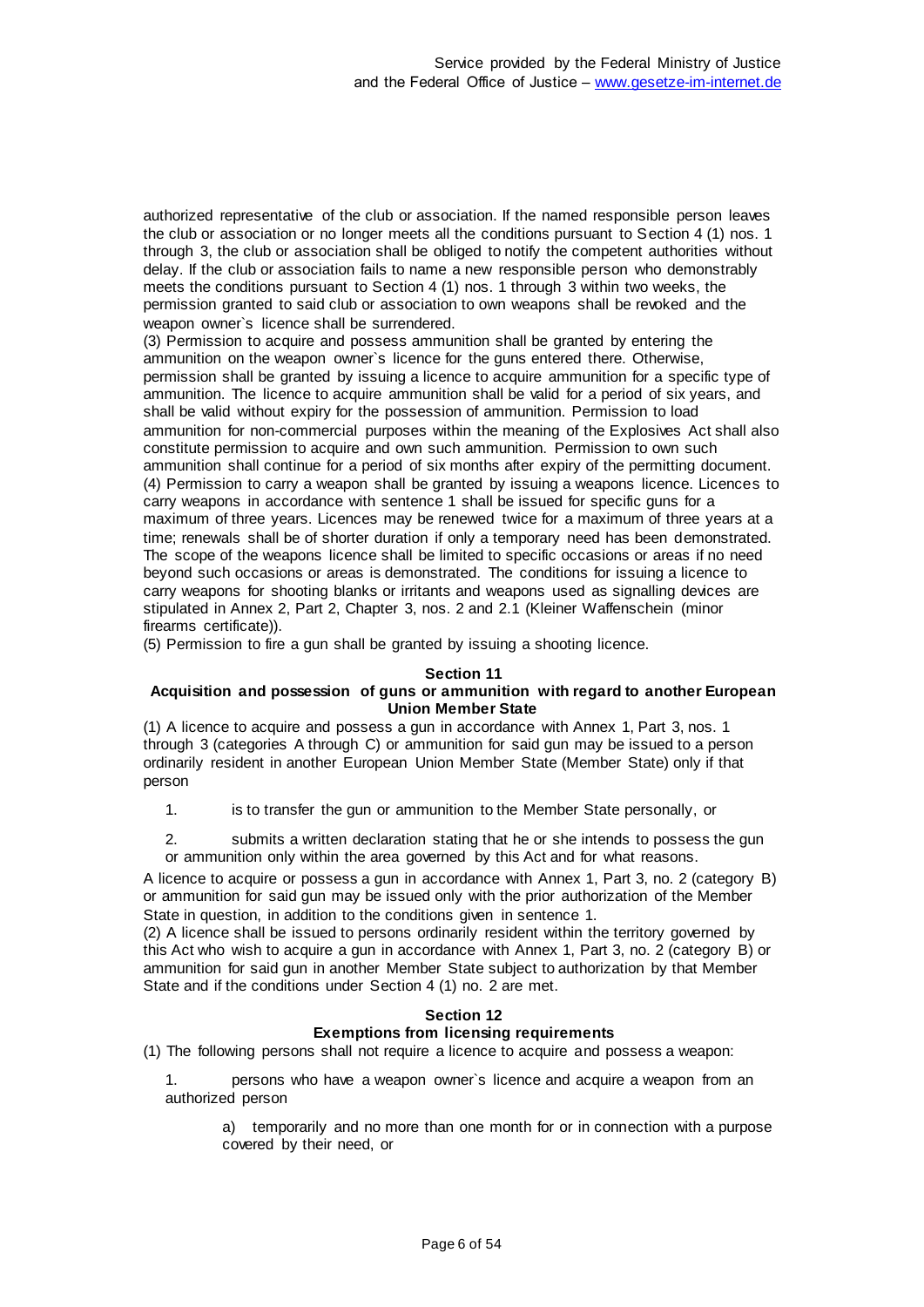b) temporarily for the purpose of safekeeping or transport;

2. persons who temporarily acquire a weapon from an authorized person for the purpose of commercial transport, commercial storage or commercial improvement or similar work on the weapon;

3. persons who acquire a weapon from or for an authorized person if and as long as they are allowed to possess the weapon on the instructions of the authorized person

a) based on a training or employment contract,

b) as the agent or member of a hunting or shooting club or another sport club in order to give starting signals or of a club which carries weapons in order to maintain a tradition,

c) as an agent of a body specified in Section 55 (1) first sentence,

d) as a charterer of seagoing vessels in order to fire flares;

4. persons who re-acquire a weapon from a third party

a) to whom the weapon was temporarily handed over without the need for this to be entered on the licence, or

b) following its loss;

5. persons who acquire a weapon temporarily at a shooting range (Section 27) solely in order to fire it on this shooting range;

6. persons who carry a weapon with due authorization on a journey to or through the territory governed by this Act pursuant to Section 32.

(2) The following persons shall not require a licence to acquire and possess ammunition:

1. persons who acquire ammunition under the conditions set out in subsection 1, nos. 1 through 4;

2. persons who acquire ammunition in accordance with subsection 1, no. 5 for immediate use solely on said shooting range (Section 27);

3. persons who carry a weapon with due authorization on a journey to or through the territory governed by this Act pursuant to Section 32.

(3) The following persons shall not require a licence to carry weapons:

persons who carry a weapon with the consent of another person in that person`s home, on their business premises, on their enclosed property or shooting range for a purpose included in or related to their need;

persons who transport a weapon which is not primed or accessible from one place to another, where the weapon is being transported for a purpose included in or related to their need;

3. persons who carry a long firearm which is not primed in accordance with the rules as a participant in approved sports competitions on specified routes,

4. persons who carry a signalling weapon while mountaineering, on a vessel of which they are the master, or during emergency or rescue exercises;

5. persons who carry a weapon as a warning or signalling device in order to indicate the start or end of competitions at sporting events, when visual or acoustic signalling is necessary.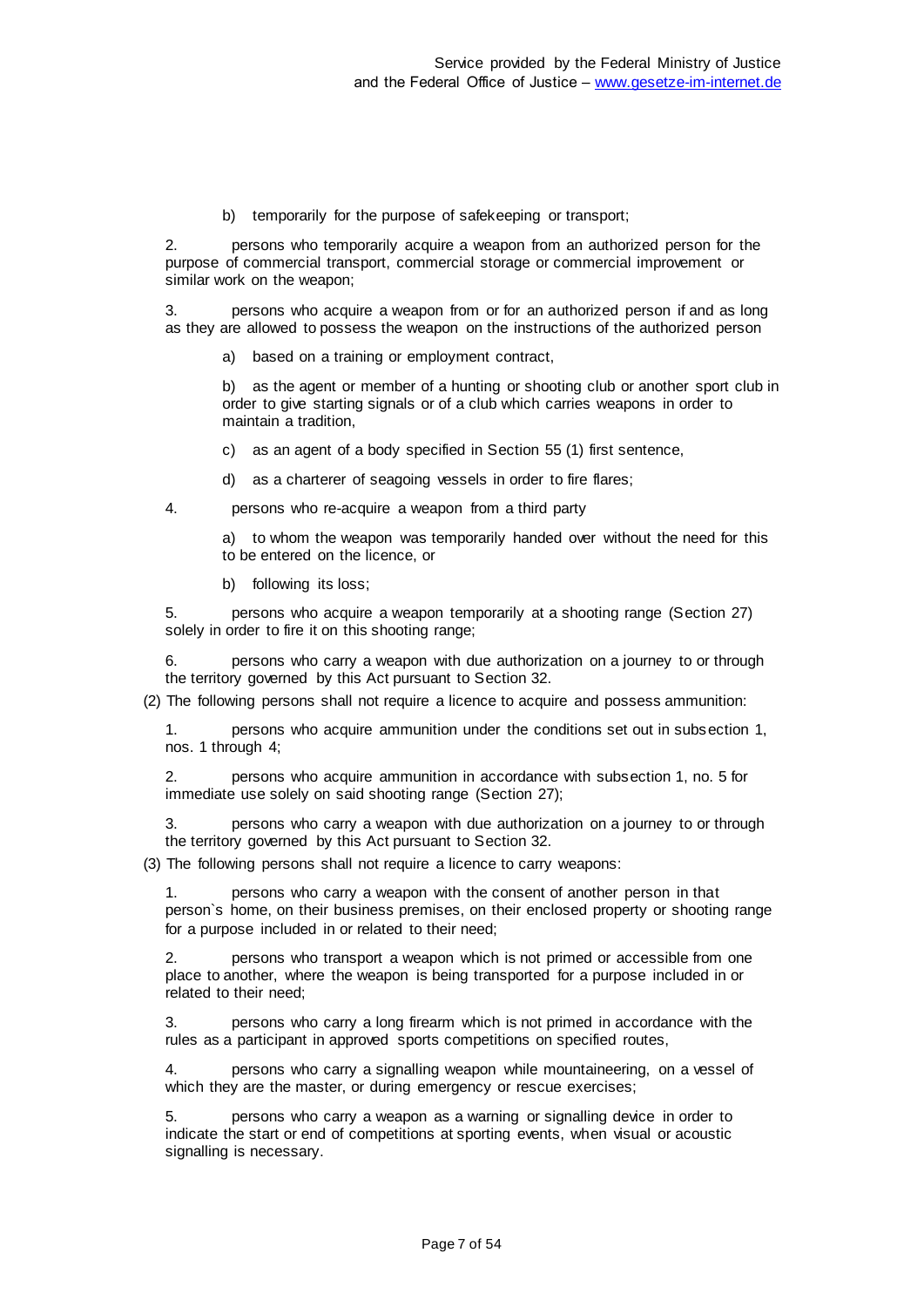(4) Persons who shoot on a shooting range (Section 27) shall not require a shooting licence. Shooting outside a shooting range without a shooting licence shall be permitted only

1. for the holder of the right to undisturbed possession, or on enclosed property with that person`s permission

a) using guns which impart kinetic energy of no more than 7.5 joules to the projectile, or the design of which is allowed under Section 7 of the Act on the Proof Testing of Arms and Ammunition, where projectiles cannot leave the property,

b) using guns from which only shell ammunition can be fired;

2. for persons shooting with a long firearm in accordance with the rules at shooting ranges as participants in approved sports competitions pursuant to subsection 3, no. 3;

3. using guns from which only shell ammunition can be fired;

a) by participants in theatre performances and the equivalent,

b) to drive away birds at agricultural enterprises,

4. with weapons used as signalling devices in emergency and rescue exercises,

5. with weapons used as warning or signalling devices in order to indicate the start or end of competitions at sporting events on behalf of the event`s organizer, when visual or acoustic signalling is necessary.

(5) The competent authorities may allow additional exemptions from licensing requirements in individual cases where special grounds apply and where such exemptions are not contrary to the concerns of public safety and order.

# **Chapter 3 Special licences for specific groups of people**

#### **Section 13**

#### **Acquisition and possession of guns or ammunition by hunters; carrying and firing guns for the purpose of hunting**

(1) The need for persons who hold a valid hunting licence as defined in Section 15 (1) first sentence of the Federal Hunting Act (hunters) to acquire and possess guns and the ammunition intended for them shall be recognized if

1. they can credibly demonstrate that they need the guns and ammunition for hunting or for training in shooting for hunting purposes, including hunt shooting competitions, and

2. the gun and ammunition to be acquired are not banned under the Federal Hunting Act in the version in force at the time of acquisition (hunting weapons and ammunition).

(2) Section 6 (3) first sentence shall not apply to hunters. In the case of hunters who hold an annual hunting licence as defined in Section 15 (2) in conjunction with subsection 1 first sentence of the Federal Hunting Act, no verification of compliance with the conditions stipulated in subsection 1, no. 1 and Section 4 (1), no. 4 shall be required to acquire and own long firearms and two short firearms, provided that the conditions of subsection 1, no. 2 are met.

(3) Holders of a valid annual hunting licence as defined in Section 15 (2) in conjunction with subsection 1 first sentence of the Federal Hunting Act shall not need a licence in order to acquire long firearms under subsection 1 no. 2. The person acquiring the weapons shall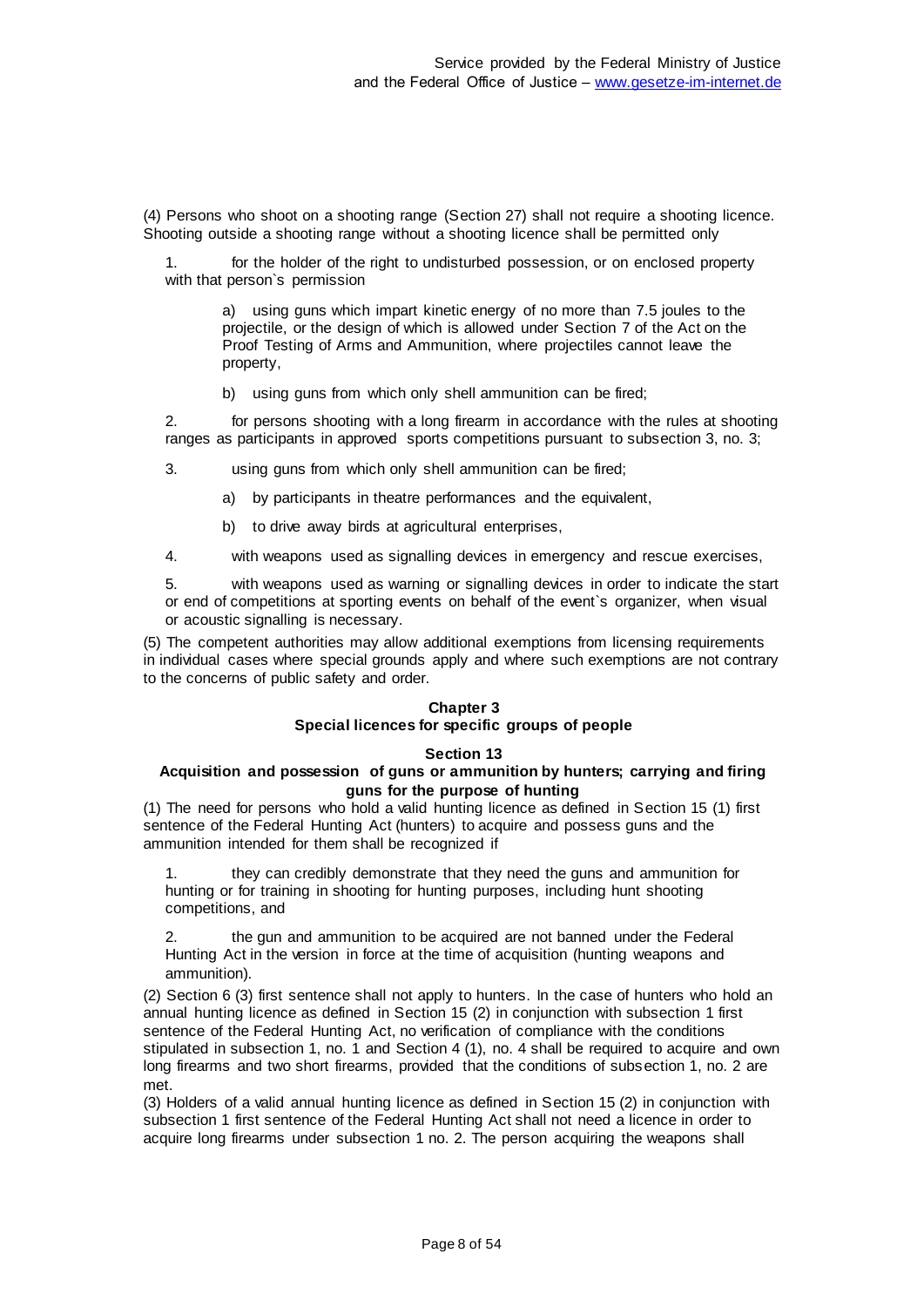apply within two weeks for a weapon owner`s licence or for the weapons to be entered on a weapon owner`s licence already issued.

(4) A hunting licence as defined in Section 15 (1) first sentence of the Federal Hunting Act shall be equivalent to a weapon owner`s licence for the acquisition and temporary possession in accordance with Section 12 (1) no. 1 of long firearms under subsection 1 no. 2.

(5) Hunters shall not need a licence to acquire and possess ammunition for long firearms under subsection 1 no. 2 as long as such ammunition is not banned under the Federal Hunting Act in the version currently in force.

(6) For the purpose of authorized hunting, including test firing on hunting grounds, training hunting dogs on hunting grounds, protecting game or forests, hunters may carry and shoot hunting weapons without a licence; in connection with these activities, hunters may carry unprimed hunting weapons without a licence.

Shooting animals protected under nature conservation law shall be equivalent to authorized hunting if exemptions under nature conservation law allow for killing by the holder of a hunting licence.

(7) Holders of a young person`s hunting licence as defined in Section 16 of the Federal Hunting Act shall not be issued a licence to acquire and own guns and the ammunition intended for them. They may acquire, own, carry and shoot guns and the ammunition intended for them without a licence only while hunting or while training in hunt shooting, including hunt shooting competitions; in connection with these activities, they may carry unprimed hunting weapons without a licence.

(8) Persons training to become hunters may acquire, possess and carry unprimed hunting weapons without a licence during training under the supervision of an instructor if they are at least 14 years of age and a guardian and the supervising instructor have given their consent in a statement signed by both persons. Persons in training shall keep this statement of consent with them.

#### **Section 14**

#### **Acquisition and possession of guns and ammunition by marksmen**

(1) By way of derogation from Section 4 (1) no. 1, a licence to acquire and own guns and ammunition for the purpose of shooting as a sport shall be issued only if the applicant is at least 21 years of age. Sentence 1 shall not apply to the acquisition and ownership of guns up to a calibre of 5.6 mm (.22 long rifle) for ammunition with rimfire percussion when the muzzle velocity of the projectiles is no more than 200 joules and for single-shot long weapons with smooth-bore barrels of a calibre of 12 or less, where shooting with such weapons for sporting purposes is permitted by the approved sporting regulations of a shooting association.

(2) The need for members of a shooting club attached to a shooting association recognized under Section 15 (1) to acquire and possess guns and the ammunition intended for them shall be recognized. The shooting association or a sub-association attached to it shall provide a certificate confirming that

1. the member has been regularly practising shooting in a club as a marksman for at least twelve months, and

2. the weapon to be acquired is allowed and necessary for a sporting discipline as defined in the sporting regulations of the shooting association.

As a rule, no more than two guns may be acquired within a six-month period. (3) The need to acquire and possess more than three semi-automatic long firearms and more than two multiple-shot short firearms for fixed ammunition as well as the necessary ammunition shall be credibly demonstrated in accordance with subsection 2 by presenting a certificate from the applicant`s shooting association stating that the applicant needs the additional weapon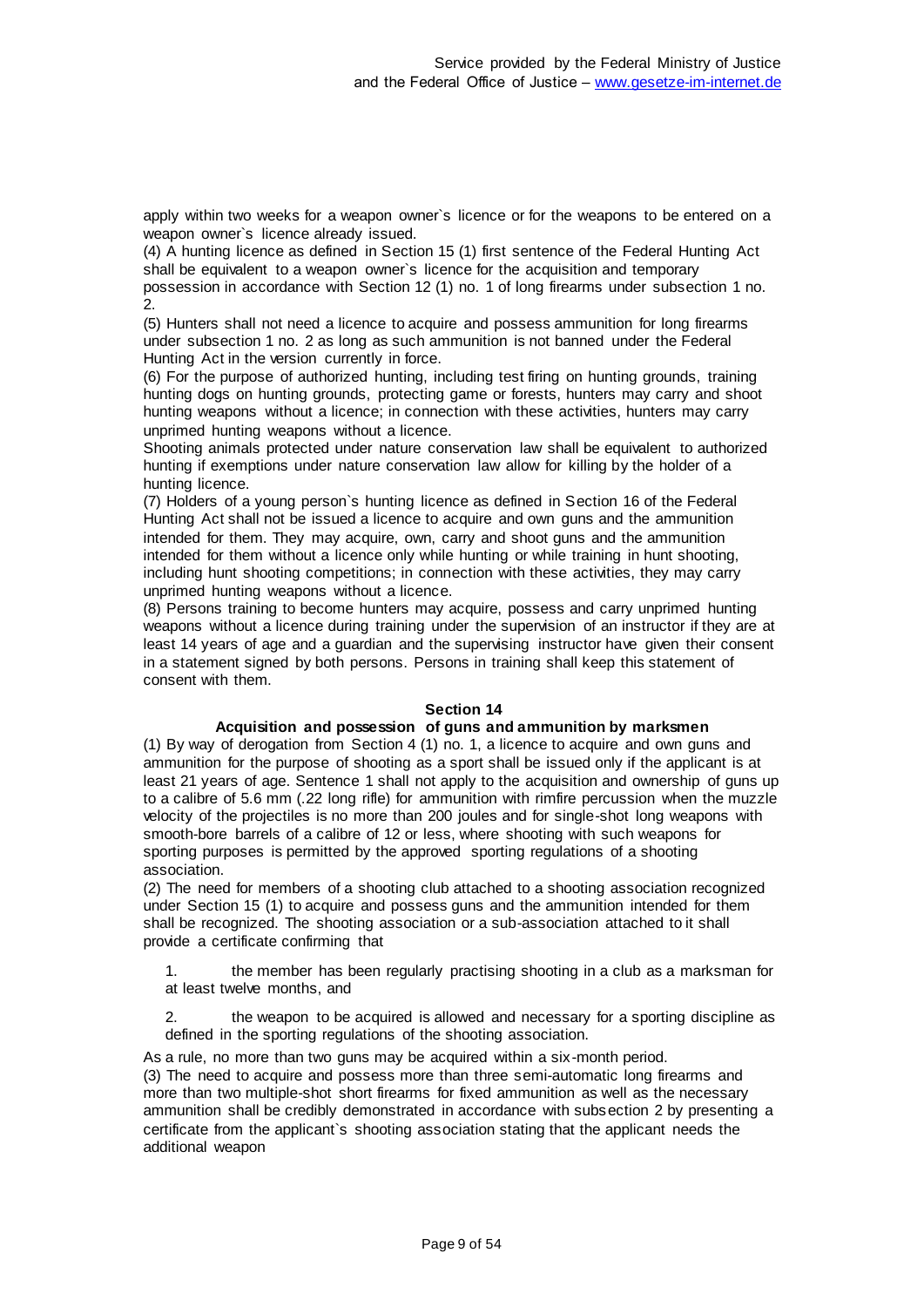- 1. to practise other sporting disciplines, or
- 2. to compete,

and the applicant has regularly participated in shooting competitions.

(4) By way of derogation from Section 10 (1) third sentence and in compliance with subsection 2 second sentence no. 1 and third sentence, marksmen who practise sport shooting as a registered member of a shooting association under Section 15 (1) shall be issued a permanent licence to acquire single-shot long firearms with smooth-bore and rifled barrels, repeating long firearms with rifled barrels, single-barrel single-shot short firearms for fixed ammunition, and multiple-shot short and long firearms with percussion cap ignition (percussion weapons). The person acquiring weapons on the basis of such a permanent licence shall apply within two weeks of acquiring such weapons to have the weapons entered on the weapon owner`s licence.

#### **Section 15 Shooting associations, shooting clubs**

(1) A regional association of shooting clubs which

1. is organized in the form of shooting clubs at least in each Land in which its marksmen reside,

2. has a total membership in its clubs of at least 10,000 marksmen shooting with guns,

3. pursues shooting as a leisure activity and competitive sport,

4. uses its influence to a) ensure proper training is given in shooting clubs and b) encourage children and young people to engage in age-appropriate sport shooting in these clubs,

5. organizes or takes part in regular interregional competitions,

6. organizes the sporting operations of the clubs on the basis of approved shooting regulations, and

7. takes organizational steps to ensure that the shooting clubs which belong to it

a) fulfil their obligations under or pursuant to this Act,

b) keep a record of how often each member shoots over a period of three years from the date he/she was first issued a weapon owner`s licence as a marksman, and

c) have their own shooting ranges for the disciplines run in accordance with the shooting regulations or prove that they have regular arrangements to use such shooting ranges

shall be recognized as a shooting association for the purpose of this Act.

(2) Exceptions may be made to the requirements of subsection 1 nos. 1, 2 or 4 b, if the specific nature of the association so requires, public interests are not adversely affected and the association guarantees its compliance with the other requirements of subsection 1 on orderly shooting practice. Exceptions from the requirements of subsection 1 no. 2 shall be allowed only for associations with at least two thousand marksmen shooting with guns in the clubs, provided that the conditions of sentence 1 are met.

(3) Recognition in accordance with subsection 1 shall be granted by the Federal Office of Administration in consultation with the competent authorities under Section 48 (1) in the Land in which the shooting association is based and, where the shooting association operates not only within that Land, with the assent of the competent authorities in the other Länder in accordance with Section 48 (1).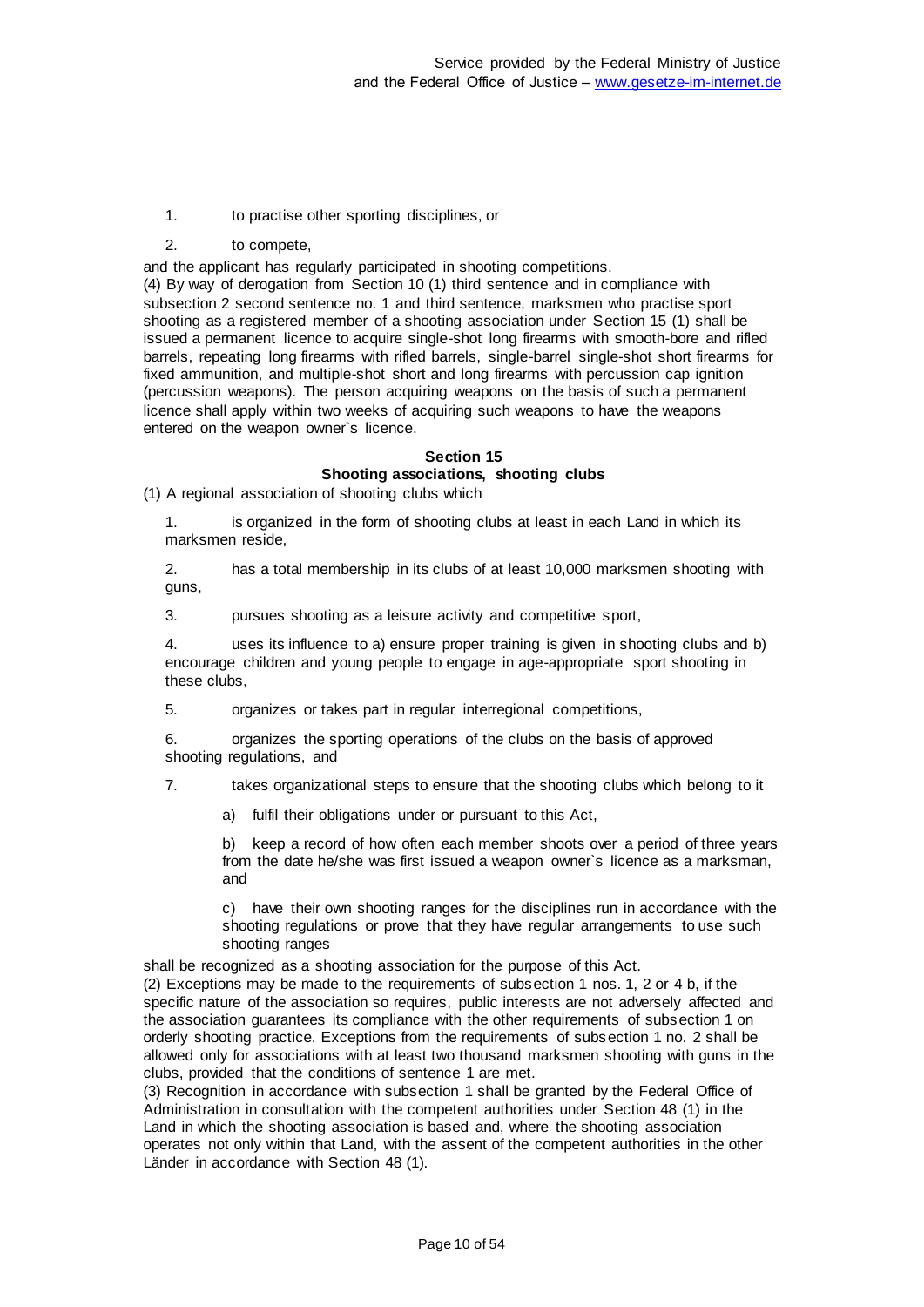(4) The competent authorities shall have the right to demand evidence of compliance with the requirements for recognition at any time. Recognition may be withdrawn if the requirements for recognition under subsection 1 were not met and shall be withdrawn if they continue not to be met. Recognition shall be revoked if one of the conditions on which it was granted no longer applies. Recognition, withdrawal and revocation shall be published in the Federal Gazette. Certificates from the association in question under Section 14 (2) and (3) shall cease to be valid evidence from the date on which the decision to withdraw or revoke recognition becomes final. If the grounds for withdrawing or revoking recognition give reason to doubt the accuracy of the information contained in the certificates, the authorities may refuse to recognize certificates from the date on which proceedings are initiated. The authorities responsible for recognition shall notify the bodies affected in accordance with subsection 3 when proceedings to withdraw or revoke recognition are initiated and completed.

(5) Shooting clubs shall be required to notify the competent authorities as soon as marksmen who hold a weapon owner's licence leave their club.

(6) (repealed)

(7) (repealed)

# **Section 15a Sporting regulations**

(1) Shooting shall be considered a sport when carried out according to the fixed rules of approved sporting regulations. Combat-style shooting practice, in particular the use of targets representing or symbolizing persons, shall not be permissible in the pursuit of shooting as a sport.

(2) The Federal Office of Administration shall decide on approval of those parts of the sporting regulations of clubs and associations which are relevant for the implementation of this Act and the statutory instruments enacted on the basis of this Act. The approval of sporting regulations must be of special public interest. Amendments to sporting regulations shall be submitted to the Federal Office of Administration for examination. Amendments shall be deemed to be approved unless the Federal Office of Administration requires changes within three months or notifies the body concerned that the examination process cannot be completed on other important grounds. The period referred to in sentence 3 shall begin when the Federal Office of Administration has received all the necessary documentation for examination.

(3) Sporting regulations may be approved without simultaneous recognition as a sporting association pursuant to Section 15 (1) where the requirements of Section 15 (1) no. 4 a and of Section 15 (1) no. 7 a through c are met.

(4) The Federal Ministry of the Interior shall be authorized to issue statutory instruments with the approval of the Bundesrat regarding the requirements and content of sporting regulations for shooting as a sport, in order to avert dangers to public safety or order, duly observing the legitimate interests of those pursuing shooting as a sport; in particular, the Ministry shall be authorized to fully or partially exclude certain guns from the area of shooting as a sport on account of their design, handling or mode of functioning.

#### **Section 15b**

#### **Advisory committee on shooting**

The Federal Ministry of the Interior shall be authorized to establish, by statutory instrument with the approval of the Bundesrat, a committee to which representatives of the relevant federal and Land authorities are to be appointed together with representatives of the shooting community for the purpose of advising the Federal Office of Administration in matters relating to the recognition of a shooting association and the approval of sporting regulations pursuant to Section 15a (2) and (3), with due consideration to technical issues relating to weapons.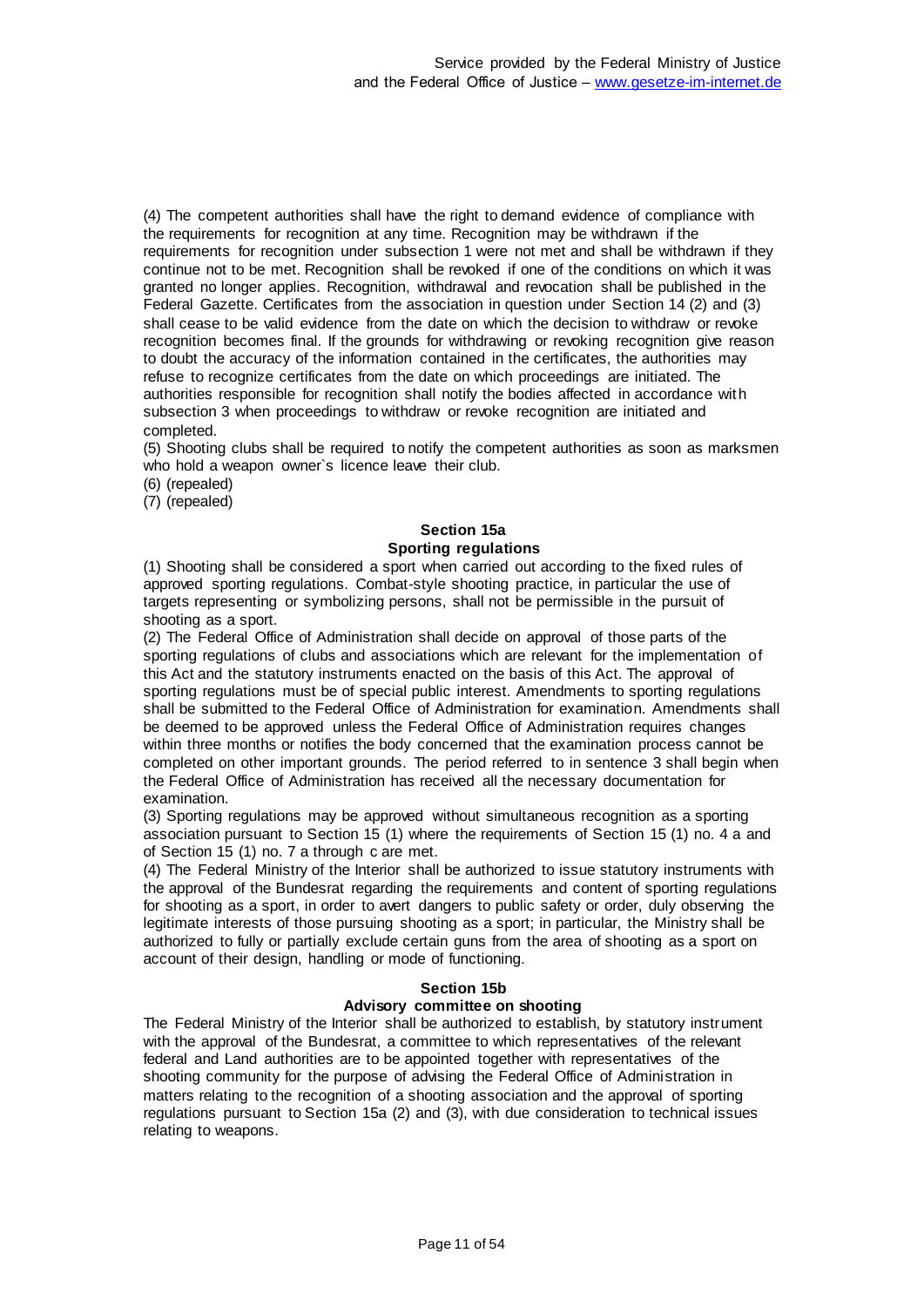#### **Section 16**

#### **Acquisition and possession of guns or ammunition by traditional marksmen; carrying and firing guns in order to maintain a tradition**

(1) The need for members of a club who carry weapons in order to maintain a tradition (traditional marksmen) to acquire and possess single-shot long firearms and up to three repeating long firearms and the ammunition intended for them shall be recognized if they submit a certificate from an association of traditional marksmen confirming that they need these weapons in order to maintain a tradition.

(2) For events at which it is customary to carry weapons for a specific reason, a special licence to carry the guns referred to in subsection 1 first sentence and other weapons as defined in Section 1 (2) no. 2 which are needed to maintain a tradition may be issued to a person in charge of the association of traditional marksmen for a period of five years, subject to the requirements of Section 42 (2), if a guarantee is given that the necessary care will be taken.

(3) A licence to fire shell ammunition from the guns referred to in subsection 1 first sentence outside shooting ranges at events under subsection 2 may be issued to a person in charge of the association of traditional marksmen for a period of five years. A licence shall be refused if

1. the person is subject to the grounds for refusal set out in Section 4 (1) nos. 1 through 4,

2. there is no guarantee that the necessary care will be taken,

3. there is reason to fear risk or considerable disadvantage to individuals or the community as a whole which cannot be prevented by imposing terms and conditions, or

4. no proof of liability insurance is provided in accordance with Section 4 (1) no. 5.

The licence referred to in sentence 1 may be combined with the special licence in accordance with subsection 2.

(4) In the cases covered by subsections 2 and 3 or if they hold a special licence under Section 42 (2), traditional marksmen shall not need a licence to carry and shoot with such guns. Nor shall they need a licence to carry the weapons necessary to maintain a tradition in connection with events where it is customary for a special occasion to carry weapons for which a licence was issued under subsection 2 or Section 42 (2).

#### **Section 17**

#### **Acquisition and possession of guns or ammunition by weapons or ammunition collectors**

(1) The need for persons who can prove they need to acquire and possess guns or ammunition for a collection of historical and cultural importance (weapons collectors, ammunition collections) shall be recognized; a scientific-technical collection shall also be deemed historically and culturally important.

(2) As a rule, the licence to acquire guns or ammunition shall be issued without a date of expiry. It may be issued on condition that an inventory of guns is submitted to the authorities at certain intervals.

(3) The licence to acquire and own guns or ammunition shall also be issued to an heir, legatee or a beneficiary as a result of a testamentary condition (acquisition by way of inheritance) who continues an existing collection of the deceased pursuant to subsection 1.

#### **Section 18 Acquisition and possession of guns or ammunition by weapons or ammunition experts**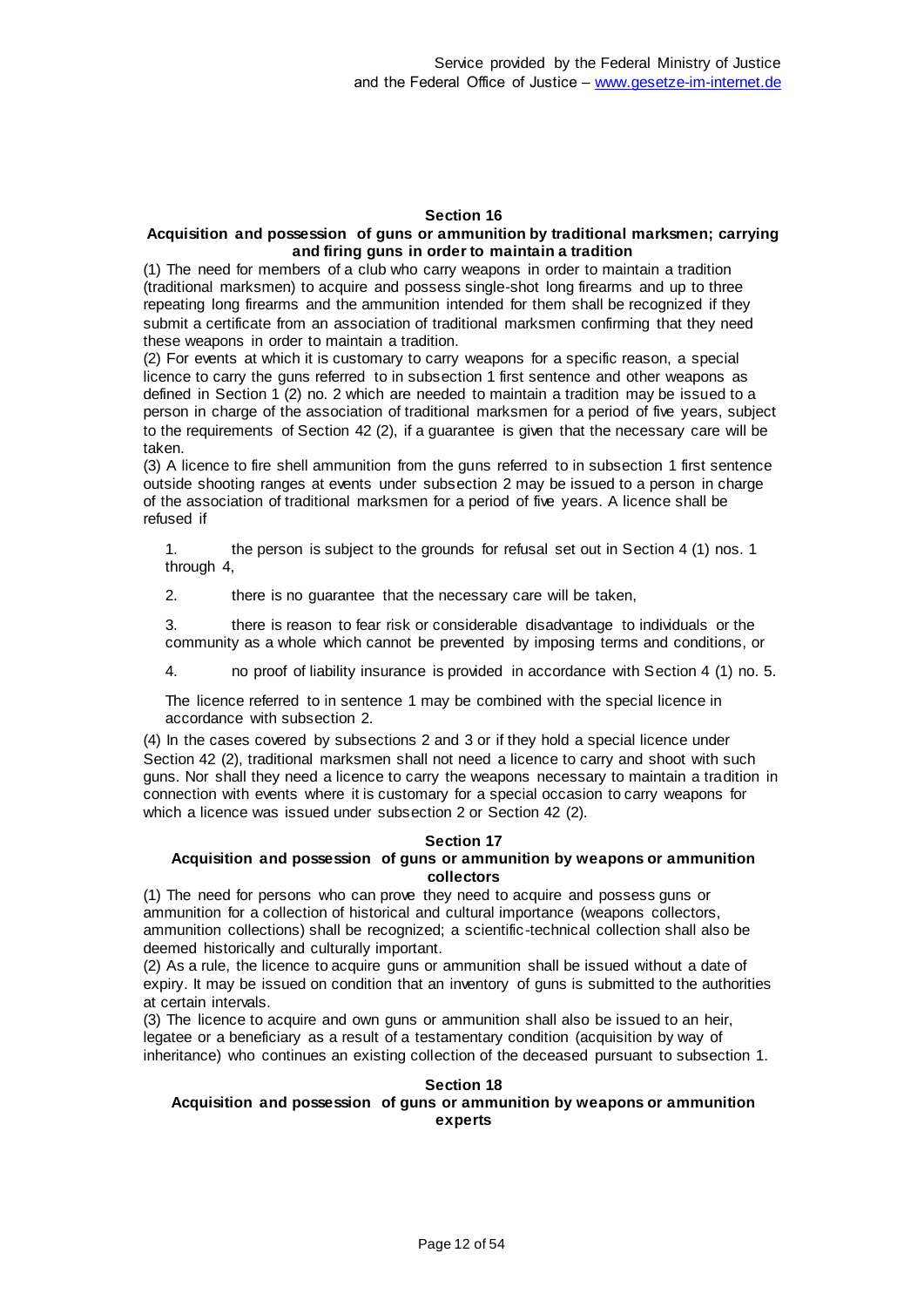(1) The need for persons who can prove they need to acquire guns or ammunition for scientific or technical purposes or for testing, expert appraisal, investigation or similar purposes (weapons experts, ammunition experts) shall be recognized. (2) As a rule, the licence to acquire guns or ammunition shall be issued

1. for all types of guns and ammunition, and

2. without a date of expiry.

It may be issued on condition that an inventory of guns is submitted to the authorities at certain intervals. Section 10 (1a) shall not apply to holders of a weapon owner`s licence for all types of guns who acquire a gun which they have in their possession for no more than three months.

#### **Section 19**

#### **Acquisition and possession of guns or ammunition and carrying of guns by persons in danger**

(1) The need to acquire and possess weapons or ammunition shall be recognized for persons who can credibly demonstrate that

1. they are at greater risk of attack on life or limb than the general public, and

2. acquiring a gun and ammunition is appropriate and necessary to reduce this risk.

(2)The need to carry a gun shall be recognized for persons who can credibly demonstrate that the conditions referred to in subsection 1 also apply outside their own home, business premises or enclosed property.

#### **Section 20**

### **Acquisition and possession of guns by way of inheritance**

(1) For inherited guns requiring a licence, the heir shall have one month to apply for a new weapon owner`s licence or for the weapon to be entered on an existing weapon owner`s licence from the date he/she accepts the inheritance or the period for renouncing the inheritance ends; for the legatee or beneficiary as a result of a testamentary condition, this period shall begin upon acquiring the guns.

(2) By way of derogation from Section 4 (1), an heir acquiring guns by way of inheritance shall be issued a licence applied for pursuant to subsection 1 where the deceased was the authorized owner and the applicant possesses the necessary reliability and personal aptitude.

(3) The provisions of Section 4 (1) nos. 1 through 3, Section 8 and Sections 13 through 18 shall apply to guns and ammunition requiring a licence for which the acquiring heir is able to substantiate a need pursuant to Section 8 or Sections 13 ff. Where no need can be substantiated, guns shall be rendered safe by means of a blocking system corresponding to the state of the art and ammunition requiring a licence shall be rendered unserviceable within an appropriate period or handed over to an authorized person. Guns shall not have to be rendered safe by means of a blocking system where the heir acquiring such guns is already the authorized owner of a gun requiring a licence due to a need pursuant to Section 8 or Sections 13 ff. Section 12 (3) no. 2 shall apply accordingly to transporting the gun in connection with installation of the blocking system.

(4) After consulting a group of representatives of the scientific community, the parties affected, the relevant segment of industry and the supreme Land authorities with jurisdiction over the law on arms and weaponry, the Federal Ministry of the Interior shall issue regulations in keeping with current safety standards (Technical Guideline – Blocking Systems for Inherited Guns) for a blocking system pursuant to subsection 3, second sentence and for the appurtenant licence procedure, and shall publish these regulations in the Federal Gazette. The national metrology institute PTB (Physikalisch-Technische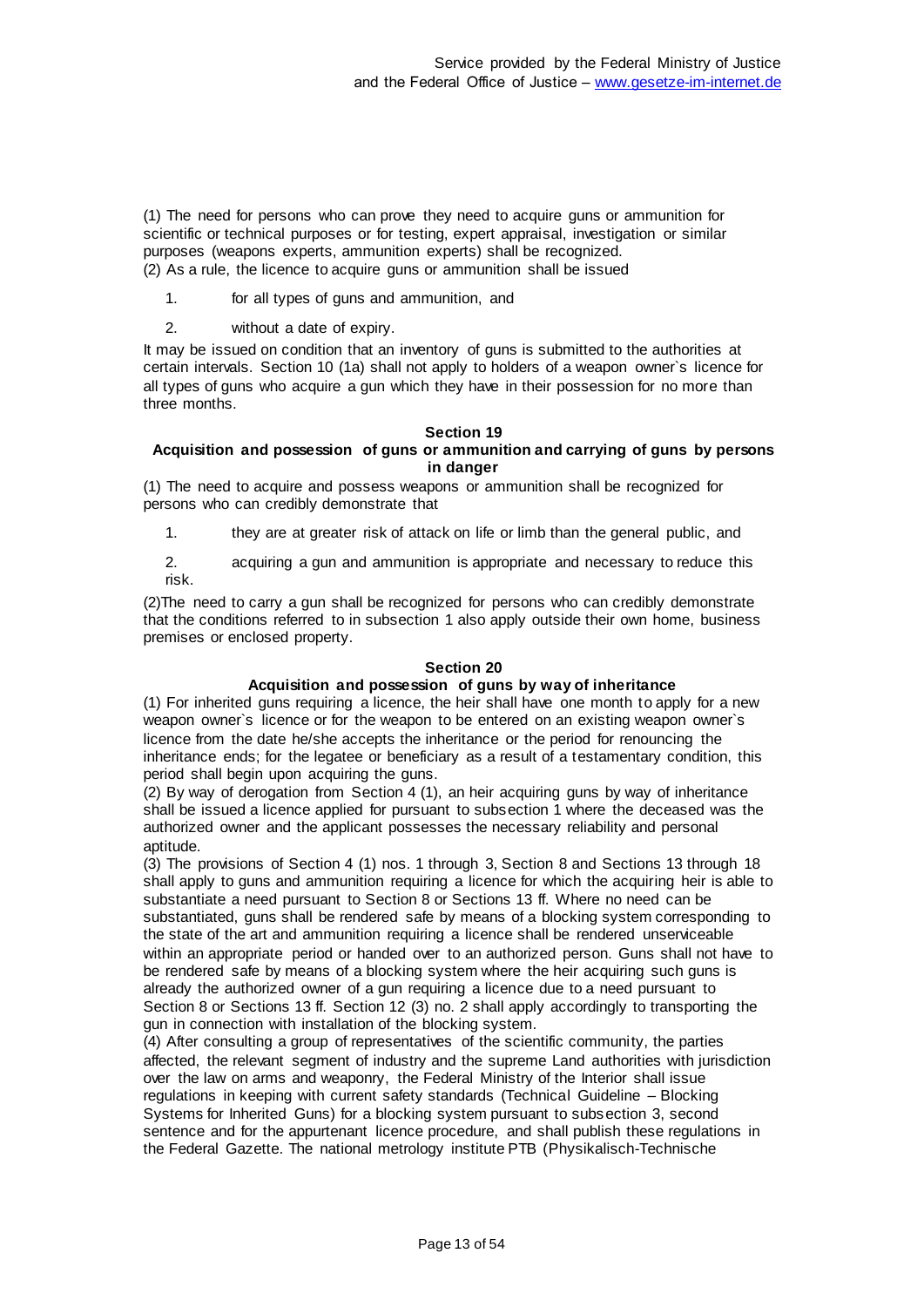Bundesanstalt) shall be responsible for verifying that newly developed blocking systems comply with the Technical Guideline and for licensing such newly developed systems. (5) The installation and disabling of blocking systems may only be carried out by a duly instructed holder of a weapon manufacturer`s licence or a weapon dealer`s licence pursuant to Section 21 (1) or by authorized employees. Temporary disabling on special grounds shall be possible. A written record shall be kept of the dates on which all installation and disabling measures are carried out. Section 39 (1) first sentence shall apply accordingly. (6) The authority with jurisdiction over weapons shall enter information on the weapon

owner`s licence indicating that the gun concerned has been rendered safe with a blocking system.

(7) On request, the authority with jurisdiction over weapons shall permit exemptions to the obligation to secure all inherited guns with a state-of-the-art blocking system, if or as long as no corresponding blocking system is available for one or more inherited guns. An exemption may also be granted for inherited guns which form or are to form part of a collection of historical and cultural importance pursuant to Section 17.

#### **Chapter 4**

# **Special licences for weapon manufacturers, weapon dealers, shooting ranges and security firms**

#### **Section 21**

# **Commercial manufacture of and trade in weapons**

(1) Permission to manufacture, work on or repair guns or ammunition on a commercial or independent basis in the context of a business enterprise shall be granted by issuing a weapon manufacturer`s licence; permission to trade in guns or ammunition shall be granted by issuing a weapon dealer`s licence. Licences may be restricted to specific types of guns and ammunition.

(2) A weapon manufacturer`s licence under subsection 1 first sentence shall include permission to hand over guns or ammunition covered by the licence to the holder of a weapon manufacturer`s licence or weapon dealer`s licence either temporarily or permanently and permission to acquire such guns or ammunition for the purpose of manufacturing weapons. A weapon manufacturer`s licence issued to gunsmiths entered on the trade register shall include a weapon dealer`s licence.

(3) A licence shall be refused if

1. the applicant does not have the necessary reliability (Section 5) or personal aptitude (Section 6),

2. the applicant does not comply with the requirements of the Crafts Regulation Act governing artisanal activities requiring a licence, where the applicant has applied for a licence to manufacture weapons in this manner,

3. the applicant does not demonstrate the necessary specialized knowledge, where a weapon dealer`s licence has been applied for; this shall not apply if the applicant does not manage the business or a dependent or independent branch him- or herself.

(4) The licence may be refused if the applicant

1. is not a German national as defined in Article 116 of the Basic Law, or

2. is neither ordinarily resident nor has a commercial establishment in the territory governed by this Act.

(5) The licence shall expire if the licence holder does not begin the activity within a year from the date the licence is issued or has not carried out the activity for a year. These deadlines may be extended on special grounds.

(6) The holder of a licence under subsection 1 shall report the start or cessation of business and the opening and closing of branches to the competent authorities within two weeks.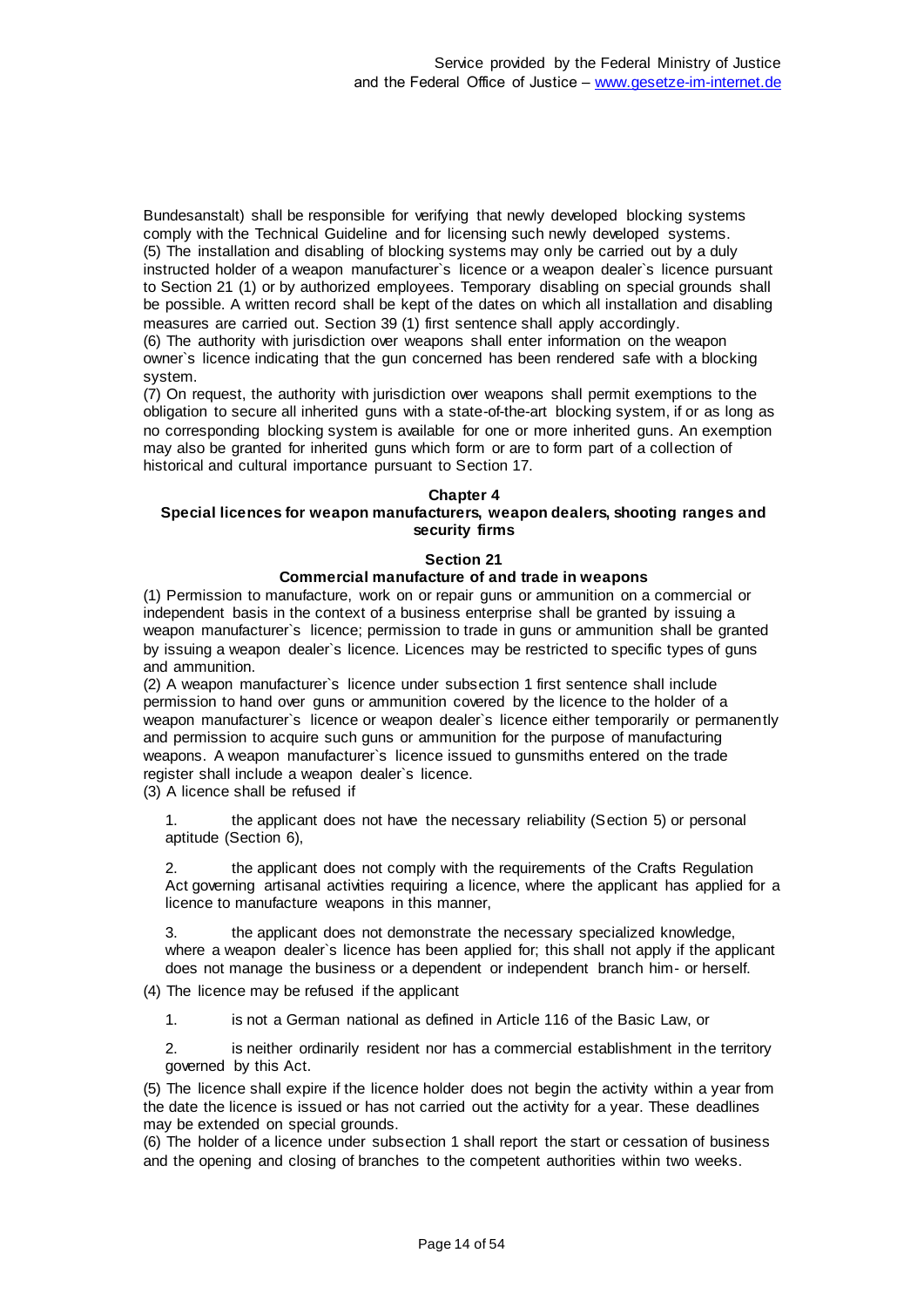(7) The competent authorities shall notify the Federal Criminal Police Office, the criminal police offices of the Länder and the Federal Office of Economics and Export Control when a licence expires in accordance with subsection 5 first sentence, or when a licence is withdrawn or revoked in accordance with subsection 1.

#### **Section 21a Agent`s licence**

Anyone intending to appoint an agent to run a commercial enterprise dealing in guns shall require an agent`s licence; such a licence shall be issued to the licence holder for a specific agent and may be subject to a time limit. This licence requirement shall also apply where a person is to be appointed to manage a branch establishment. The provisions of Section 21 shall apply accordingly.

#### **Section 22 Specialized knowledge**

(1) Specialized knowledge shall be demonstrated by means of an examination taken before the competent authorities. Persons who fulfil the requirements to be entered in the trade register as gunsmiths need not prove specialized knowledge.

(2) The Federal Ministry of the Interior shall be authorized to issue statutory instruments with the assent of the Bundesrat governing

1. the necessary technical and legal knowledge of weapons, including knowledge of specific types of weapons and ammunition (specialized knowledge),

2. examinations and the examination procedure, including the forming of examination committees,

3. the necessary type and extent of professional activity under subsection 1 second sentence and the demonstration thereof.

#### **Section 23 Weapons registers**

(1) Anyone who manufactures guns commercially shall keep a weapons register recording the type and quantity and whereabouts of the guns. Sentence 1 shall not apply to guns of a design permitted under Sections 7 and 8 of the Act on the Proof Testing of Arms and Ammunition or subject to the notification requirement in Section 9 of that Act, or to essential components of guns not requiring a licence.

(2) Anyone who acquires, sells or hands over guns to others on a commercial basis shall keep a weapons register recording the type and quantity, origin and whereabouts of these guns. Sentence 1 shall not apply

1. to guns as defined in subsection 1 second sentence on which the manufacturer or the person who transferred the guns into the territory governed by this Act has attached the mark specified in a statutory instrument under Section 25 (1) no. 1 c,

2. to guns to be recorded in the same business in a weapon manufacturer`s register in accordance with subsection 1, or

3. to guns held in safe custody, for repair or on consignment.

#### **Section 24**

#### **Marking requirements, marking notification requirements**

(1) Anyone who manufactures or transfers guns on a commercial basis into the territory governed by this Act shall clearly and permanently mark at least one essential component of the weapon with the following information without delay:

1. the name, trading name or registered trademark of a weapon manufacturer or a weapon dealer with a commercial establishment within the territory governed by this Act,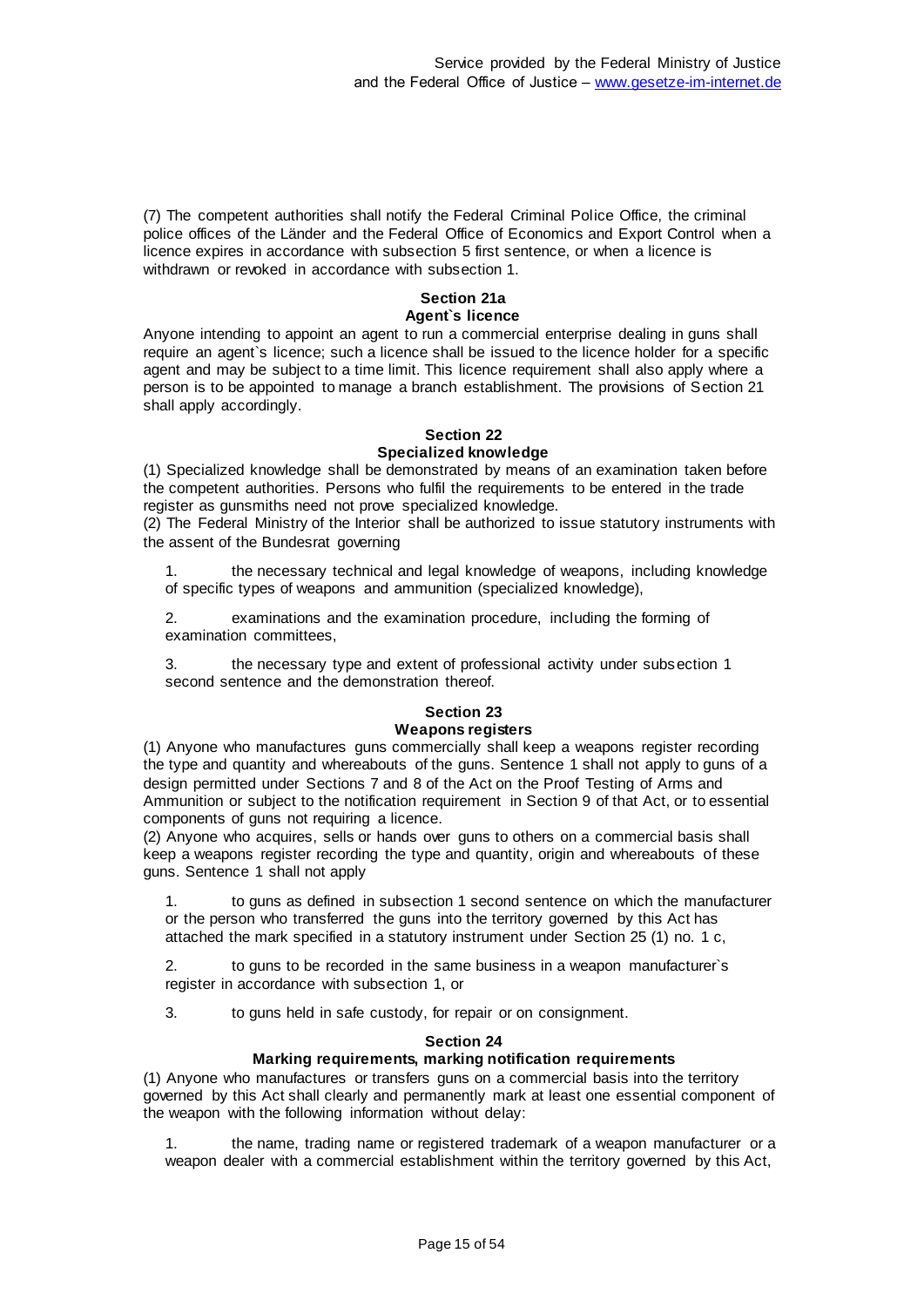2. the country of manufacture (national abbreviation under ISO 3166),

3. designation of the ammunition, or, if no ammunition is used, the designation of the projectiles,

4. in the case of imported weapons, the country of importation (national abbreviation under ISO 3166) and the year they were imported, and

5. a serial number.

The serial number pursuant to sentence 1, no. 5 shall be applied to the barrel on assembled long weapons and on the butt of assembled short weapons. Sentence 2 shall apply solely to guns manufactured on or after 1 April 2008 which are acquired or permanently transferred into the territory governed by this Act. Sentences 1 and 2 shall not apply to guns requiring a licence which form or are to form part of a collection of historical and cultural importance pursuant to Section 17. Sentence 1, nos. 2, 4 and 5 shall not apply to guns as referred to in Section 23 (1) second sentence. Essential components of guns requiring a licence shall be marked with a serial number and recorded in weapons registers pursuant to Section 23 when traded individually.

(2) Guns which impart kinetic energy of no more than 7.5 joules to the projectile shall bear a type designation and a mark as shown in Figure 1 in Annex 1 to the First Ordinance on the Weapons Act of 24 May 1976 (Federal Law Gazette I, p. 1285) in the version in force when this Act entered into force or a mark specified in a statutory instrument in accordance with Section 25 (1) no. 1 c.

(3) Anyone who commercially manufactures or transfers ammunition into the territory governed by this Act shall immediately mark the smallest packaging unit indicating the manufacturer, production series (production code), permit number and designation of the ammunition; the manufacturer`s code and designation of the ammunition shall also be marked on the shell. Ammunition which is reloaded shall also bear a special mark. The person under whose name, trading name or trademark the ammunition is sold or handed over to others and who is responsible for ensuring that the ammunition complies with the provisions of this Act shall also be regarded as the manufacturer.

(4) Anyone who trades in weapons may hand over guns or ammunition to others on a commercial basis only after ascertaining that the guns are marked in accordance with subsection 1 or after being convinced on the basis of random samples that the ammunition bears the manufacturer`s mark in accordance with subsection 3.

(5) Anyone who manufactures guns, ammunition or projectiles for firing devices, reloads ammunition or trades in these objects on a commercial basis within the territory governed by this Act and who wishes to use a trademark for these objects shall notify the national institute of metrology PTB in writing in advance, enclosing a copy of the trademark. Persons who transfer these objects and wish to use the trademark of a manufacturer in another country shall report these trademarks.

(6) Subsection 3 third sentence and subsection 4 shall not apply to ammunition which forms part of a collection (Section 17 (1)) or is intended for such a collection.

# **Section 25**

# **Authorization and orders**

(1) For the purpose of enforcing Sections 23 and 24, the Federal Ministry of the Interior shall be authorized to issue statutory instruments with the assent of the Bundesrat

1. concerning

a) the content of registers of weapon manufacturers and weapon dealers, and how these registers are to be kept,

b) how long registers of weapon manufacturers and weapon dealers must be kept and when they must be presented,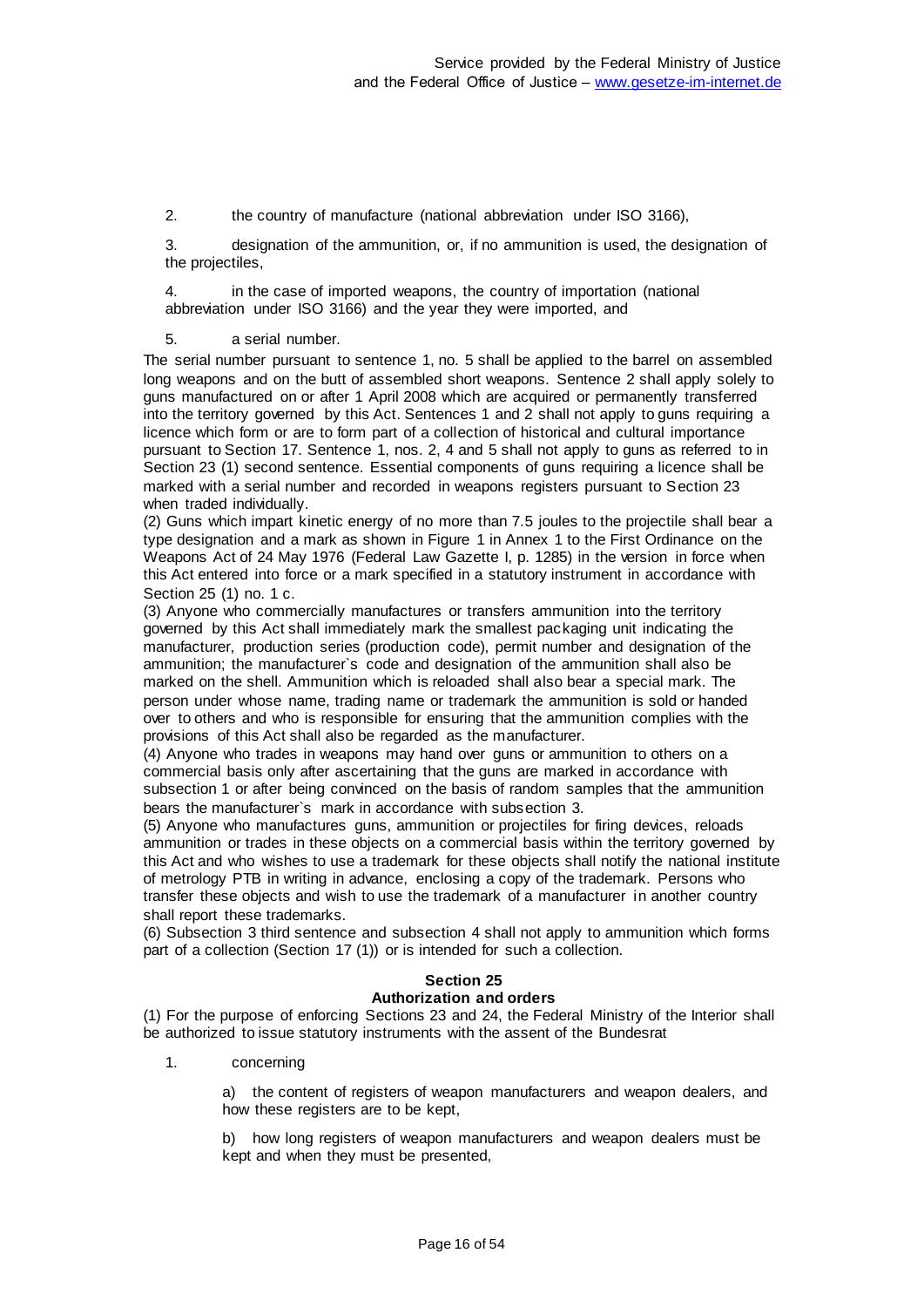c) special marks for specific types of weapons and ammunition and the design and shape of these marks and how they are to be attached;

2. specifying

a) the essential components of guns to which marks are to be attached and how guns are to be marked following exchange, modification or conversion of essential components, and

b) that certain types of weapons or ammunition shall be completely or partly exempt from the marking requirements specified in Section 24.

(2) If a gun subject to a marking requirement is not marked with a serial number (Section 24 (1) first sentence no. 5), the competent authorities may order the owner to attach a specific mark, also at a later date.

#### **Section 26 Non-commercial manufacture of weapons**

(1) Permission to manufacture, work on or repair guns on a non-commercial basis shall be granted by issuing a licence. This licence shall include the right to acquire and possess the essential components of guns necessary to carry out this work.

(2) The licence shall be issued for a maximum of three years and shall be limited to a specific number and type of guns and essential components. A licence under subsection 1 may be issued with no restrictions as to a specific number or type of guns and essential components to persons to whom guns are handed over for testing, appraisal, examination or similar purposes which may involve working on or repairing such guns.

#### **Section 27**

# **Shooting ranges, shooting by minors on shooting ranges**

(1) Anyone wishing to operate a fixed or mobile installation used exclusively or nonexclusively for recreational or other target practice using guns, testing guns or shooting for amusement (shooting ranges) or wishing to make fundamental changes to its properties or the way in which it is used shall require a licence from the competent authorities. A licence may be issued only to persons who have the required reliability (Section 5) and personal aptitude (Section 6) and liability insurance coverage for any damage resulting from operation of the shooting range to the sum of at least 1 million euros – lump sum for personal injury and property damage – and accident insurance for injury resulting from operation of the shooting range to persons involved in organizing shooting operations to the amount of at least 10,000 euros in case of death and 100,000 euros in case of invalidity, under corresponding policies with an insurance company authorized to do business within the territory covered by this Act.

Section 10 (2), sentences 2 through 5 shall apply accordingly. By way of derogation from sentence 2, liability insurance for shooting ranges which are subject to the ordinance on liability for showmen shall be subject to Section 1 (2) no. 2 of that ordinance. In the case of mobile shooting ranges, a single licence prior to the initial installation shall suffice. The licence holder under sentence 5 shall give the competent local authorities two weeks` written notice of the dates on which operation of the shooting range is to start and end.

(2) Subsection 1 first sentence shall not apply to shooting ranges in which rounds are fired in enclosed spaces only so that weapon or ammunition manufacturers, weapons or ammunition experts or scientific institutions may test guns or ammunition. The operator shall give the competent local authorities two weeks` written notice of the dates on which operation of the shooting range is to start and end.

(3) Under the care of guardians entitled to exercise supervision or supervisors suited to shooting with children and young people,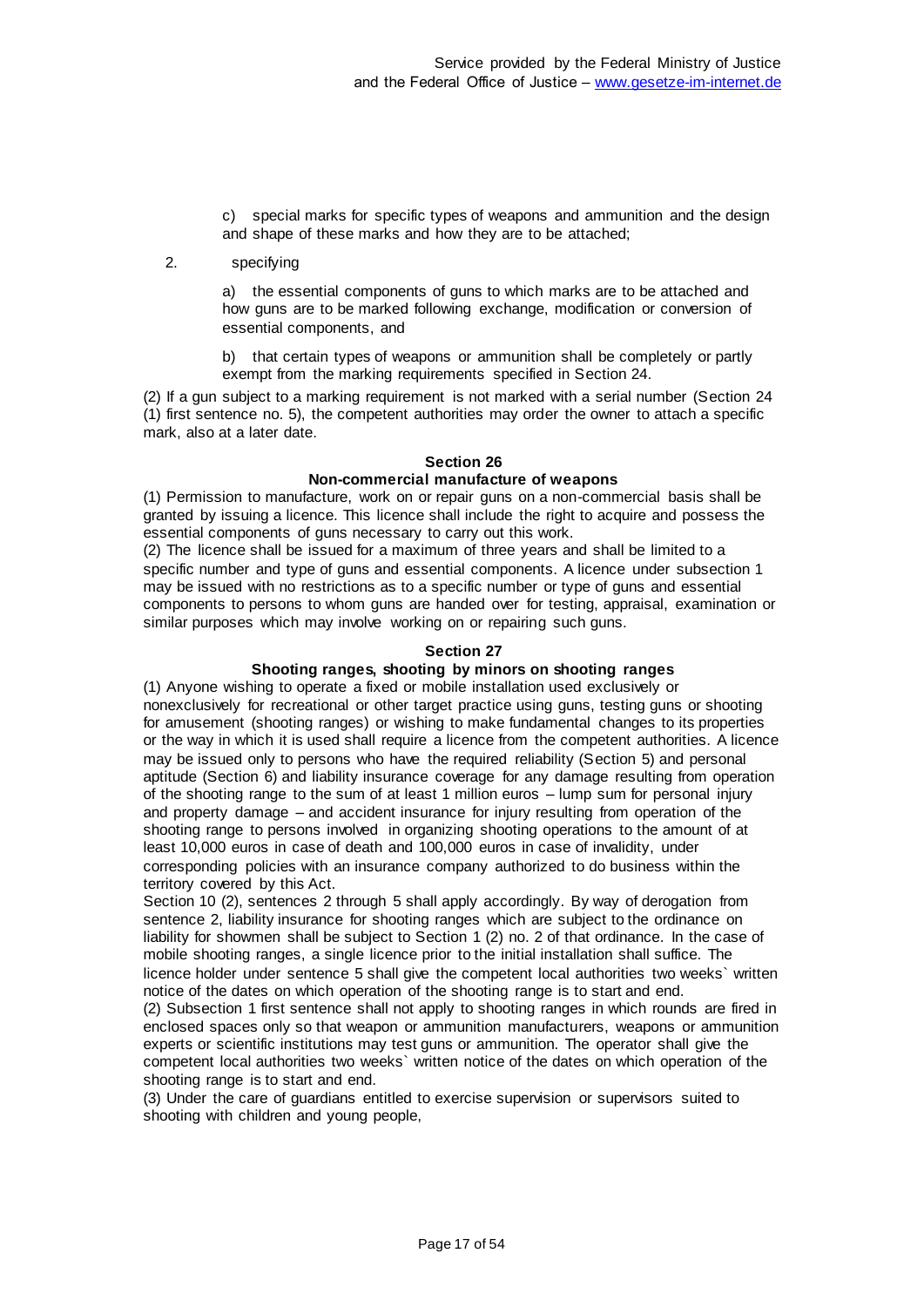1. children between the ages of 12 and 14 may shoot on shooting ranges using compressed-air and spring-operated weapons and weapons in which cold gases are used to propel the projectiles (Annex 2, Part 2, Chapter 2, nos. 1.1 and 1.2),

2. young people between the ages of 14 and 18 may also fire other guns up to a calibre of 5.6 mm (.22 long rifle) for ammunition with rimfire percussion when the muzzle velocity of the projectiles is no more than 200 joules and for single-shot long firearms with smooth-bore barrels with a calibre of 12 or less,

if the guardian has provided written consent or is present during shooting. The responsible supervisor shall take receipt of the guardian`s written consent before the children or young people start shooting and shall keep it for the duration of shooting. Declarations of consent shall be presented to the competent authorities or their agents for verification on request. Responsible supervisors shall credibly demonstrate their suitability for working with children and young people. The supervisory care referred to in sentence 1 shall not be required for young people shooting with weapons pursuant to Annex 2, Part 2, Chapter 2, nos. 1.1 and 1.2 and for young persons over 16 years of age shooting with any other types of guns. (4) The competent authorities may grant a child or young person an exemption from the minimum age requirement in subsection 3 first sentence to promote competitive sport. This exemption should be granted if the child`s or young person`s physical and mental aptitude have been certified by a physician and his or her shooting talent has been certified by the club.

(5) Persons training to become hunters may shoot hunting weapons without a licence during training if they are at least 14 years of age and a guardian and the supervising instructor have given their consent in a statement signed by both persons. Persons in training shall keep this statement of consent with them.

(6) Responsible supervisors may allow minors to shoot on mobile shooting ranges using compressed-air and spring-operated weapons and weapons in which cold gases are used to propel the projectiles (Annex 2, Part 2, Chapter 2, nos. 1.1 and 1.2). In case of children, the operator shall ensure that the responsible supervisor attends to only one child shooting in each instance.

(7) Combat-style shooting shall not be permitted at shooting ranges. In order to avert threats to public security or order and other threats or serious harm to users of shooting ranges, residents, neighbours and the general public, the Federal Ministry of the Interior shall be authorized to issue statutory instruments with the assent of the Bundesrat

regulating the use of shooting ranges, including the supervision of shooting and requirements for supervisory staff and their special training to work with children and young people,

2. containing provisions on the scope of obligations to be complied with during training in self-defence using guns and during this type of shooting practice. These provisions may specify

a) that this sort of training shall be subject to a notification requirement,

b) that organizers shall be required to notify the authorities when supervisors are hired and terminated, and what form this notification shall take,

c) that only persons who need a licence to own or carry guns due to personal threat or for official or occupational reasons may take part in training,

d) that organizers shall keep records and present them to the competent authorities, and how they shall do so,

e) that the competent authorities may ban training if the organizer, the responsible supervisor or an instructor do not or no longer have the necessary reliability, personal aptitude or specialized knowledge,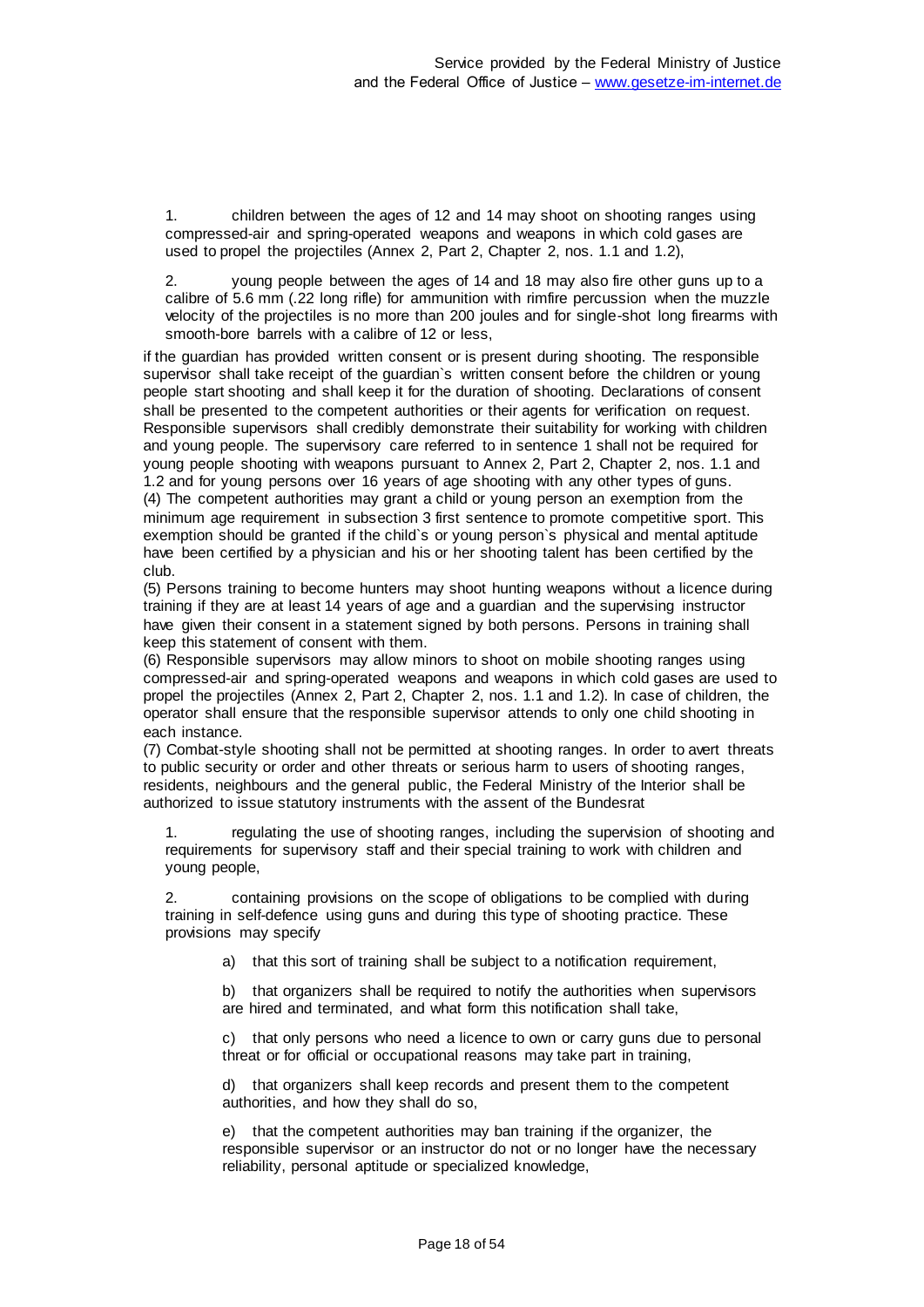3. containing provisions on safety inspections for shooting ranges.

#### **Section 28**

#### **Acquisition, possession and carrying of guns or ammunition by security operators and their personnel**

(1) The need for security operators (Section 34a of the Trade Regulation Code) to acquire, possess and carry guns shall be recognized if they can credibly demonstrate that security contracts are being or are to be performed which require guns in order to protect a person in danger as defined in Section 19 or an endangered property. Sentence 1 shall apply accordingly to security services within a commercial enterprise. A proven need pursuant to sentence 1 and 2 shall also cover acquiring and possessing the ammunition intended for such guns.

(2) A gun may be carried only while carrying out a specific contract under subsection 1. The operator shall take suitable measures to ensure that security staff also comply with this requirement.

(3) The names of the security staff who are to possess or carry the licence holder`s weapons on his instructions under the terms of an employment contract shall be reported to the competent authorities for investigation. The operator shall take suitable measures to inform the security staff concerned in advance that their names will be reported and that their personal data will have to be stored and processed by the authorities. Guns and ammunition shall not be handed over until the competent authorities have consented. Consent shall be withheld if the security employee does not meet the requirements of Section 4 (1) nos. 1 through 3 or if the security firm`s liability insurance does not cover the risk of security staff handling guns.

(4) A rider may be added to a weapons licence under Section 10 (4) stating that the persons referred to in subsection 3 may carry the weapons assigned to them on the licence holder`s instructions.

#### **Section 28a**

#### **Acquisition, possession and carrying of guns or ammunition by security operators and their personnel for security tasks pursuant to Section 31 (1) of the Trade Regulation Code**

(1) Section 28 shall apply accordingly to the acquisition, possession and carrying of guns and ammunition by security operators and their personnel for security tasks pursuant to Section 31 (1) of the Trade Regulation Code on ships at sea flying the federal flag. In derogation of Section 28 (1), the need for such security tasks shall be recognized with regard to security operators in possession of a licence pursuant to Section 31 (1) of the Trade Regulation Code. In derogation of Section 28 (3), this licence shall be issued subject to conditions requiring the operator

1. to employ as security personnel only those persons who meet the requirements given in Section 4 (1) nos. 1 through 3;

2. to inform the responsible authority within the period of time determined by that authority which persons have been assigned these tasks; and

3. at the request of the responsible authority, to present evidence demonstrating that the persons assigned these tasks meet the requirements given in Section 4 (1) nos. 1 through 3.

(2) The licence shall be granted for the same period of time as the licence pursuant to Section 31 of the Trade Regulation Code. It may be renewed. Renewal of the licence shall be denied in particular if the applicant has failed to meet the conditions pursuant to subsection 1 third sentence. The general provisions of this Act shall apply. The licence shall include permission to transfer weapons on board pursuant to Section 29 (1).

(3) To assess the reliability, aptitude and specialized knowledge of the security operator's management, of the persons responsible for managing the operation or a branch office, and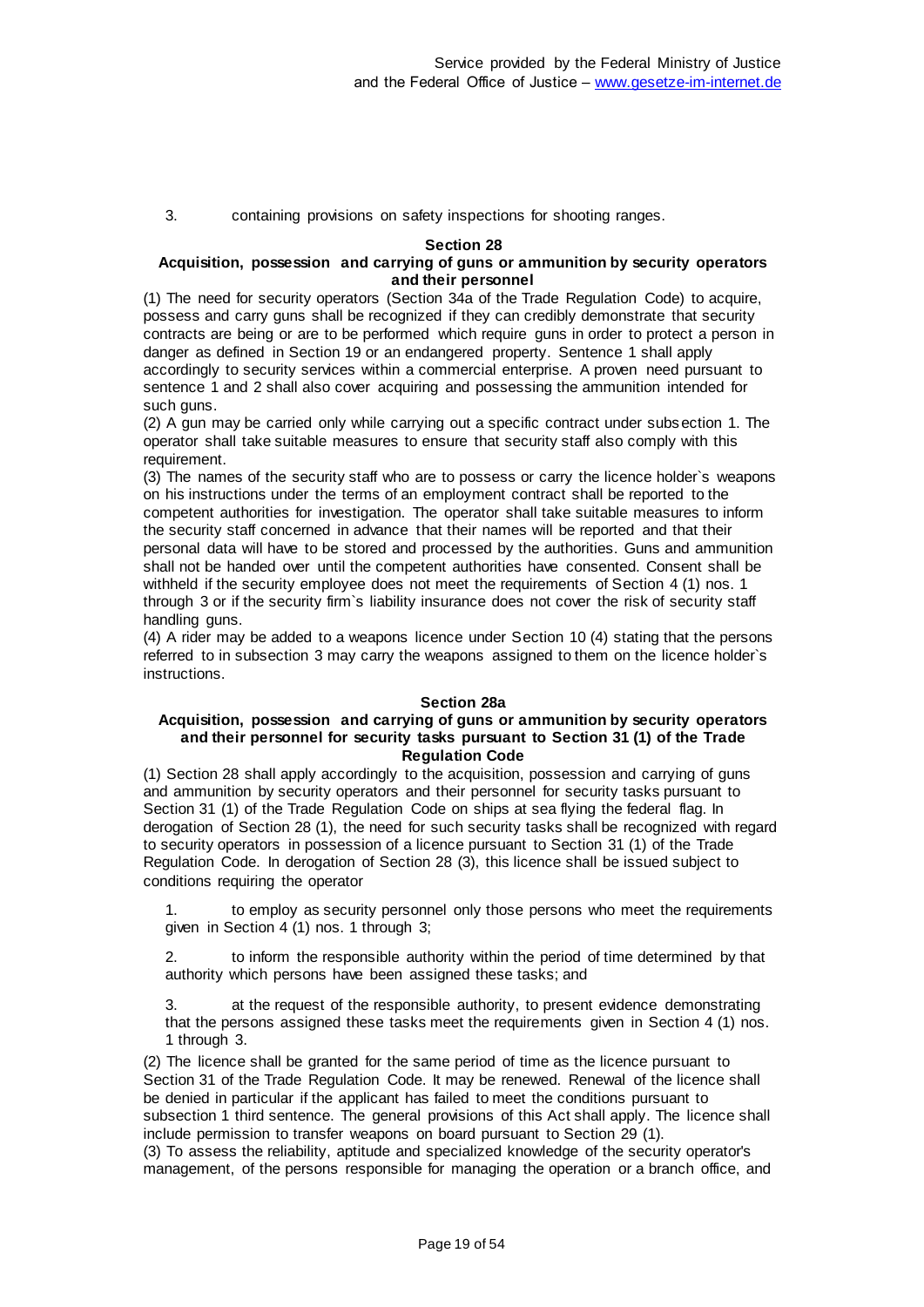of the persons active in relation to the security task, the responsible authority may have recourse to the knowledge and assessments of the authority responsible for the licence pursuant to Section 31 (2) first sentence of the Trade Regulation Code. In derogation of Section 7 (2) the requirements for specialized knowledge shall be oriented on the special requirements for deployment on ships at sea based on Section 31 (4) first sentence no. 3 (a) of the Trade Regulation Code and defined in a statutory instrument. The authority responsible for the procedure under trade and industrial law and the Federal Police may provide the responsible authority with unsolicited information including personal data where necessary to perform tasks of the authority with jurisdiction over weapons. The Federal Police shall be involved in the assessment pursuant to Section 8 no. 2.

(4) Subsection 3 third sentence shall apply accordingly to the transfer of information including personal data by the responsible authority where necessary to perform tasks pursuant to Section 31 (2) of the Trade Regulation Code.

(5) If the security operator has its headquarters in Germany, the licence shall be issued by the authority indicated in Section 48 (1) second sentence in consultation with the authority responsible for the principal place of business.

(6) A licence issued on the basis of Section 28 shall apply until 31 December 2013 for contracts pursuant to Section 31 of the Trade Regulation Code on the condition that the licence holder informs the responsible authority without delay that he is fulfilling or would like to fulfil contracts as referred to in Section 31 of the Trade Regulation Code. The responsible authority pursuant to Section 48 (1) first sentence shall provide the responsible authority pursuant to Section 48 (1) second sentence with this information and the records necessary to make the decision. If the licence holder referred to in the first sentence demonstrates to the responsible authority pursuant to Section 48 (1) second sentence his licence pursuant to Section 31 (1) of the Trade Regulation Code and that he meets the conditions in subsection 1, the authority shall issue a licence restricted to the performance of security tasks pursuant to Section 31 (1) of the Trade Regulation Code. Subsection 1 third sentence, subsection 2 first, fourth and fifth sentences and subsection 5 shall apply to this licence accordingly.

#### **Chapter 5**

#### **Transferring weapons or ammunition into, through or out of the territory governed by the Act**

#### **Section 29**

#### **Transferring weapons or ammunition into the territory governed by this Act**

(1) A licence to transfer guns or ammunition under Annex 1, Part 3 (categories A 1.2 through D) and other weapons or ammunition which may only be acquired or possessed with a licence into the territory governed by this Act may be granted if

1. the consignee is authorized to acquire or possess the said weapons or ammunition, and

2. a person authorized to acquire or possess these weapons or ammunition guarantees their safe transport.

(2) Where guns or ammunition pursuant to Annex 1, Part 3 (Categories A 1.2 through D) are to be transferred from another Member State of the European Union (Member State) into the territory governed by this Act, the licence pursuant to subsection 1 shall be granted by way of consent to the licence issued by the other Member State for the transfer concerned.

#### **Section 30**

#### **Transferring weapons or ammunition through the territory governed by this Act** (1) A licence to transfer weapons or ammunition as defined in Section 29 (1) through the territory governed by this Act may be issued where safe transport is guaranteed by a party authorized to acquire or own these weapons or ammunition. Section 29 (2) shall apply

accordingly.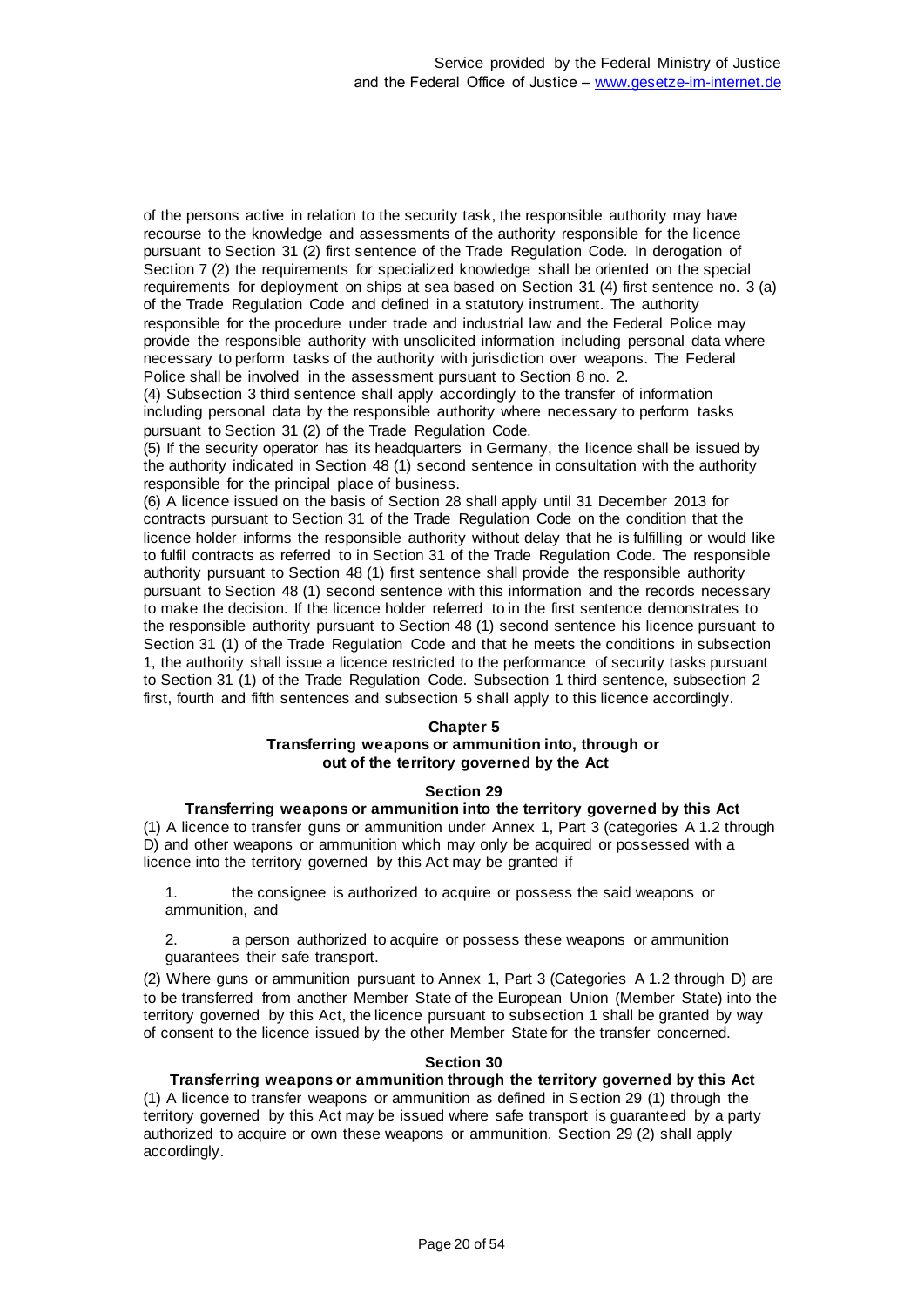(2) Where guns or ammunition pursuant to Annex 1, Part 3 (Categories A 1.2 to D) are to be transferred from a state which is not a Member State of the European Union (third country) through the territory governed by this Act to a Member State, the licence to transfer pursuant to subsection 1 shall also require the approval of the other Member State where the latter`s prior approval is necessary.

#### **Section 31**

### **Transferring weapons or ammunition from the territory governed by this Act into other European Union Member States**

(1) Permission to transfer guns or ammunition in accordance with Annex 1, Part 3 (categories A 1.2 through D) from the territory governed by this Act into another Member State may be given if the prior consent required by the law of the other Member State has been given and the person authorized to acquire or possess these weapons or ammunition guarantees their safe transport.

(2) Commercial weapons manufacturers or dealers (Section 21) may be granted general permission under subsection 1 to transfer weapons or ammunition from the territory governed by the act on weapons dealers into other Member States for up to three years. This permission may be restricted to certain types of guns or ammunition. The holder of permission as referred to in the first sentence shall provide the Federal Criminal Police Office with written notice before transferring any weapons or ammunition.

#### **Section 32**

# **Taking weapons or ammunition into, through or out of the territory governed by the Act**

(1) A licence to take guns or ammunition as referred to in Annex 1, Part 3 (categories A 1.2 through D) and other weapons or ammunition, the acquisition and ownership of which require a licence, into or through the territory governed by this Act may be issued if the conditions stipulated in Section 4 (1) nos. 1 through 4 are met. The licence may be issued for up to one year for either a single journey or multiple journeys, and may be repeatedly extended for periods of one year. For persons from third countries, Section 30 (2) shall apply accordingly to taking guns or ammunition as referred to in Annex 1, Part 3 (Categories A 1.2 through D) through the territory governed by this Act and into another Member State. (2) A licence pursuant to subsection 1 may be issued to persons intending to take guns as referred to in Annex 1, Part 3 (Categories A 1.2 through D) and the ammunition intended for them pursuant to subsection 1 who are ordinarily resident in another Member State only if they hold a European firearms pass issued by said Member State and the weapons are entered in the European firearms pass.

(3) A licence as referred to in subsection 1 shall not be required subject to the conditions of subsection 2 for

hunters taking up to three long firearms as referred to in Annex 1, Part 3, Categories C and D and the ammunition intended for them as defined in Section 13 (1), no. 2, subsection 5 for hunting purposes,

marksmen taking up to six guns as referred to in Annex 1, Part 3, Categories B, C, or D and the ammunition intended for them for the purpose of recreational shooting,

3. traditional marksmen taking up to three single-shot or repeating long firearms as referred to in Annex 1, Part 3, Categories C and D and the ammunition intended for them in order to take part in a traditional shooting event,

as long as they are able to substantiate the reason for taking said weapons and ammunition with them.

(4) By way of derogation from subsection 1, a licence may be issued to persons who are ordinarily resident in a third country for the purposes described in subsection 3, nos. 1 through 3 for the weapons and ammunition stated therein, unless there is reason to assume that the conditions stipulated in Section 4 (1) no. 2 are not met.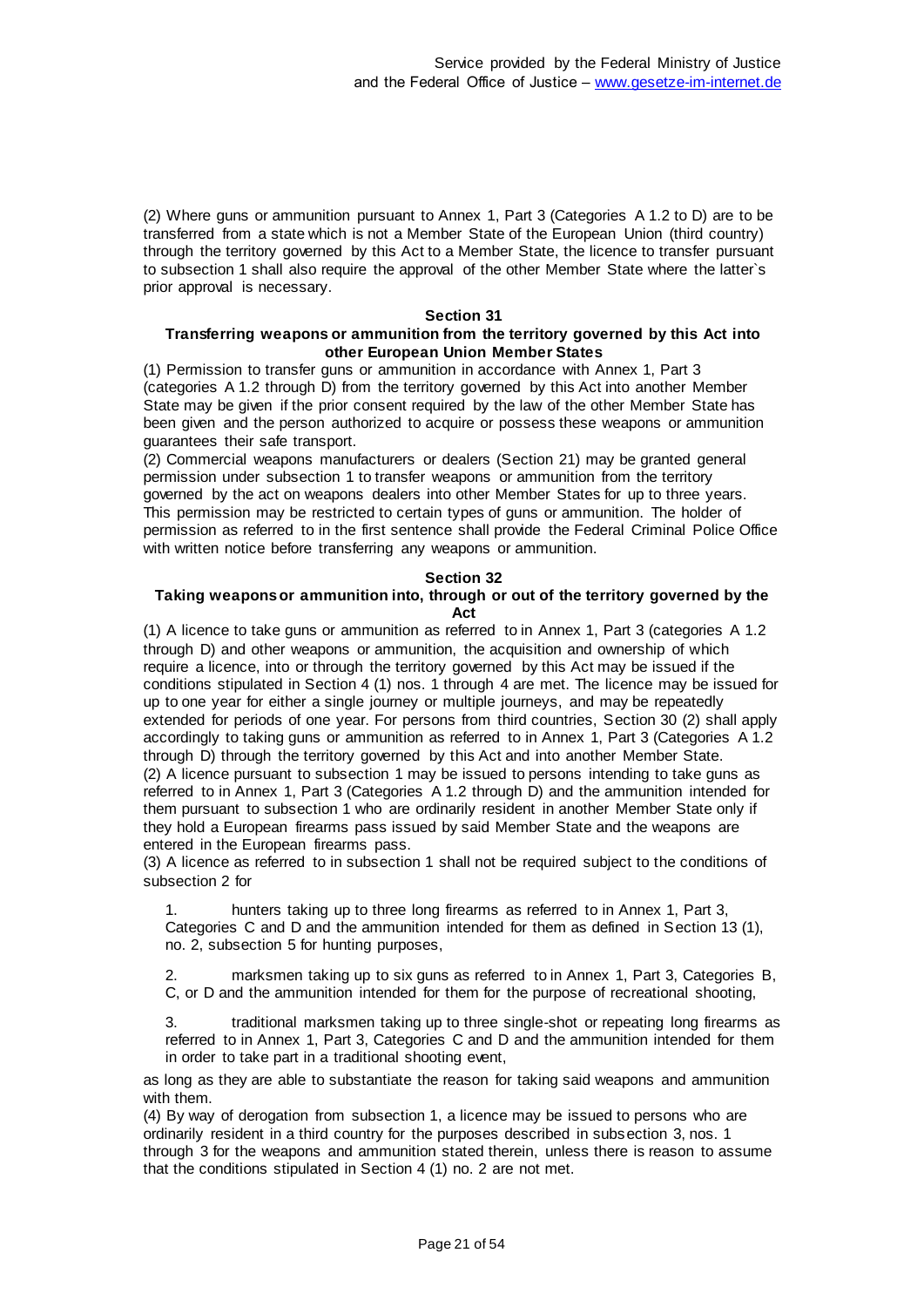(5) No licence to take weapons or ammunition into or through the territory governed by this Act shall be required

1. for weapons or ammunition taken by holders of a licence to acquire or own the weapons or ammunition concerned, or

2. for weapons used as signalling devices and the ammunition intended for them which are carried on board ships for safety reasons, or

for weapons and ammunition taken on board ships or aircraft, kept in locked storage while within the territory governed by this Act, reported without delay to the competent supervisory authorities (including the manufacturer`s mark or trademark, model and, if available, serial number) and removed within one month from the territory governed by this Act.

(6) Persons who are ordinarily resident in the territory governed by this Act and who wish to take guns or ammunition as referred to in Annex 1, Part 3 (categories A 1.2 through D) with them to another Member State shall be issued a European firearms pass if they are authorized to possess the weapons to be entered on the European firearms pass.

#### **Section 33**

#### **Obligation to register weapons or ammunition to be transferred or taken into or through the territory governed by this Act and obligation to provide evidence of authorization**

(1) Persons intending to transfer or take weapons or ammunition as defined in Section 29 (1) from a third country into or through the territory governed by this Act shall register these weapons or ammunition with the supervisory authorities in accordance with subsection 3 when transferring or taking such weapons or ammunition, provide evidence of their authorization to transfer or take them, and, on request, shall present the weapons or ammunition. On request, this evidence shall be handed over to the supervisory authorities for verification.

(2) The competent supervisory authorities pursuant to paragraph 3 may stop and inspect vehicles and containers as well as loading gear and the packing materials used, in order to check whether the provisions for transferring or taking weapons or ammunition into or through the territory governed by this Act have been met.

(3) The Federal Ministry of Finance shall designate the customs services and the Federal Ministry of the Interior shall designate the Federal Police authorities to be involved in supervising the transfer of weapons or ammunition. Where border patrol and immigration services are carried out by forces of the Länder (Section 2 (1) and (3) of the Act on the Federal Police), these shall also be involved in supervision.

#### **Chapter 6**

# **Duty to exercise proper care; reporting and notification requirements**

#### **Section 34**

#### **Handing over weapons or ammunition; examining the right of acquisition; reporting requirements**

(1) Weapons or ammunition may be handed over only to authorized persons. This authorization must be obvious or verified. If they are handed over for the purpose of commercial transport, proper transport must be ensured and precautions must be taken against loss. Ammunition may be handed over commercially only in sealed packages; this shall not apply on shooting ranges in accordance with Section 12 (2) no. 2 or to individual pieces acquired by ammunition collectors. Anyone who hands over weapons or ammunition to another solely for the purpose of commercial transport (Section 12 (1) no. 2, (2) no. 1) to a third party shall be regarded as handing them over to the third party.

(2) The holder of a licence under Section 21 (1) first sentence who hands over a gun to another on the basis of a licence under Section 10 (1) or an equivalent licence shall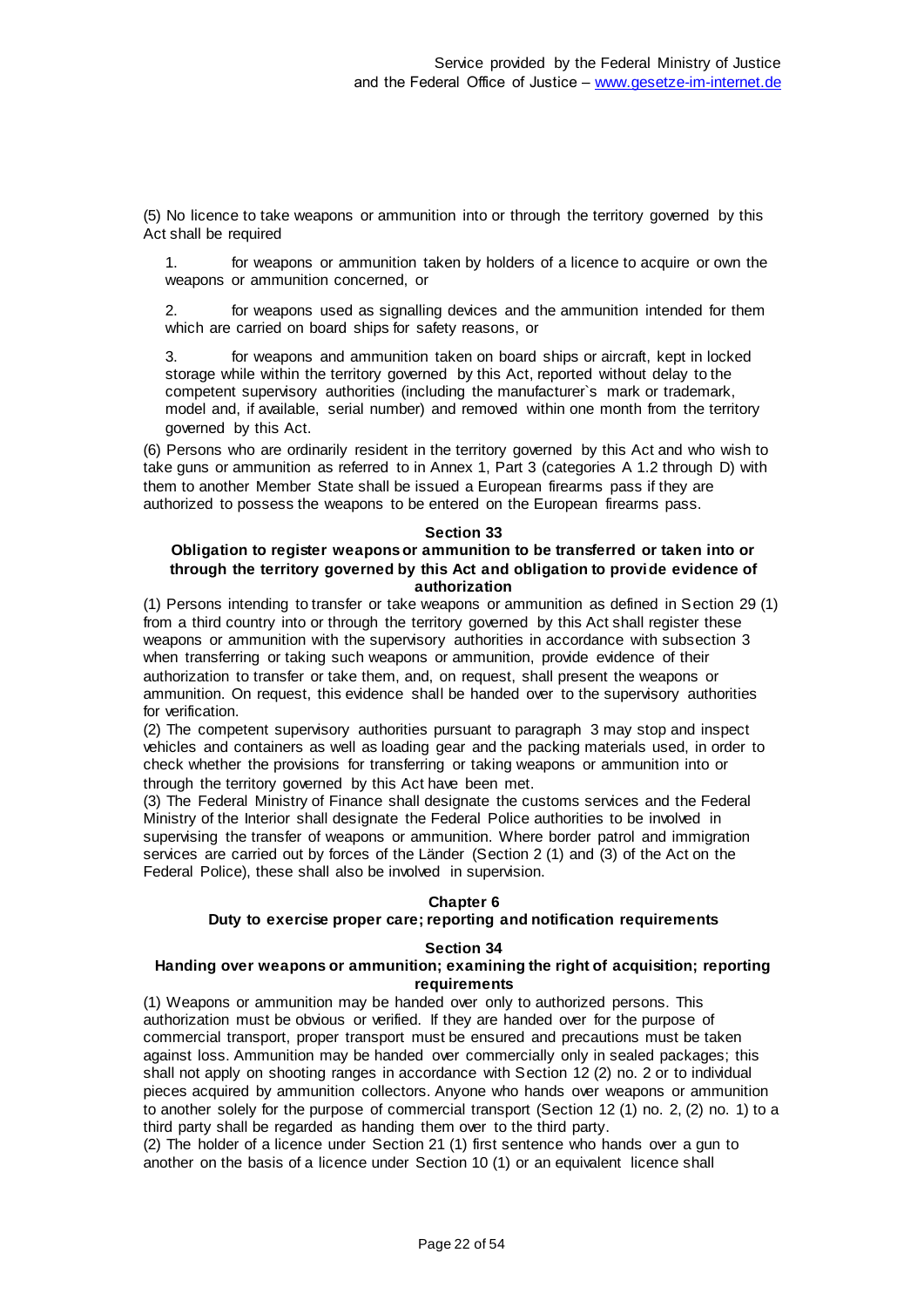immediately and indelibly enter on the weapon owner`s licence the manufacturer`s mark or trademark and, if available, the serial number of the weapon, as well as the date handed over and the name and address of the company and shall report the handing over to the competent authorities in writing within two weeks. Any other person who hands over a gun requiring a licence shall report this in writing to the competent authorities within two weeks and, if this person has been issued a weapon owner`s licence or European firearms pass, shall present the licence or pass to the authorities for correction; this shall not apply to the cases covered by Section 12 (1). The notification referred to in sentences 1 and 2 shall state the full name, date and place of birth and address of the recipient as well as the type and period of validity of the authorization to acquire and possess the gun. If this authorization is provided by a weapon owner`s licence, the number of this licence and the issuing authority shall also be stated. If a gun is being handed over to a licence holder as referred to in Section 21 (1) first sentence, the notification need only state the name of the company and branch address.

(3) Subsections 1 and 2 shall not apply to persons who hand over guns or ammunition to someone who acquires them outside the territory governed by this Act, in particular if they are consigned in the name of the first person. The provisions of Section 31 shall remain unaffected.

(4) Anyone who hands over a gun as referred to in Annex 1, Part 3 (categories B and C) or ammunition to persons ordinarily resident in another Member State of the European Union shall report this in writing to the Federal Criminal Police Office without delay; this shall not apply to the cases covered by Section 12 (1) nos. 1 and 5.

(5) Anyone who hands over, consigns, or permanently transfers without change of ownership firearms requiring a licence as referred to in Annex 1, Part 1, Chapter 1, no. 2, excluding single-shot long firearms with a smooth-bore barrel or barrels and their essential components, silencers and portable objects as referred to in Annex 1, Part 1, Chapter 1, no. 1.2.1 to another person ordinarily resident in a contracting state to the Agreement of 28 June 1978 on the control of the acquisition and possession of guns by individuals (Federal Law Gazette 1980 II, p. 953) shall report this in writing to the Federal Criminal Police Office without delay. This shall not apply

1. when the objects referred to in sentence 1 are handed over or sent to a government body in one of these countries, or when guns are handed over to companies in order to carry out cooperation agreements between countries or government bodies, where the authorities in the receiving state present a certificate indicating that they are aware of this acquisition, or

2. where reporting requirements under subsection 4 or Section 31 (2) third sentence apply.

(6) In order to avert threats to human life and health, the Federal Ministry of the Interior shall be authorized to issue statutory instruments with the assent of the Bundesrat stipulating that the notification referred to in subsections 2, 4 and 5 shall contain additional information or that further documentation shall be enclosed with this notification.

#### **Section 35**

#### **Advertising, information requirements, trade bans**

(1) Anyone advertising weapons or ammunition for sale or exchange shall refer to the need for authorization to acquire the following types of weapons as follows:

1. guns and ammunition requiring a licence: available only to holders of a licence to acquire a weapon,

2. guns and ammunition not requiring a licence and other weapons: available only to persons over 18 years of age,

3. banned weapons: available only to holders of a special licence,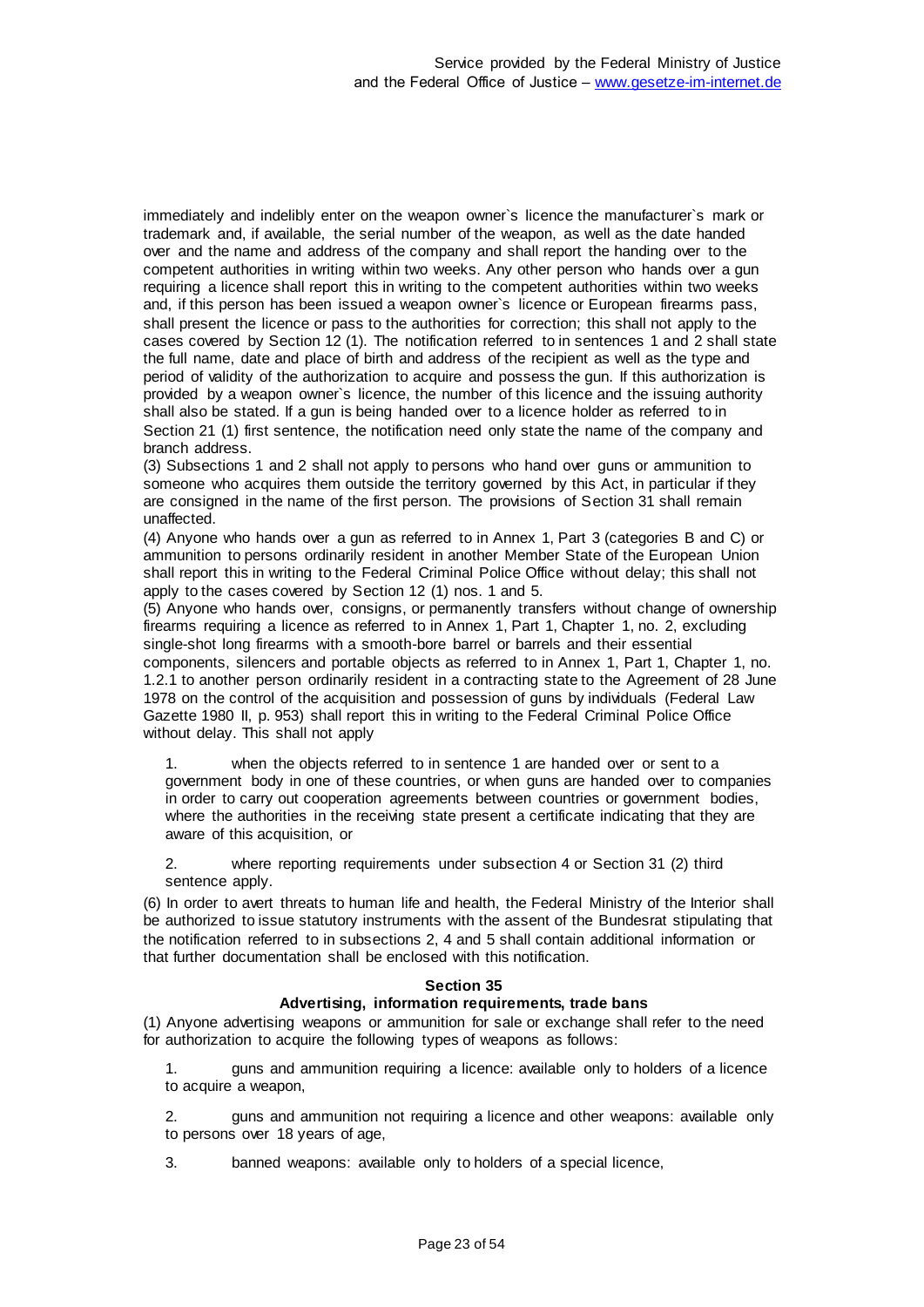and shall state their name, address and, where applicable, their registered trademark. Advertising as referred to in sentence 1 may be published only if it contains the name and address of the seller and the reference required for the type of weapon advertised. The second sentence shall not apply to personal information provided by noncommercial sellers who object to providing such information. In case of sentence 3, the publisher of the advertisement shall be required to keep a record of the transaction for one year and to allow the competent authorities to inspect this record on request.

(2) The holder of a licence under Section 21 (1) who retails guns requiring a licence to carry or shoot shall inform the person acquiring them of this licence requirement. When selling weapons that fire blanks or irritants and weapons used for signalling as referred to in Section 10 (4) fourth sentence, the holder of a licence under Section 21 (1) shall further inform the person acquiring such weapons that carrying such weapons without a licence (minor firearms certificate) is a punishable offence, and shall document fulfilment of this obligation and the obligation to provide information pursuant to sentence 1.

(3) It shall be prohibited to sell or hand over guns, ammunition, or cutting or thrust weapons

1. as an itinerant trader, except in the cases referred to in Section 55b (1) of the Trades Regulation Code,

2. at scheduled events as defined in Chapter IV of the Trades Regulation Code (trade fairs, exhibitions, markets), although orders may be taken at trade fairs and exhibitions,

3. at festivals, shooting festivals, markets, collectors` meetings or similar public events, except for the handing over of the necessary guns and ammunition at a shooting range and ammunition which forms or is to form part of a collection (Section 17 (1)).

The competent authorities may grant exemptions from this ban in their district if this is not contrary to public interests.

# **Section 36**

#### **Storing weapons or ammunition**

(1) Anyone who possesses weapons or ammunition shall take the necessary precautions to keep them from being lost or stolen by unauthorized third parties. Guns must be stored separately from ammunition, unless they are stored in a secure container which complies at least with the DIN/EN 1143-1 standard, resistance grade 0 (as of May 1997)<sup>1</sup> or an equivalent standard of another contracting state to the Convention on the European Economic Area (EEA Member State).

(2) Guns not exempted from the licence requirement and banned weapons shall be stored in a container which complies at least with the DIN/EN 1143-1 standard, resistance grade 0 (as of May 1997) or an equivalent; in particular, a security grade B container in accordance with VDMA (as of May 1995)<sup>2</sup>, <sup>3</sup> shall qualify as equivalent. Up to ten long firearms shall be deemed to be securely stored if they are stored in a security grade A container in accordance with VDMA 24992 (as of May 1995) or an equivalent standard of another EEA Member State. Rooms secured in a comparable manner shall be deemed equivalent. (3) Anyone in possession of weapons, ammunition or banned weapons requiring a licence or anyone who has applied for a licence to own such items shall provide the competent authorities with proof of measures taken or planned for their secure storage. Owners of weapons, ammunition or banned weapons requiring a licence shall also grant the authorities access to the places in which weapons and ammunition are stored in order to check compliance with subsections 1 and 2. The authorities may enter living areas against the owner`s will only to prevent an urgent threat to public security; the basic right to inviolability of the home (Article 13 of the Basic Law) shall therefore be limited to this extent. (4) If the storage of weapons and ammunition, the acquisition and possession of which require a licence, does not comply with the requirements of this Act or of a statutory instrument pursuant to subsection 5, the owner shall have until 31 August 2003 to take the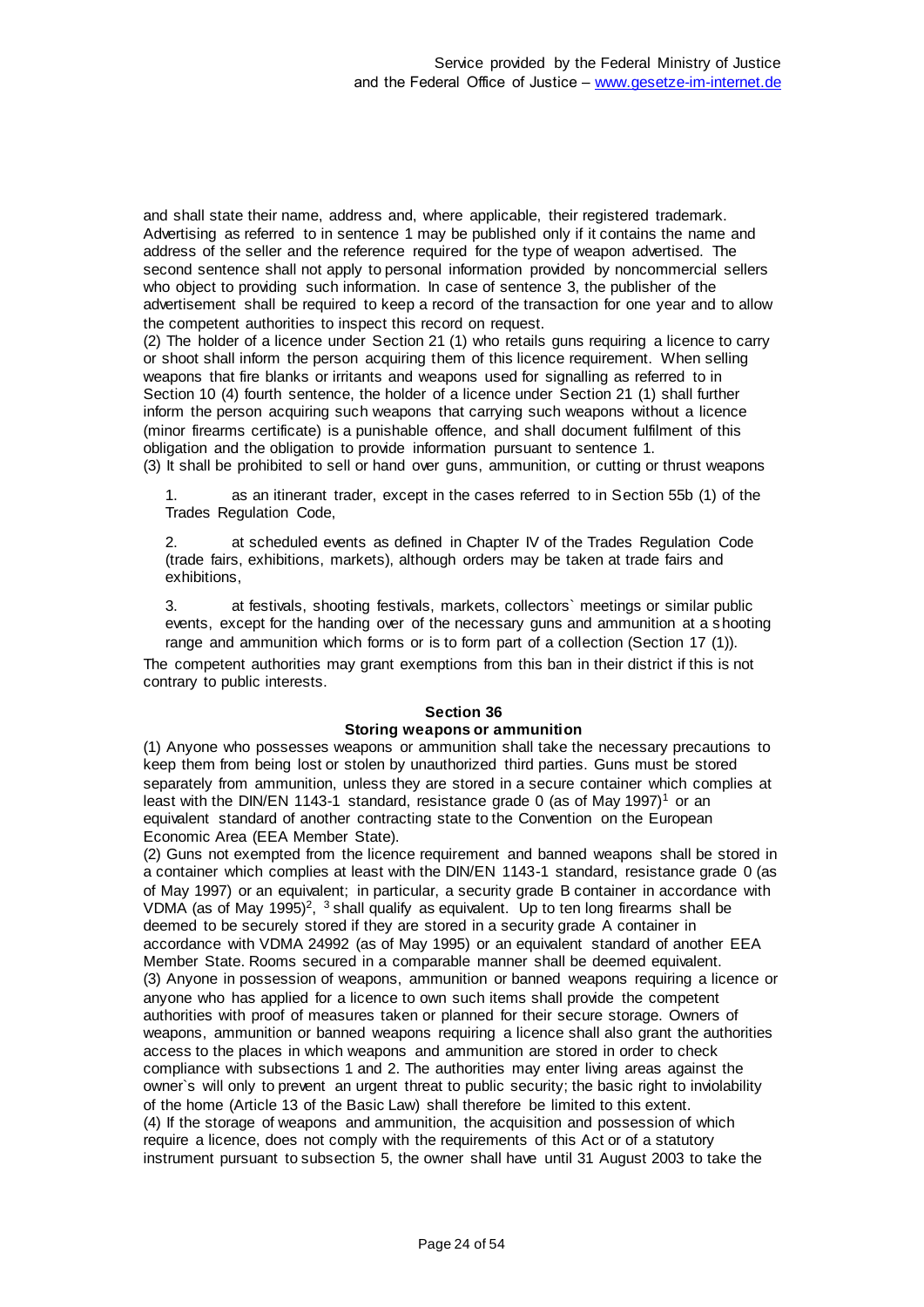necessary additional measures to ensure storage in compliance with these requirements. The competent authorities shall be notified of compliance within the deadline given in sentence 1, providing proof to this effect.

(5) The Federal Ministry of the Interior shall be authorized, after consulting the stakeholders, to issue statutory instruments with the assent of the Bundesrat and taking into account the state of the art, the type and number of weapons and ammunition, and the locality, waiving the storage requirements or stipulating additional requirements concerning the storage or security of weapons. Such orders may

1. define specifications for technical security systems to prevent the unauthorized removal or use of guns,

2. require the retrofitting or replacement of existing security systems,

3. require guns to be equipped with mechanical, electronic or biometric security systems.

(6) Where a higher standard of security is necessary in individual cases, in particular on account of the type and quantity of weapons or ammunition to be stored or the storage location, the competent authorities shall order the necessary additional measures and set an appropriate deadline for their implementation.

<sup>1</sup> Published by Beuth-Verlag GmbH, Berlin and Cologne.

<sup>2</sup> The German engineering federation VDMA (Verband Deutscher Maschinen- und Anlagenbau e. V.)

<sup>3</sup> Published by Beuth-Verlag GmbH, Berlin and Cologne.

#### **Section 37 Notification requirements**

(1) Anyone who takes possession of weapons or ammunition which may only be acquired with a licence

1. upon the death of the weapon`s owner, as the finder or in a similar manner,

2. as a receiver, official receiver, sheriff's office or in a similar manner

shall notify the competent authorities without delay. The competent authorities may seiz e the weapons and ammunition or order that they be rendered unserviceable or handed over to an authorized party by a reasonable deadline and that this be proven to the competent authorities. If this deadline expires without the necessary action being taken, the competent authorities may seize the weapons or ammunition. Previous authorized parties under civil law shall be entitled to the proceeds from the sale of seized weapons and ammunition. (2) Anyone who loses weapons or ammunition which may only be acquired with a licence, or who loses licence documents shall notify the competent authorities without delay and present the weapon owner`s licence and European firearms pass, if available, for correction. The local authorities shall inform the local police of the loss for the purpose of investigation. (3) If a gun which may only be acquired with a licence or a banned gun as referred to in Annex 2, Part 1, no. 1.2 is destroyed or rendered unserviceable in accordance with the requirements of Annex 1, Part 1, Chapter 1, no. 1.4, the owner shall notify the competent authorities in writing within two weeks and present the object to them on request. Notification shall include the owner`s personal information and the type, calibre, manufacturer`s mark and, if available, serial number of the gun.

(4) Upon moving abroad, holders of weapons licences and certificates shall report their new address to the authority with jurisdiction over arms which was responsible for their previous place of residence.

#### **Section 38**

#### **Duty to carry official documents**

Anyone carrying a weapon must also carry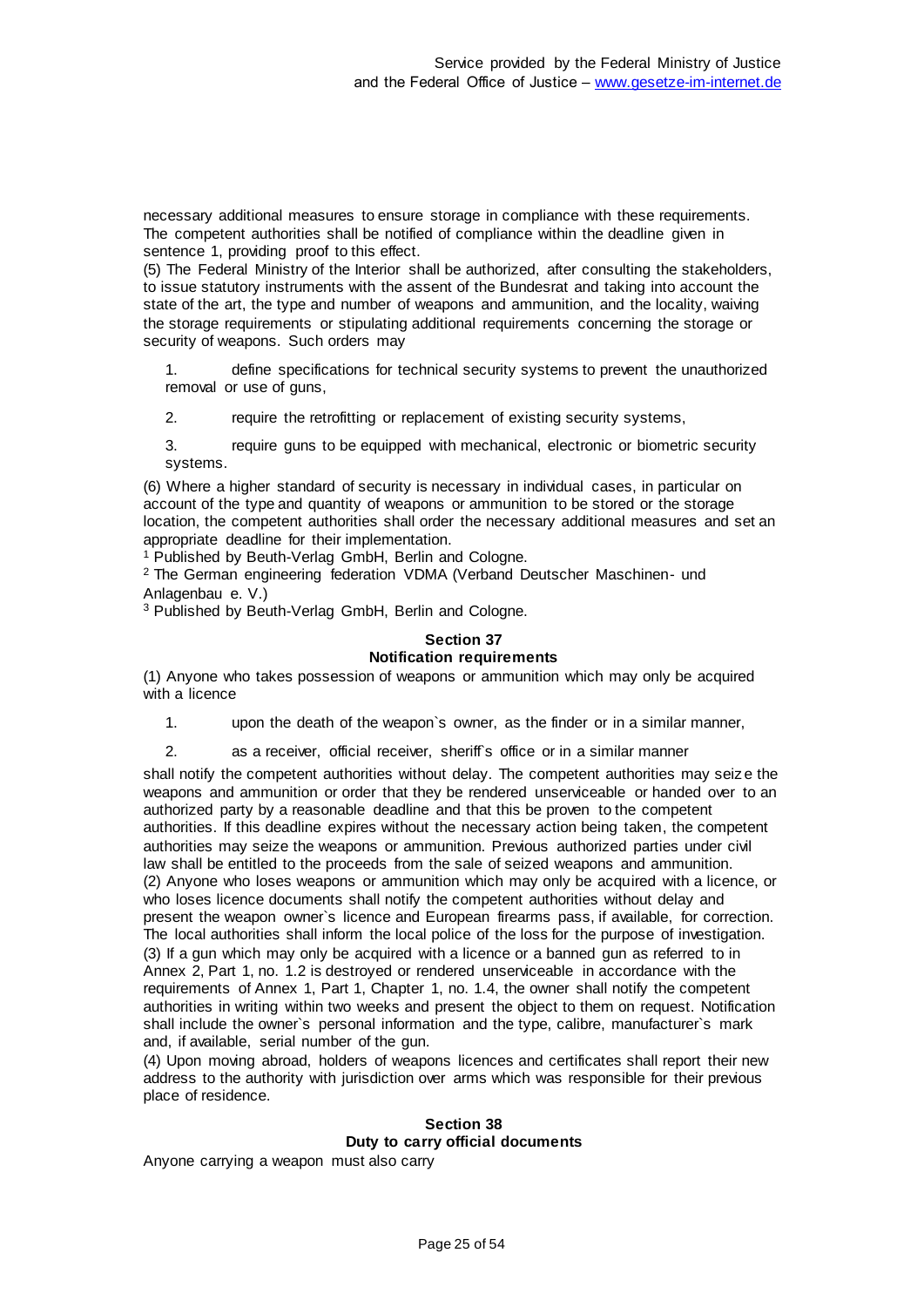1. his or her official identity card or passport, and

a) the weapon owner`s licence for weapons which may only be acquired with a licence, or, if a licence to carry the weapon is required, the weapons licence;

b) where a gun or ammunition as described in Section 29 (1) is transferred or taken into or through the territory governed by this Act from a third country in accordance with Section 29 (1), Section 30 (1) or Section 32 (1), the licence for transfer and, in the case of transfer on the basis of a licence pursuant to Section 32 (4), also confirmation of the reason for the transfer;

c) where a gun as referred to in Annex 1, Part 3 (categories A through D) is transferred in accordance with Section 29 (1) or Section 30 (1) from another Member State, the licence issued by this state or a certificate referring to this licence;

d) where a gun as referred to in Annex 1, Part 3 (categories A through D) is being taken from another Member State in accordance with Section 32 (1) through (3), the European firearms pass and, in case of Section 32 (3), also confirmation of the reason for taking the gun;

e) in the case of temporary authorization to acquire or carry on the basis of Section 12 (1) nos. 1 and 2 or Section 28 (4), confirmation of the name of the person from whom the weapon was acquired, the authorized owner and the date on which the weapon was acquired; or

f) in the case of shooting with a shooting licence under Section 10 (5), this licence; and

2. in the cases covered by Section 13 (6), the hunting licence

and shall present them upon request to the police or other persons authorized to conduct checks on persons. in the cases covered by Section 13 (3) and Section 14 (4) second sentence, written confirmation that the application deadline has not yet expired or that an application has been made shall suffice in place of a weapon owner`s licence. Sentence 1 shall not apply in the cases covered by Section 12 (3) no. 1.

#### **Section 39**

#### **Obligation to provide information and present weapons; searches**

(1) Anyone who manufactures or deals in weapons or who operates, uses or supervises a shooting range, operates a security firm, organizes courses in defensive shooting or otherwise possesses guns or ammunition shall provide the competent authorities with the information required to enforce this Act on request or, if this Act provides for a deadline, by such deadline. This obligation shall also apply to persons subject to a ban under Section 41 (1) or (2). These persons may refuse to answer such questions if answering would expose either them personally or relatives as referred to in Section 383 (1) nos. 1 through 3 of the Code of Civil Procedure to the risk of criminal prosecution or proceedings under the Administrative Offences Act. Licence holders shall also demonstrate compliance with conditions.

(2) If the person required to provide information manufactures or deals in weapons or operates a shooting range or security firm, the persons assigned by the competent authorities to monitor the business shall have the right to enter the business property and premises during business and working hours in order to carry out checks and inspections, take samples and examine business records. In order to prevent urgent threats to public security or order, these premises may also be inspected outside these times, and the living areas of the person required to provide information may be inspected against his or her will. The basic right to inviolability of the home (Article 13 of the Basic Law) shall therefore be limited to this extent.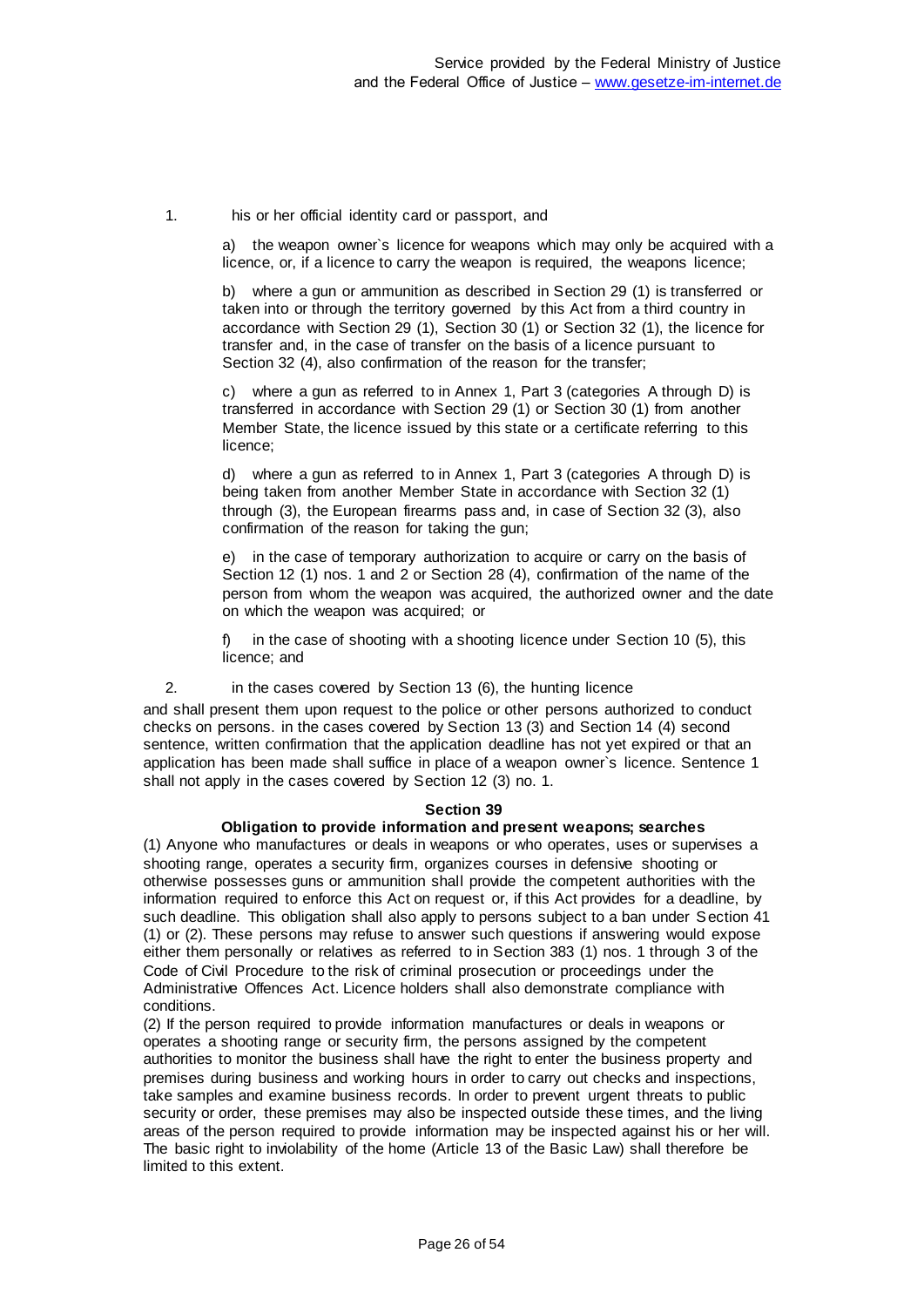(3) With good cause, the competent authorities may order owners of

- 1. weapons or ammunition which may only be acquired with a licence, or
- 2. banned weapons as described in Annex 2, Part 1

to present these weapons or ammunition along with licences or special licences within a reasonable deadline to be set by these authorities.

#### **Chapter 7 Bans**

#### **Section 40 Banned weapons**

(1) The handling ban shall also include a ban on instructing or ordering the manufacture of objects described in Annex 2, Part 1, no. 1.3.4.

(2) The ban on handling weapons or ammunition shall not apply to persons acting on a court or official order.

(3) By way of derogation from Section 2 (3), holders of a hunting licence and members of leather- or fur-processing trades may use fist knives pursuant to Annex 2, Part 1, no. 1.4.2, where they need such knives to pursue their activities. Holders of explosives permits (Sections 7 and 27 of the Explosives Act) and qualification certificates (Section 20 of the Explosives Act), and persons enrolled in official or officially recognized courses may, by way of derogation from Section 2 (3), handle explosive materials or objects as referred to in Annex 2, Part 1, no. 1.3.4, where required by the activity or training allowed by the permit or certificate. This shall apply in particular to demolition work, disaster management activities, theatres and similar institutions, film and television production and the training for such occupations.

(4) Upon application, the Federal Criminal Police Office may grant general or specific exemptions to the ban set out in Annex 2, Part 1, if the applicant`s interests outweigh the public interest in enforcing the ban. In particular, this may be assumed to be the case if the weapons or ammunition listed in Annex 2, Part 1 are destined for transfer out of the territory governed by this Act, for scientific or research purposes or to expand a collection of cultural and historical significance and there is no reason to fear a significant threat to public security.

(5) Anyone who takes possession of a weapon listed in Annex 2, Part 1 as an heir, finder, or in a similar manner shall notify the competent authorities without delay. The competent authorities may seize the weapons or ammunition or order that they be rendered unserviceable, be modified so that they are no longer subject to a ban, or be handed over to an authorized person within a reasonable deadline, or may order the person who acquired them to submit an application in accordance with subsection 4. The ban on handling weapons or ammunition shall not take effect until the deadline has passed or the applicant is notified of a refusal under subsection 4.

# **Section 41**

#### **Specific weapon bans**

(1) The competent authorities may ban a person from possessing weapons or ammunition which may be acquired without a licence and may ban the acquisition of such weapons or ammunition

1. if advisable to prevent threats to security or to control the handling of such objects, or

2. if there is reason to assume that the lawful owner or person wishing to acquire the object is dependent on alcohol or other intoxicating substances, is mentally ill or feeble-minded, or does not otherwise have the personal aptitude or reliability needed to acquire and possess such weapons or ammunition.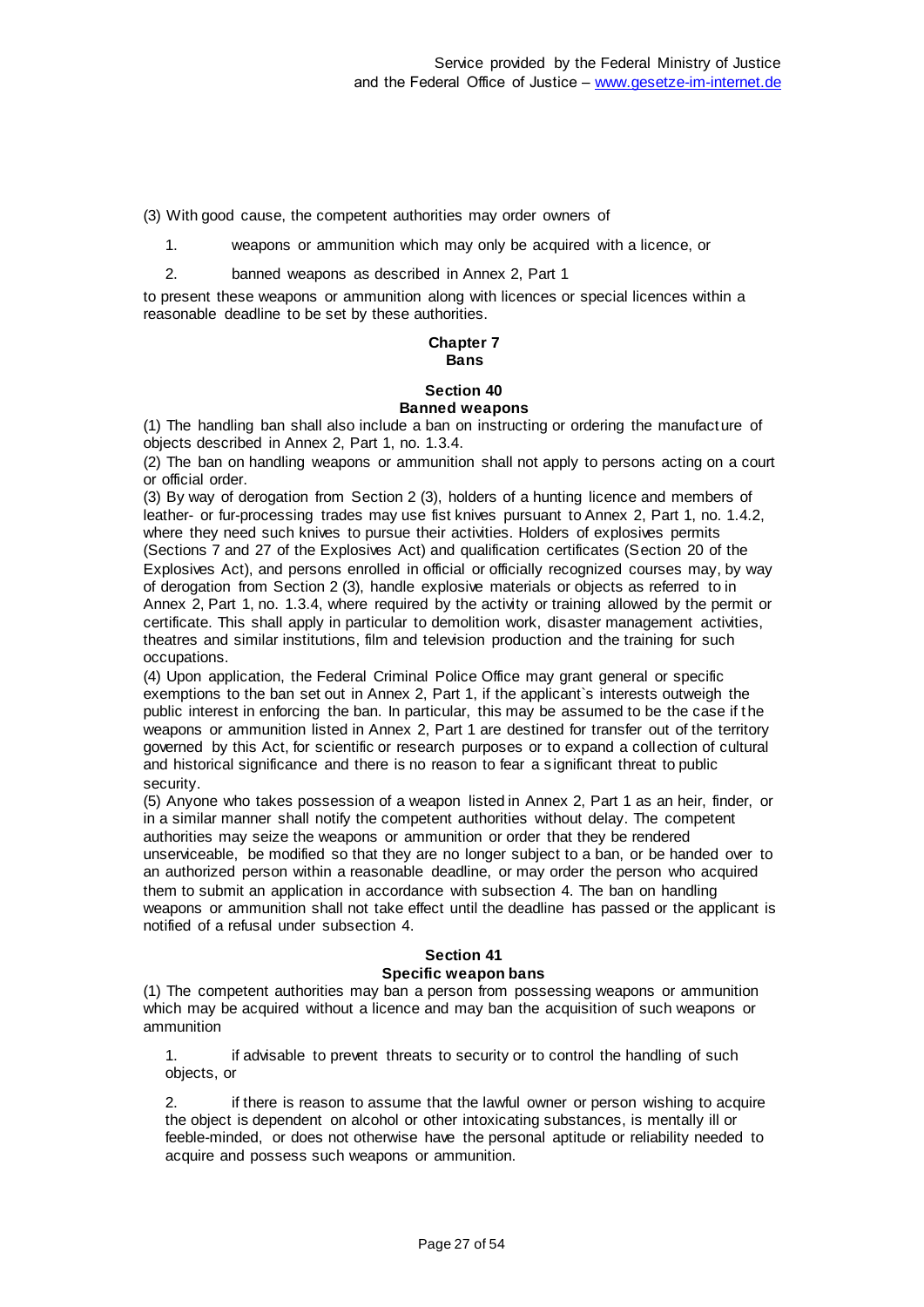If sentence 1 no. 2 applies, the person in question shall be told that he may refute the assumed lack of personal aptitude by providing a certificate of physical or mental aptitude from a public health officer, specialist or psychologist; Section 6 (2) shall apply accordingly. (2) The competent authorities may ban a person from possessing a weapon or ammunition which may only be acquired with a licence where a ban is advisable to prevent threats to security or to control the handling of such objects.

(3) The competent authorities shall notify the local police of any bans issued on the possession of weapons.

#### **Section 42**

#### **Ban on carrying weapons at public events**

(1) Anyone who takes part in public entertainment, festivals, sporting events, trade fairs, exhibitions, markets or similar public events may not carry weapons as defined in Section 1  $(2).$ 

(2) The competent authorities may grant general or specific exemptions to subsection 1 if

1. the applicant has the necessary reliability (Section 5) and personal aptitude (Section 6),

2. the applicant has proven that he cannot do without the weapon at the public event, and

3. there is no reason to fear any threat to public security or order.

(3) Section 38 notwithstanding, persons authorized under subsection 2 must also carry the exemption notice with them and present it for examination on request.

(4) Subsections 1 through 3 shall not apply

1. to persons taking part in theatrical or similar performances and for this purpose carrying unloaded guns or guns loaded with shell ammunition or weapons as defined in Section 1 (2) no. 2,

2. to shooting on shooting ranges (Section 27),

3. where a shooting licence has been obtained in accordance with Section 10 (5),

4. to commercial displays of the weapons referred to in subsection 1 at trade fairs and exhibitions.

(5) The Land governments shall be authorized to enact statutory instruments stipulating that carrying weapons within the meaning of Section 1 (2) may be prohibited or restricted as a general rule or in individual cases on certain public roads, streets or pathways or in certain public places where

1. criminal offences using weapons or

2. robberies, bodily harm, threats, intimidation, sexual offences, unlawful deprivations of liberty or criminal acts against life

have been committed repeatedly and where there is reason to assume that such criminal offences will continue to occur in the future. The statutory instrument pursuant to sentence 1 shall stipulate that the competent authorities may permit exemptions as a general rule or in individual cases, in particular for holders of weapons licences, local residents and persons engaged in a trade or business, provided that there is no reason to fear any threat to public security. Subsection 3 shall apply accordingly in cases covered by sentence 2. The Land governments may delegate their authority under sentence 1 in conjunction with sentence 2 to the competent supreme Land authority by way of statutory instrument; the latter may further delegate this authority by way of statutory instrument.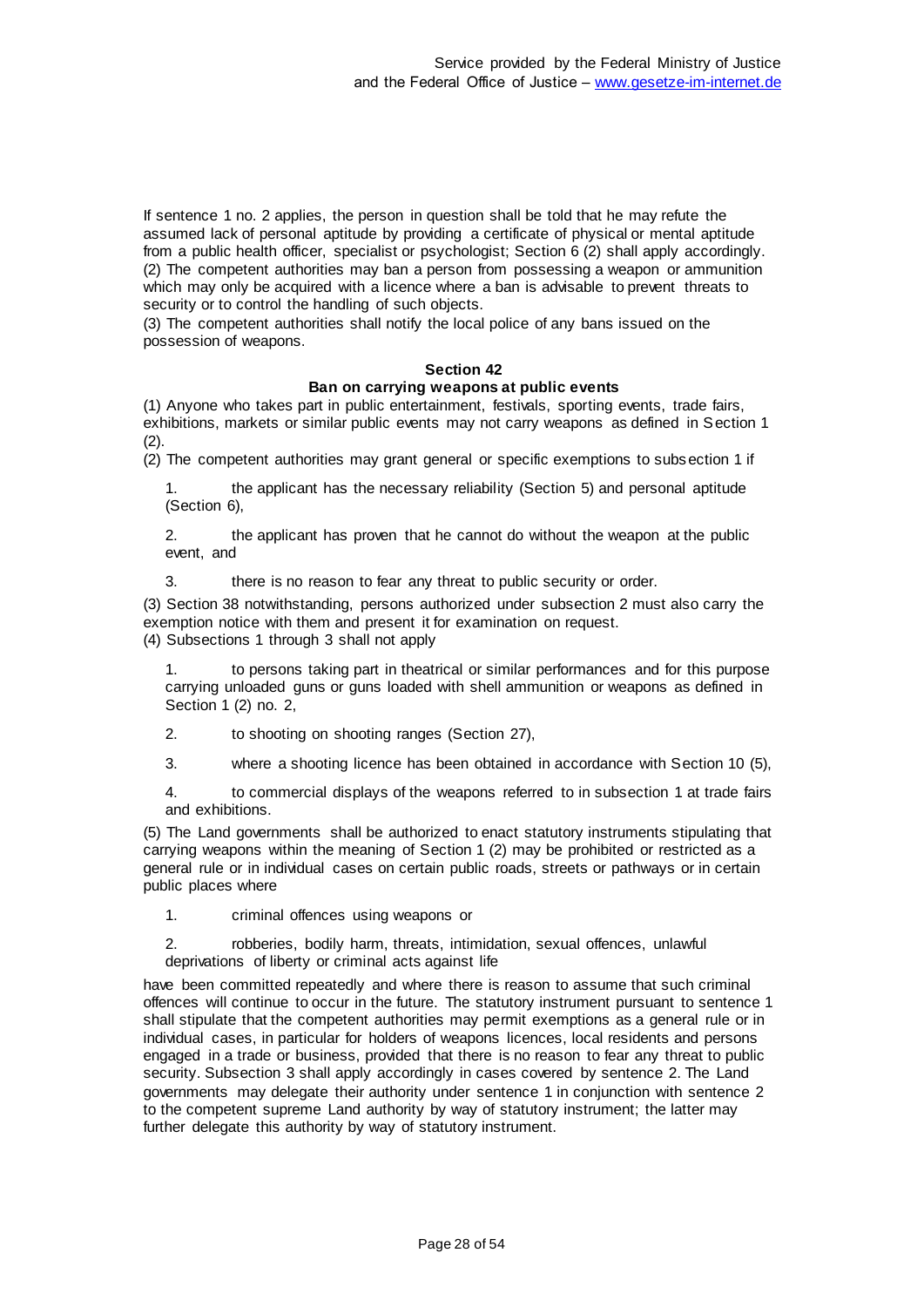# **Section 42a Ban on carrying fake guns and certain portable objects**

(1) It shall be prohibited to carry

- 1. fake guns,
- 2. cutting and thrust weapons pursuant to Annex 1, Part 1, Chapter 2, no. 1.1, and

3. knives with a blade which can be fixed with one hand (one-hand knives) or fixed knives with a blade length of over 12 cm.

(2) Subsection 1 shall not apply

1. for use in connection with photographic sessions, film or television recordings or theatre performances,

2. to transport in a locked container,

3. to carrying of the objects pursuant to subsection 1, nos. 2 and 3, where a legitimate interest applies.

Further provisions shall remain unaffected.

(3) A legitimate interest under subsection 2, no. 3 shall apply in particular when the stated objects are carried in connection with the carrier`s occupation, in order to preserve traditions, for sports or a generally recognized purpose.

# **Part 3 Miscellaneous provisions**

#### **Section 43**

# **Collecting and transmitting personal data**

(1) The authorities responsible for enforcing this Act may collect personal data without consulting the data subject in the cases covered by Section 5 (5) and Section 6 (1) third and fourth sentences. Other provisions of federal or Land law allowing or requiring the collection of data without consulting the data subject shall remain unaffected. (2) At the request of the competent authorities, public bodies within the territory governed by this Act shall be required to transmit personal data within the scope of their powers of transmission unless the data must be kept secret due to overriding public interests.

#### **Section 43a**

#### **National weapons register**

A National Weapons Register shall be established by 31 December 2012, in which in particular guns requiring a licence and information on buyers, owners and former owners of these guns shall be recorded for the entire country and kept up to date in a form which can be searched and analysed electronically.

#### **Section 44**

#### **Transmission to and from registration authorities**

(1) The authority responsible for issuing a weapons licence shall notify the registration authority responsible for the applicant upon issuing a licence for the first time. It shall also notify the said authority when a person no longer holds any weapons licences. (2) The registration authorities shall notify the weapons-licensing authorities when residents

who are registered as holders of a weapons licence change their name, die, or move into or away from the area over which the authorities concerned have jurisdiction.

#### **Section 44a**

#### **Official records retention requirements**

(1) The authorities responsible for enforcing this Act shall retain all documents necessary to ascertain current and previous ownership and to trace the sale of weapons.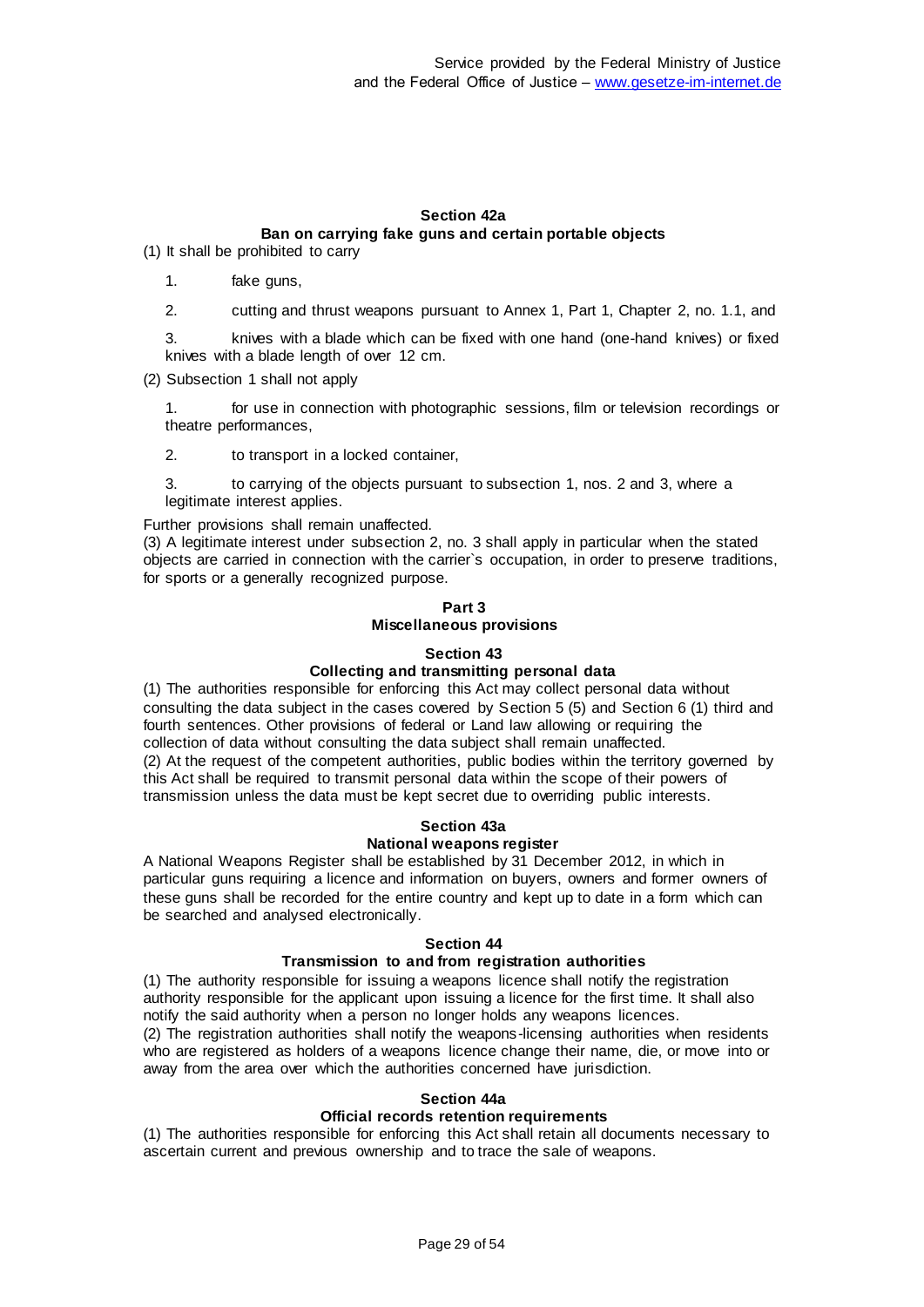(2) The obligation to retain such records shall apply both to the authorities` own documentation and to weapon manufacturers` logs and weapon dealers` logs acquired by the authorities pursuant to Section 17 (6) second and third sentences of the General Ordinance on the Weapons Act of 27 October 2003 (Federal Law Gazette I, p. 2123), most recently amended by Article 2 of the Act of 26 March 2008 (Federal Law Gazette I, p. 426). (3) A minimum retention period of 30 years shall apply for weapon manufacturers` logs. A minimum retention period of 20 years shall apply for all other documentation, including import and export records.

# **Section 45**

# **Withdrawal and revocation**

(1) Licences granted under this Act shall be withdrawn if it becomes clear after the fact that the licences should not have been granted.

(2) Licences granted under this Act shall be revoked if circumstances later arise which would have resulted in the licence application being refused. Licences granted under this Act may also be revoked if material restrictions are not observed.

(3) By way of derogation from subsection 2 first sentence, revocation may be dispensed with if the need ceases temporarily or, for specific reasons, also permanently. Sentence 1 shall not apply to licences to carry a weapon.

(4) If the person in question refuses to assist the authorities when checking whether the conditions stipulated in this Act or in an ordinance issued on the basis of this Act still apply, and their failure to do so would constitute grounds for withdrawing or revoking a licence, the authorities may assume that they no longer apply. The person in question shall be informed of this fact.

(5) Objections and actions for the rescission of measures pursuant to subsection 1 and subsection 2 first sentence shall have no suspensory effect where licences are withdrawn or revoked because the conditions pursuant to Section 4 (1) no. 2 do not or no longer apply.

# **Section 46**

# **Further measures**

(1) If licences granted under this Act are withdrawn or revoked, the licence holder shall immediately return all copies of the licence to the competent authorities. The same shall apply when the licence expires.

(2) If a person has acquired or lawfully possessed weapons or ammunition pursuant to a licence which is withdrawn, revoked or expires and the person still possesses the said weapons or ammunition, the competent authorities may order this person to render the weapons or ammunition permanently unserviceable or hand them over to an authorized person and provide the authorities with proof of having done so within a reasonable deadline. If this deadline expires without the necessary action being taken, the competent authorities may seize the weapons or ammunition.

(3) If a person is in possession of a weapon or ammunition without the necessary licence or in violation of an enforceable ban under Section 41 (1) or (2), the competent authorities may order the person to

1. render the weapon or ammunition permanently unserviceable or hand it over to an authorized person, or

2. modify a banned weapon or ammunition so that it is no longer subject to a ban, and

3. provide the authorities with proof of having done so.

If this deadline expires without the necessary action being taken, the competent authorities may seize the weapons or ammunition.

(4) The competent authorities may seize licences as well as weapons and ammunition referred to in subsections 2 and 3 immediately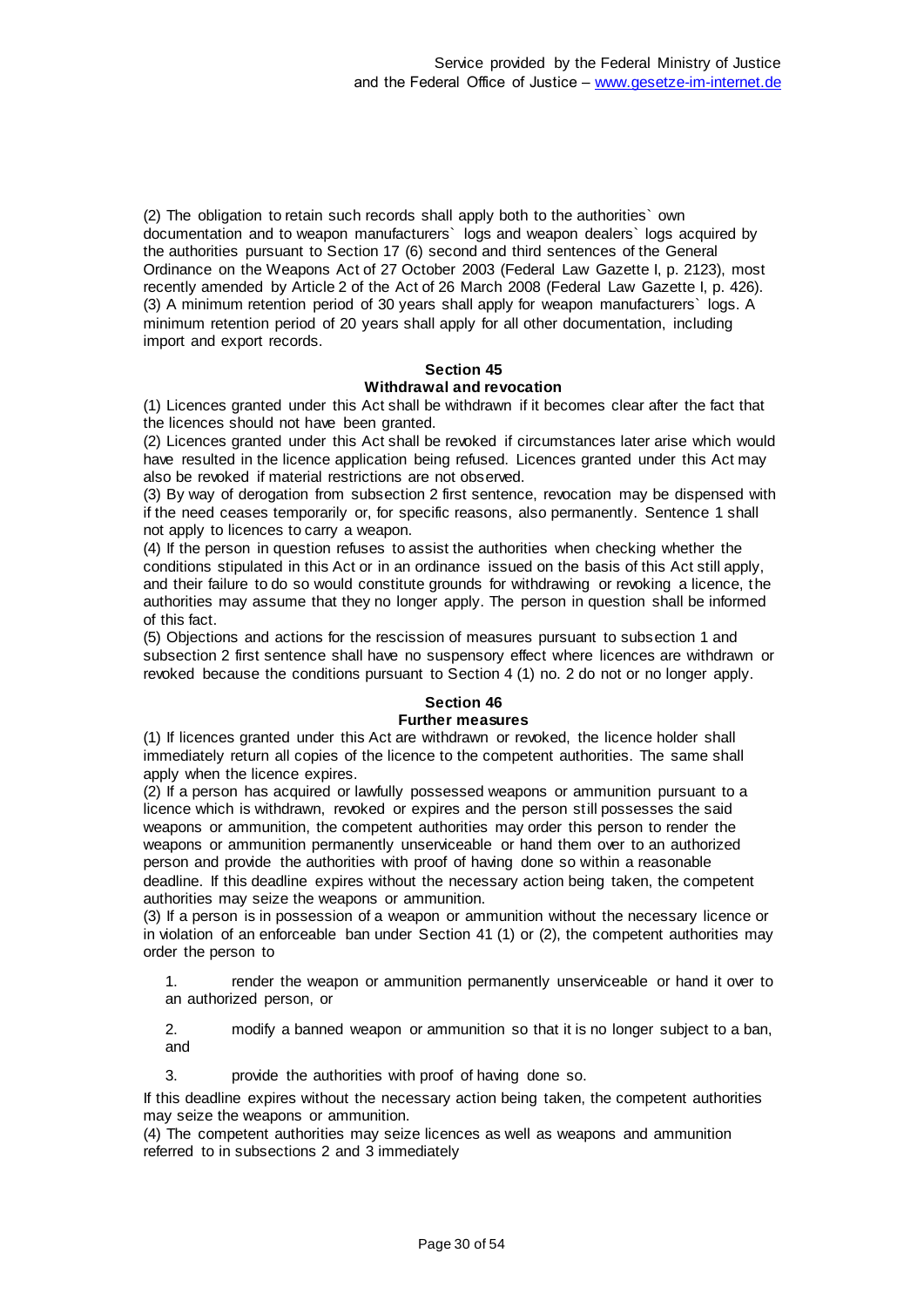1. where an enforceable ban has been issued under Section 41 (1) or (2), or

2. where there is reason to assume that the weapons or ammunition are being misused or are to be acquired by an unauthorized person.

For this purpose, officers of the competent authorities shall be authorized to enter the home of the persons in question and search for documents, weapons or ammunition; searches may be ordered only by a judge or, in case of imminent danger, by the competent authorities. The basic right to inviolability of the home (Article 13 of the Basic Law) shall therefore be limited to this extent. Objections or appeals shall not stay the procedure. (5) If the previous owner fails to name an authorized recipient within one month for weapons or ammunition seized by the competent authorities or fails to apply within the same period for exceptional permission under Section 40 (4), the competent authorities may sell or destroy the seized weapons or ammunition. The competent authorities shall have the same powers if an application for exceptional permission for banned weapons or ammunition submitted before or less than one month after the seizure of banned weapons or ammunition is rejected without the possibility of appeal under Section 40 (4). Previous authorized parties under civil law shall be entitled to the proceeds from the sale of seized weapons and ammunition, less any administrative fees, after the cost of seizure, storage and sale have been deducted.

#### **Section 47**

**Ordinances to fulfil international agreements or to approximate to Community law** The Federal Ministry of the Interior shall be authorized to issue statutory instruments with the assent of the Bundesrat to fulfil obligations arising from international agreements or binding resolutions of the European Union pertaining to the area covered by this law, especially in order to

1. set requirements for handing over or transferring weapons or ammunition to persons ordinarily resident outside the territory governed by the Act, and

2. regulate weapons or ammunition transferred or temporarily brought into the territory governed by this Act, and

3. regulate the certificates, notifications and official measures required for the purposes of nos. 1 and 2.

#### **Section 48 Material jurisdiction**

(1) The Land governments or bodies designated by them by statutory instrument may determine by statutory instrument which authorities shall be responsible for enforcing this Act, unless this is the responsibility of federal authorities. In derogation of the first sentence, the authority with jurisdiction over weapons for the territory of the Free and Hanseatic City of Hamburg shall be responsible for issuing licences to security operators for security tasks pursuant to Section 28a (1) first sentence.

(1a) The state governments or offices designated by them through statutory instrument shall determine by means of statutory instrument the responsible contact point pursuant to Article 6 (5) second sentence of Regulation (EU) No 1214/2011 of the European Parliament and of the Council of 16 November 2011 on the professional cross-border transport of euro cash by road between euro-area Member States (OJ L 316 of 29 November 2011, p. 1). (2) The Federal Office of Administration shall be the authority responsible for

1. foreign diplomats, consular officials and equivalent privileged foreigners,

foreign nationals of foreign military forces stationed in the Federal Republic of Germany and their spouses and dependent children,

3. persons deployed to protect foreign aircraft and seagoing vessels, and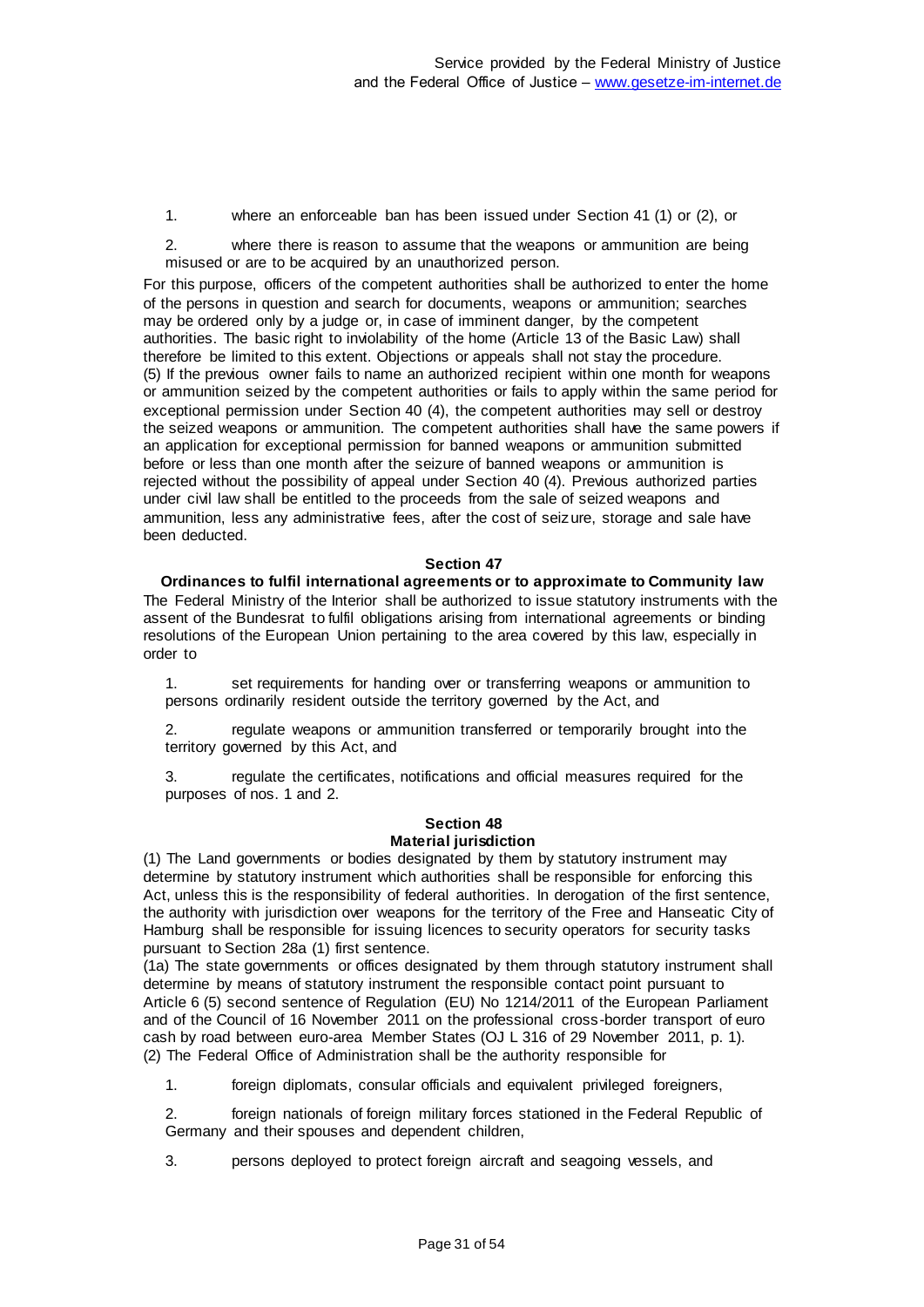4. German nationals as defined in Article 116 of the Basic Law who are ordinarily resident outside the territory governed by this Act; this shall not apply to the persons referred to in Sections 21 and 28 when the enterprise is located within the territory governed by this Act.

(3) The Federal Criminal Police Office shall be responsible for the decisions pursuant to Section 2 (5).

(3a) The Federal Office of Economics and Export Control shall be the authority responsible for issuing export authorizations pursuant to Article 4 of Regulation (EU) No 258/2012 of the European Parliament and of the Council of 14 March 2012 implementing Article 10 of the United Nations' Protocol against the illicit manufacturing of and trafficking in firearms, their parts and components and ammunition, supplementing the United Nations Convention against Transnational Organized Crime (UN Firearms Protocol), and establishing export authorization, and import and transit measures for firearms, their parts and components and ammunition (OJ L 94 of 30 March 2012, p. 1).

(4) Administrative procedures pursuant to or based on this Act may be carried out by a single office in accordance with the provisions of the Administrative Procedures Act.

# **Section 49**

# **Local jurisdiction**

(1) The provisions of the Code of Administrative Procedure governing local jurisdiction shall apply, with the proviso that

1. applicants or licence holders not ordinarily resident within the territory governed by this Act shall come under the local jurisdiction of

a) the authorities in whose district they reside or wish to reside, or

b) where there is no apparent wish to become resident, the authorities in whose district the border was crossed;

2. applicants or licence holders in accordance with Section 21 (1) and security firms shall come under the local jurisdiction of the authorities in whose district they have established or intend to establish their business headquarters.

(2) By way of derogation from subsection 1,

1. shooting licences under Section 10 (5) shall come under the local jurisdiction of the authorities in whose district shooting is to take place, unless the Länder have made other arrangements under Section 48 (1);

2. in the case of permanent shooting ranges, licences under Section 27 (1) and measures pursuant to statutory instruments under Section 27 (7) shall come under the local jurisdiction of the authorities in whose district the permanent shooting range is or is to be operated or modified;

3.

a) in the case of mobile shooting ranges, licences under Section 27 (1) and measures pursuant to statutory instruments under Section 27 (7) shall come under the local jurisdiction of the authorities in whose district the operator is ordinarily resident;

b) terms and conditions applicable to the shooting ranges referred to under a) shall come under the local jurisdiction of the authorities in whose district the shooting range is to be set up;

4. special licences under Section 35 (3) second sentence shall come under the local jurisdiction of the authorities in whose district the activity is to be carried out;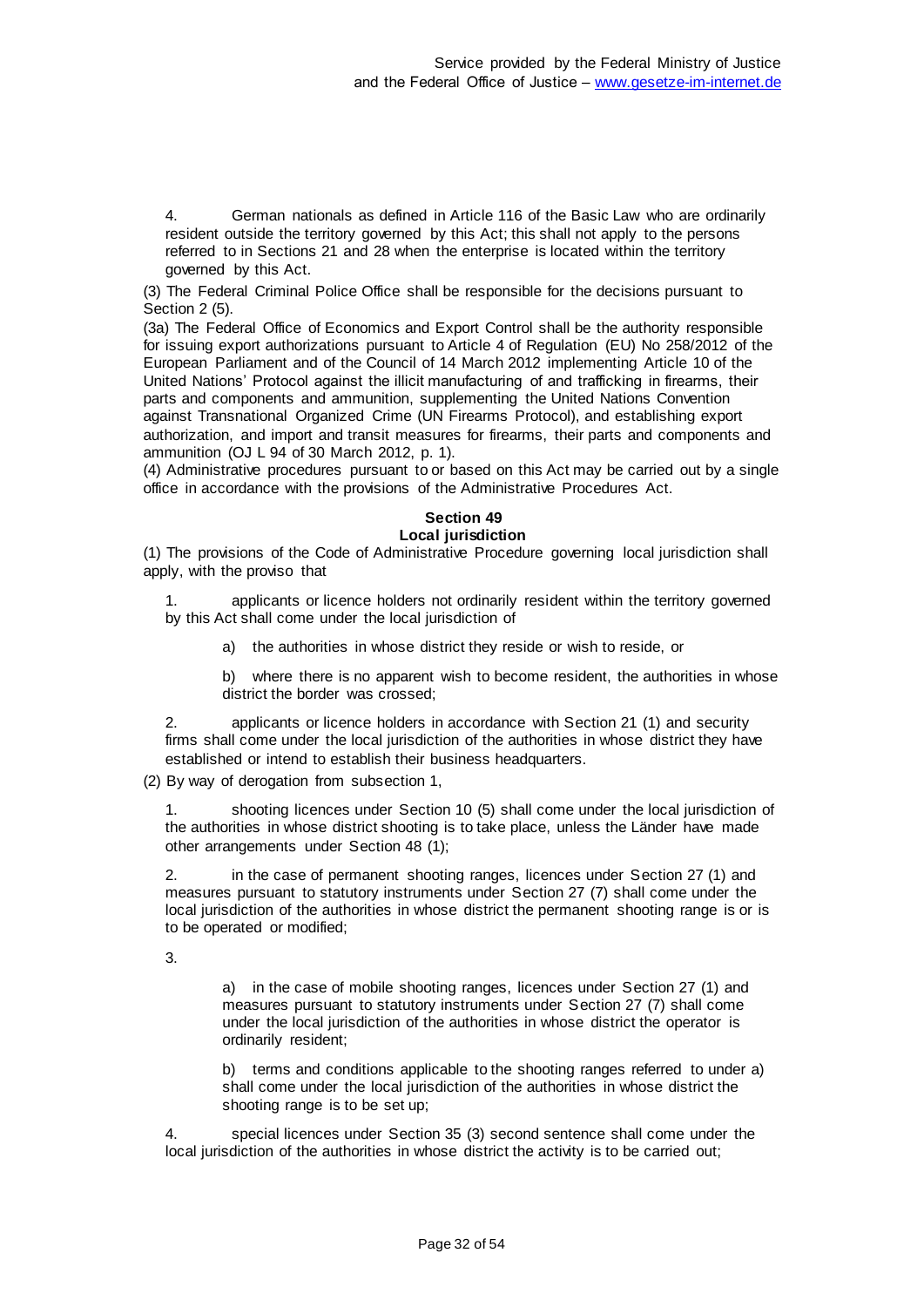5. special licences under Section 42 (2) shall come under the local jurisdiction of the authorities in whose district the event is to take place or, where special licences are issued for several events in different districts, the authorities in whose district the first event is to take place;

6. seizure under Section 46 (2) second sentence, (3) second sentence, and (4) first sentence, shall also come under the local jurisdiction of the authorities in whose district the object is located.

#### **Section 50 Costs**

(1) Costs (fees and expenses) shall be charged for official acts, testing and investigations under this Act and the statutory instruments issued pursuant to it.

(2) The Federal Ministry of the Interior shall be authorized, in agreement with the Federal Ministry of Economics and Technology, to issue statutory instruments, which shall not require the assent of the Bundesrat, for the area of federal administration specifying when fees must be charged and setting fixed or basic rates. The rates shall be calculated to cover the personnel and material costs incurred during official acts, testing or investigations; suitable account may be taken of the significance, economic value or other benefit to the person required to pay the fee of favourable official acts. The Administrative Expenses Act shall apply.

(3) The statutory instruments under subsection 2 may stipulate that the fee payable for testing or investigation may also be levied if the examination or investigation could not be conducted on the appointed date or had to be interrupted for reasons beyond the control of the examining or investigating agency and without sufficient excuse on the part of the applicant. Further, these statutory instruments may derogate from the provisions of the Administrative Expenses Act with regard to exemptions, creditors, debtors, the extent of expenses to be reimbursed and the lewing of costs.

# **Part 4 Punishment and fines**

#### **Section 51 Criminal offences**

(1) Anyone who, in violation of Section 2 (1) or (3), in each case in conjunction with Annex 2, Part 1, no. 1.2.1, acquires, possesses, hands over, carries, transfers, manufactures, modifies, repairs or deals in guns for shooting fixed ammunition under Annex 1, Part 1, Chapter 3, no. 1.1 shall be punishable with imprisonment of one to five years. (2) In particularly serious instances, the penalty shall be imprisonment for one to ten years. A particularly serious instance shall generally be deemed to apply when the offender acts for gain or as a member of a gang formed for the purpose of committing such offences on a continuing basis, with the involvement of another gang member.

(3) In less serious instances, a prison term of up to three years or a fine shall apply.

(4) Cases of negligence shall be punishable with a prison term of up to two years or a fine.

# **Section 52 Criminal offences**

Anyone who

1. in violation of Section 2 (1) or (3), in each case in conjunction with Annex 2, Part 1, no. 1.1 or 1.3.4, acquires, possesses, hands over, carries, transfers, manufactures, modifies, repairs or deals in guns or objects referred to therein

2. without a licence pursuant to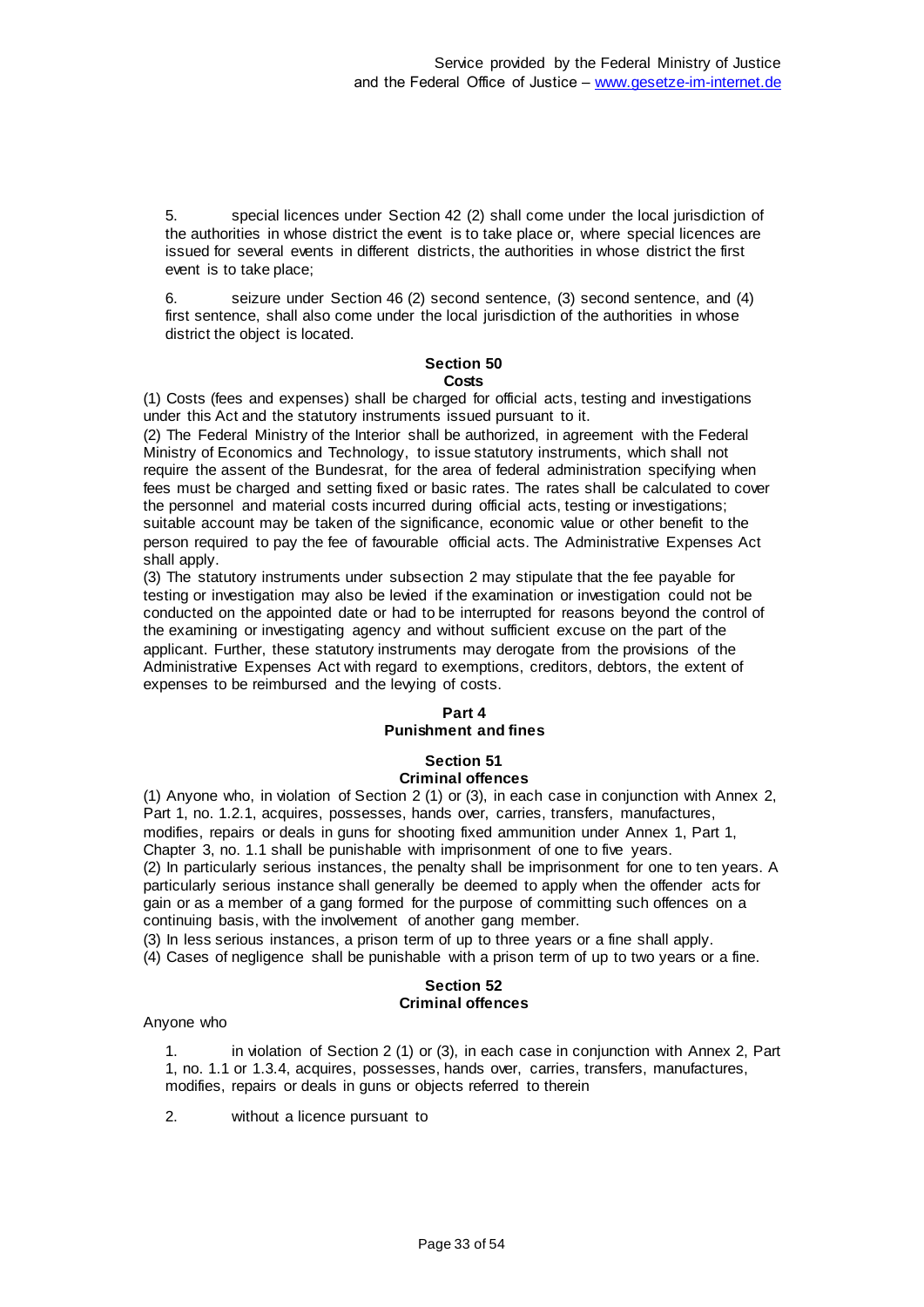a) Section 2 (2) in conjunction with Annex 2, Part 2, Chapter 1, first sentence, acquires a gun or ammunition with the intention of handing them over to an unauthorized party in violation of Section 34 (1) first sentence,

b) Section 2 (2) in conjunction with Annex 2, Part 2, Chapter 1, first sentence, acquires, possesses or carries a semi-automatic short firearm for shooting shell ammunition pursuant to Annex 1, Part 1, Chapter 3, no. 1.1,

c) Section 2 (2) in conjunction with Annex 2, Part 2, Chapter 1, first sentence in conjunction with Section 21 (1), first sentence or Section 21a, manufactures, modifies, repairs or deals in guns or ammunition,

d) Section 2 (2) in conjunction with Annex 2, Part 2, Chapter 1, first sentence in conjunction with Section 29 (1), Section 30 (1), first sentence or Section 32 (1) first sentence, transfers or takes a gun or ammunition into or through the territory governed by this Act,

3. in violation of Section 35 (3) first sentence, sells or hands over to other parties a gun, ammunition or a cutting or thrust weapon as an itinerant dealer or at an event referred to in the aforesaid provision, or

4. in violation of Section 40 (1), incites or calls upon other parties to manufacture one of the objects stated therein

shall be punishable with a term of imprisonment between six months and five years.

(2) Any attempt to commit such offences shall be punishable.

(3) Anyone who

1. in violation of Section 2 (1) or (3), in each case in conjunction with Annex 2, Part 1, nos. 1.2.2 through 1.2.5, 1.3.1 through 1.3.3, 1.3.5, 1.3.7, 1.3.8, 1.4.1 first sentence, nos. 1.4.2 through 1.4.4 or 1.5.3 through 1.5.7 acquires, possesses, hands over, carries, transfers, manufactures, modifies, repairs or deals in guns or objects referred to there,

without a licence pursuant to Section 2 (2) in conjunction with Annex 2, Part 2, Chapter 1 first sentence

- a) acquires, possesses or carries a gun, or
- b) acquires or possesses ammunition,

where the offence is not punishable under subsection 1 no. 2a or b,

3. manufactures, modifies or repairs a gun without a licence pursuant to Section 2 (2) in conjunction with Annex 2, Part 2, Chapter 1 first sentence and Section 26 (1) first sentence,

4. without a licence pursuant to Section 2 (2) in conjunction with Annex 2, Part 2, Chapter 1 first sentence and Section 31 (1) transfers a gun or ammunition referred to there to another Member State,

5. carries a gun in violation of Section 28 (2) first sentence,

6. hands over to another person a gun or ammunition in violation of Section 28 (3) second sentence,

7. hands over to an unauthorized person a gun or ammunition requiring a licence in violation of Section 34 (1) first sentence,

8. violates an enforceable order pursuant to Section 41 (1) first sentence or (2),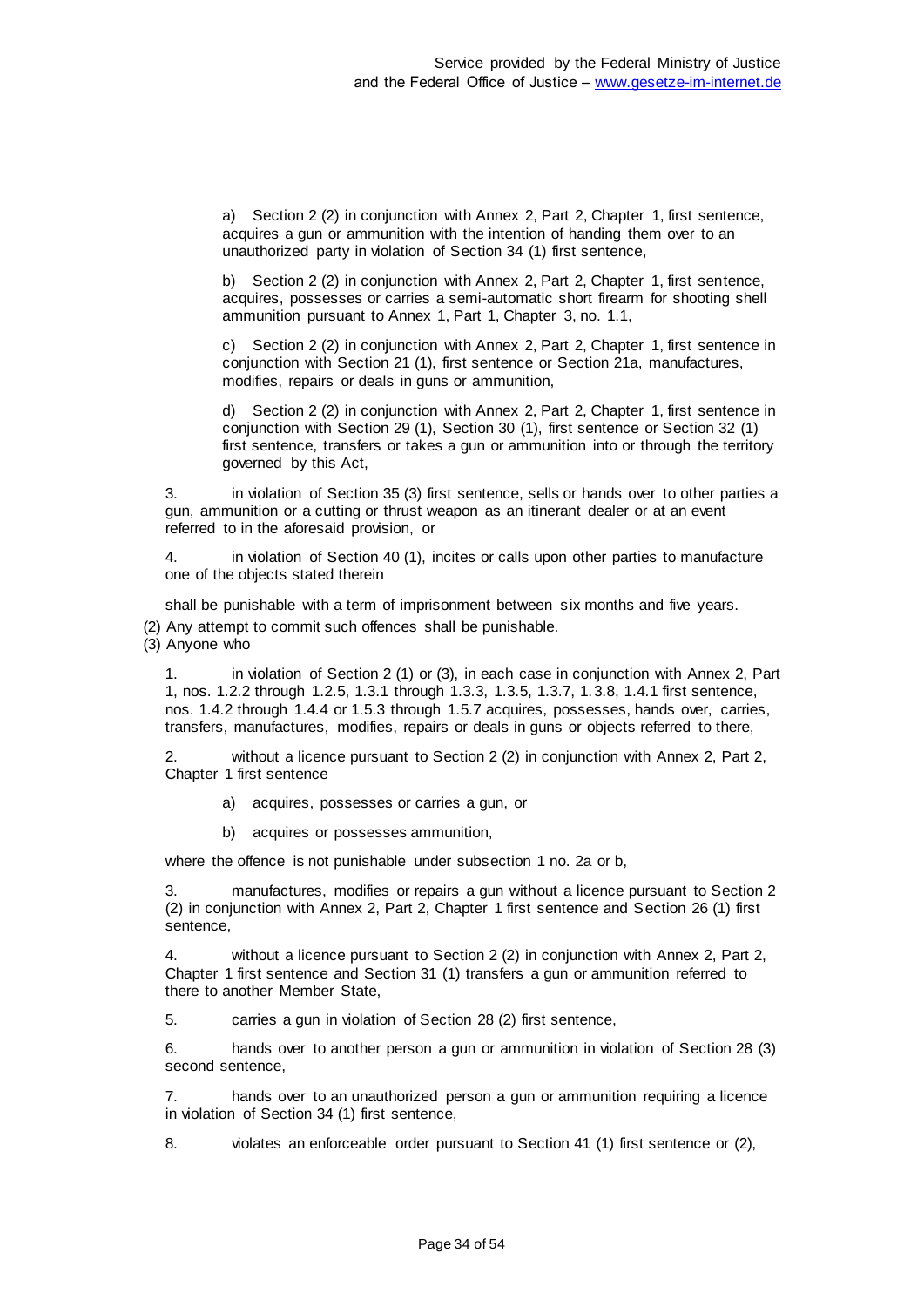9. carries a weapon in violation of Section 42 (1), or

10. has a gun or ammunition in his possession in violation of Section 57 (5) first sentence.

(4) If in the cases referred to in subsection 1 nos. 1 and 2 b, c, or d or no. 3 or subsection 3, the person has acted negligently, the punishment for the offences referred to in subsection 1 shall be up to two years in prison or a fine, and for the offences referred to in subsection 3 up to one year in prison or a fine.

(5) In particularly serious cases, the punishment for offences referred to in subsection 1 no. 1 shall be one to ten years in prison. A particularly serious case shall generally be deemed to apply when the offender acts for gain or as a member of a gang formed for the purpose of committing such offences on a continuing basis, with the involvement of another gang member.

(6) In less serious cases, the punishment for offences referred to in subsection 1 shall be a prison term of up to three years or a fine.

# **Section 52a Criminal offences**

Anyone who intentionally commits an act referred to in Section 53 (1) no. 19, thereby causing a risk that a gun or ammunition is lost, stolen or subject to unauthorized access, shall be subject to punishment of up to three years in prison or a fine.

#### **Section 53 Fines**

(1) Anyone who deliberately or negligently

1. in violation of Section 2 (1) acquires or possesses a weapon or ammunition not requiring a licence,

2. in violation of Section 2 (1) or (3), in each case in conjunction with Annex 2, Part 1, no. 1.3.6, acquires, possesses, hands over, carries, transfers, manufactures , modifies, repairs or deals in guns or objects referred to there,

3. shoots a gun without a licence under Section 2 (2) in conjunction with subsection 4, this in conjunction with Annex 2, Part 2, Chapter 1 first sentence,

4. violates an enforceable condition under Section 9 (2) first sentence, Section 10 (2) third sentence, Section 17 (2) second sentence, Section 18 (2) second sentence or Section 28a (1) third sentence, or an enforceable order pursuant to Section 9 (3), Section 36 (3) first sentence or (6), Section 37 (1) second sentence, Section 39 (3), Section 40 (5) second sentence, or Section 46 (2) first sentence or (3) first sentence,

5. fails to notify or to do so correctly, completely, in the required form or on time in violation of Section 10 (1a), Section 21 (6) first and fourth sentences, Section 24 (5), Section 27 (1) sixth sentence or (2) second sentence, Section 31 (2) third sentence, Section 34 (2) first or second sentences, (4) or (5) first sentence, Section 36 (4) second sentence, Section 37 (1) first sentence, (2) first sentence or (3) first sentence, or Section 40 (5) first sentence,

6. fails to notify or to do so correctly, completely or on time in violation of Section 10 (2) fourth sentence or Section 37 (4),

7. fails to apply for a new weapon owner`s licence or for weapons to be entered on an existing weapon owner`s licence in violation of Section 13 (3) second sentence, Section 14 (4) second sentence or Section 20 (1), or fails to present a European firearms pass or to do so on time in violation of Section 34 (2) second sentence,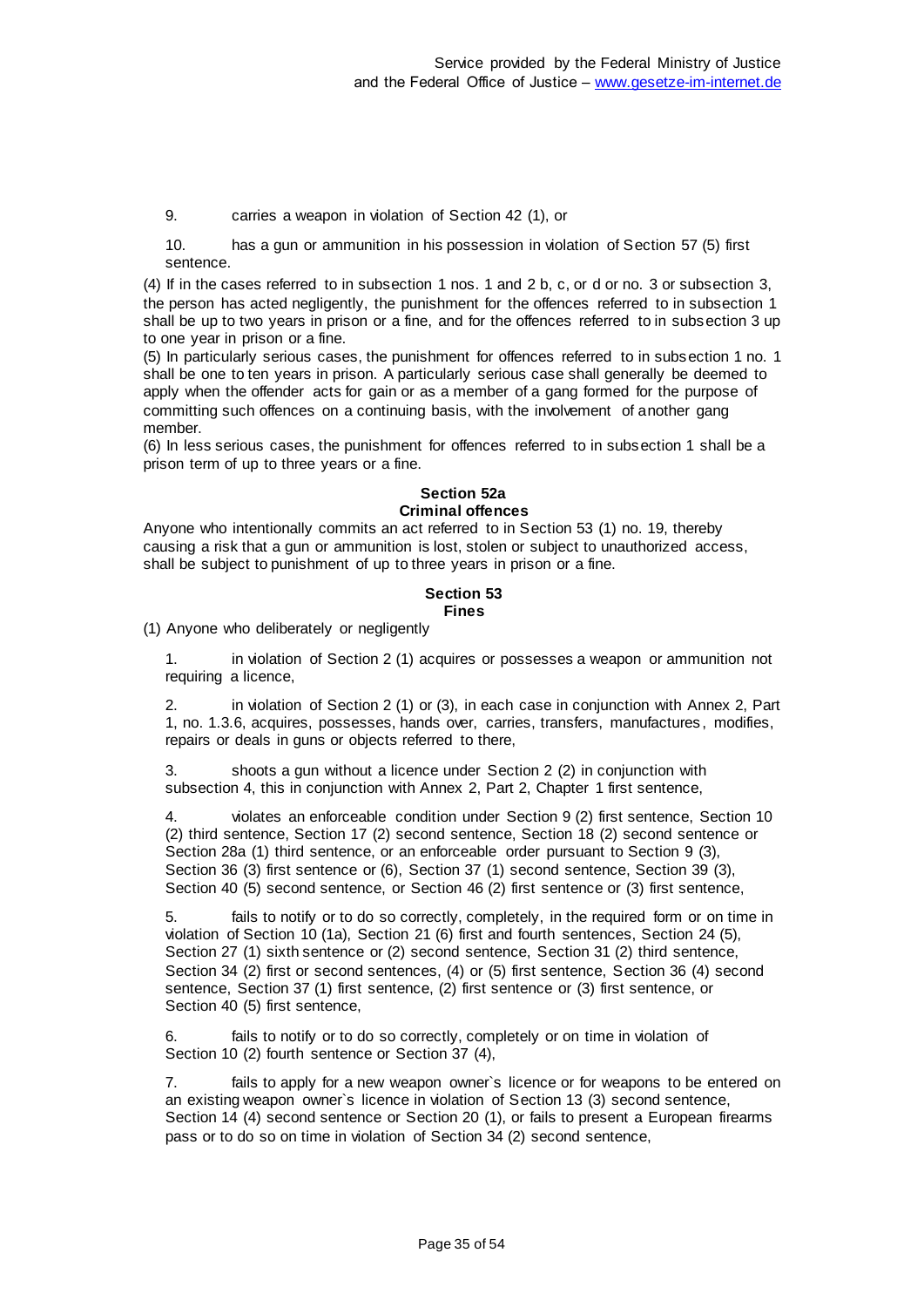8. fails to keep a weapon manufacturer`s log or a weapon dealer`s log, or fails to do so correctly or completely in violation of Section 23 (1) first sentence or (2) first sentence, each in conjunction with a statutory instrument pursuant to Section 25 (1) no. 1 a,

9. fails to attach a mark or ammunition designation to a gun or to do so correctly, completely, in the required form or on time, or fails to attach a special mark on ammunition or to do so correctly, completely, in the required form or on time in violation of Section 24 (1), also in conjunction with a statutory instrument pursuant to Section 25 (1) no. 1 c or no. 2 a, or Section 24 (2) or (3) first and second sentences, also in conjunction with a statutory instrument pursuant to Section 25 (1) no. 1 c,

10. hands over a gun or ammunition to other persons on a commercial basis in violation of Section 24 (4),

11. operates a shooting range or fundamentally alters the structure or use of a shooting range without a licence under Section 27 (1) first sentence,

12. allows a child or young person to shoot in violation of Section 27 (3) first sentence nos. 1 and 2, or fails to ensure that the supervisor attends to only one person shooting in violation of Section 27 (6) second sentence,

13. fails to keep documentation in violation of Section 27 (3) second sentence, or fails to hand over such documentation in violation of Section 27 (3) third sentence,

14. fails to carry a certificate in violation of Section 27 (5) second sentence,

15. fails to report a gun or ammunition or fails to present a gun or ammunition or to do so on time in violation of Section 33 (1) first sentence,

16. in violation of Section 34 (1) first sentence, hands over to an unauthorized person a gun or ammunition not requiring a licence,

17. fails to keep a record or fails to allow it to be inspected completely or on time in violation of Section 35 (1) fourth sentence,

18. in violation of Section 35 (2), fails to provide information, provides incorrect or incomplete information, fails to provide information on time or fails to record compliance with an obligation stipulated therein or records such compliance incorrectly, incompletely or does not record compliance on time,

19. stores a gun in violation of Section 36 (1) second sentence or (2),

20. in violation of Section 38 (1) fails to carry a document referred to there, or fails to hand over such a document or to do so on time,

21. fails to provide information or to do so correctly, completely or on time in violation of Section 39 (1) first sentence,

21a. carries a fake gun, a cutting or thrust weapon or a knife as specified in Section 42a (1) in violation of the same,

22. fails to return a copy of a licence or fails to do so on time, in violation of Section 46 (1) first sentence, also in conjunction with the second sentence, or

23. violates a statutory instrument pursuant to Section 15a (4), Section 25 (1) no. 1 b, Section 27 (7), Section 36 (5), Section 42 (5) first sentence, also in conjunction with the second sentence, or Section 47, or violates an enforceable order pursuant to such an instrument, where the statutory instrument refers to the present provisions on fines for a specific offence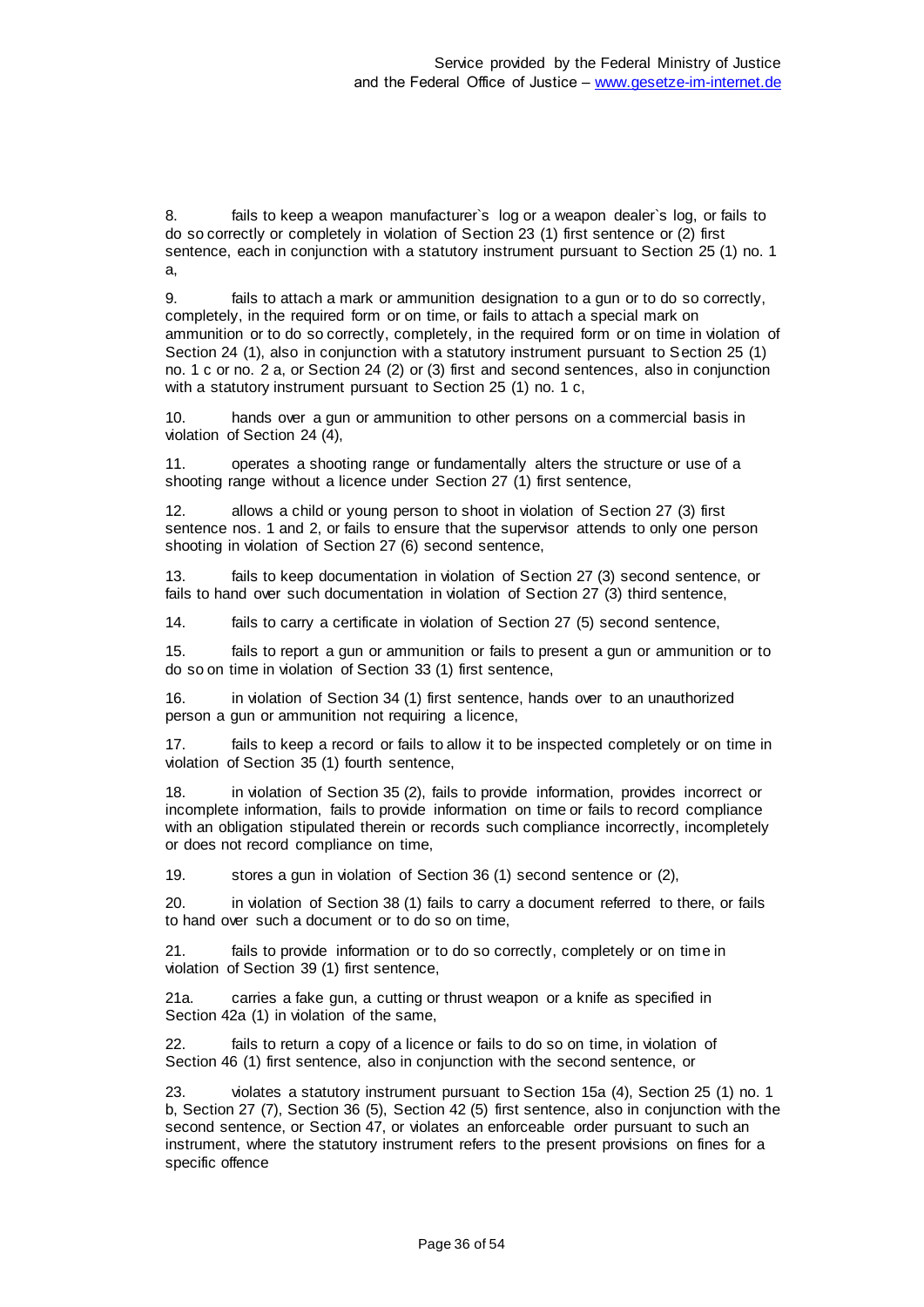shall be deemed to have committed an administrative offence.

(2) Administrative offences may be punished by a fine of up to ten thousand euros. (3) The authority responsible for issuing licences in accordance with Section 21 (1) no. 1 shall be the administrative authority as defined in Section 36 (1) no. 1 of the Administrative Offences Act, where this Act is enforced by the national metrology institute PTB, the Federal Office of Administration or the Federal Criminal Police Office.

#### **Section 54 Seizure and extended forfeiture**

(1) If a criminal offence has been committed under Section 51, 52 (1), (2) or (3) no. 1, 2 or 3 or (5), objects

1. connected with this offence, or

2. produced by or used to commit or prepare or intended for the offence

shall be seized.

(2) If another criminal offence pursuant to Section 52 or an administrative offence pursuant to Section 53 has been committed, objects specified in subsection 1 may be seized. (3) Section 74a of the Criminal Code and Section 23 of the Administrative Offences Act shall apply. Section 73 d of the Criminal Code shall apply to the cases referred to in Sections 51 and 52 (1) or (3) nos. 1 through 3 if the offender is acting on a commercial basis or as a member of a gang formed for the purpose of committing such offences on a continuing basis.

(4) An order to submit a decision of the competent authorities on granting a licence in accordance with Section 10 or to hand over the objects to an authorized party within a reasonable deadline shall also be deemed a measure as defined in Section 74b (2) second sentence of the Criminal Code.

#### **Part 5**

#### **Exemptions from the application of the Act**

#### **Section 55**

#### **Exemptions for supreme federal and Land authorities, the Bundeswehr, police and customs administration, authorized officials in serious danger and employees of other countries**

(1) Unless express provision is made to the contrary, this Act shall not apply to

1. supreme federal and Land authorities or the German Bundesbank,

2. the Bundeswehr and foreign military forces stationed in the Federal Republic of Germany,

- 3. federal and Land police, or
- 4. the customs administration

and their employees while acting on duty. In the case of police officers and customs officers with enforcement duties, this shall also apply, where they have been authorized for the purpose by service regulations, to the possession of service weapons and ammunition and to carrying these weapons when they are off duty.

(2) Persons in serious danger due to their duties on behalf of the federal or a Land government shall be issued a certificate stating that they are authorized to acquire and possess weapons and ammunition and to carry these weapons in lieu of a weapon owner`s licence, weapons licence or special licence under Section 42 (2). These certificates shall be limited to the expected duration of the danger. Certificates for authorized federal officials shall be issued by the Federal Ministry of the Interior or a body designated by it.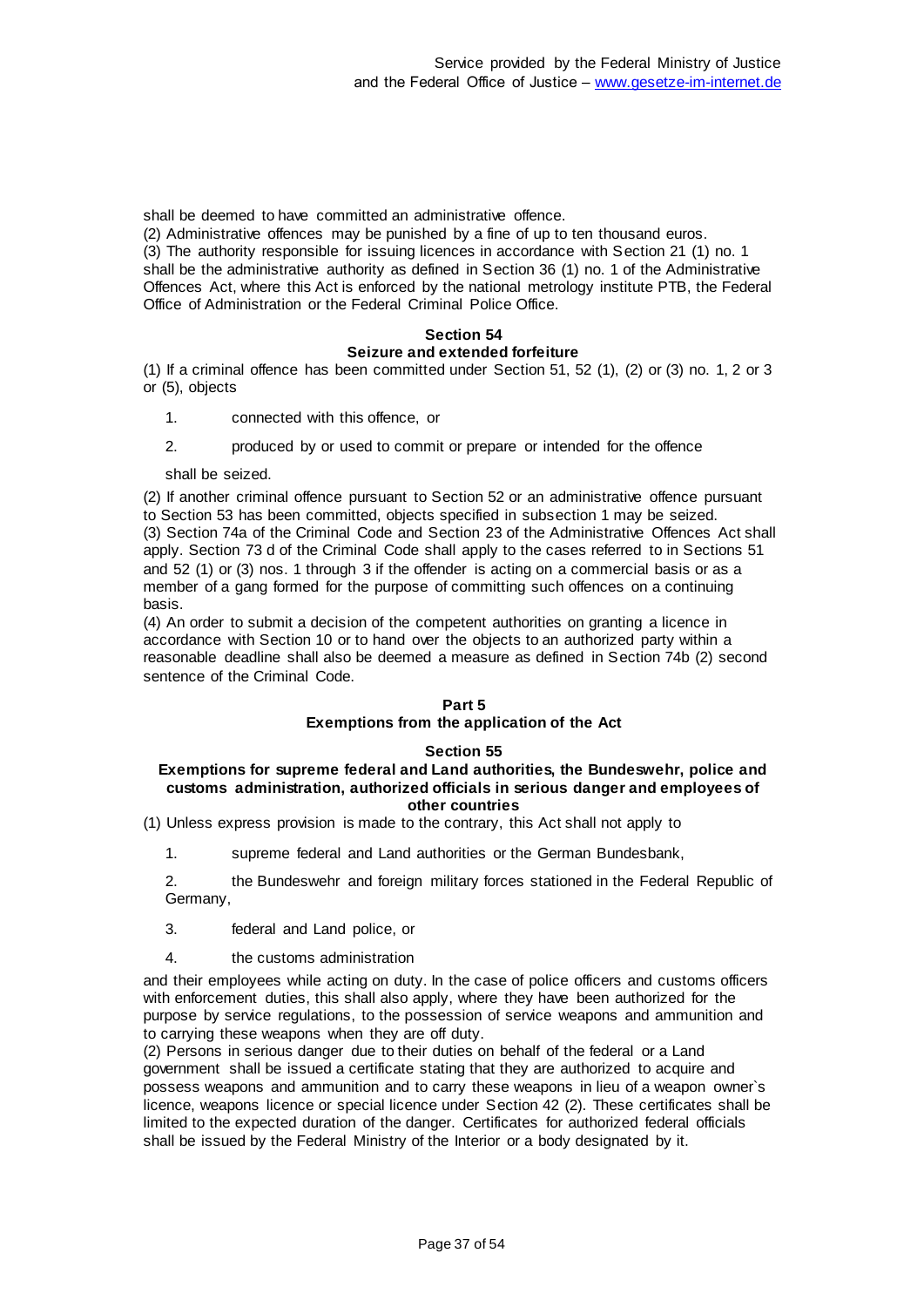(3) This Act shall not apply to employees of other countries with service weapons or ammunition, if these employees are acting on the basis of an intergovernmental agreement or a request or the general or specific consent of the responsible domestic authority or agency within the territory governed by this Act and if the intergovernmental agreement, request or consent does not specify otherwise.

(4) Section 40 shall not apply to weapons or ammunition transferred into or manufactured in the territory governed by this Act for the bodies listed in subsection 1 first sentence and handed over to them.

(4a) In addition to the general markings specified for weapons (Section 24), additional markings indicating the bodies authorized to use the weapons shall be applied to weapons transferred into the territory governed by this Act for the bodies listed in subsection 1 first sentence or manufactured and handed over to these bodies. Weapons which are no longer at the disposal of the state and which are permanently transferred to civilian use shall be indicated as such by the additional permanent application of two horizontal lines. The body referred to in subsection 1 first sentence which was authorized to use the weapon shall remain identifiable.

(5) The Federal Government may issue statutory instruments not requiring the assent of the Bundesrat containing regulations equivalent to those in subsection 1 first sentence for other federal authorities and agencies. The Federal Government may issue statutory instruments not requiring the assent of the Bundesrat delegating the powers referred to in the first sentence to another federal authority.

(6) The Land governments may issue statutory instruments containing regulations equivalent to those in subsection 5 first sentence for other Land authorities and agencies. The Land governments may delegate the powers referred to in the first sentence to other Land authorities.

#### **Section 56**

# **Special provisions applicable to state and other visitors**

Section 10 and Part 2, Chapter 5 shall not apply to

1. state visitors from other countries,

2. other public figures from other countries who are in serious danger visiting the territory governed by this Act, and

3. persons from other countries responsible for protecting the persons referred to in nos. 1 and 2,

where the Federal Office of Administration or, if these persons are not guests of the Federation, the competent authorities under Section 48 (1) have issued a certificate to that effect. This certificate, of which the persons in question need not be aware in order for it to take effect, shall be issued if this is in the public interest, in particular to comply with intergovernmental protocol for such visits. It must be guaranteed that guns or ammunition transferred into or acquired within the territory governed by this Act are transferred out of the territory governed by this Act or handed over to an authorized person after the visit has ended. If the Federal Office of Administration is unable to act in time in the cases referred to in the first sentence, the competent authorities under Section 48 (1) shall decide whether to issue a certificate. The Federal Office of Administration shall be informed of the decision taken.

#### **Section 57 Weapons of war**

(1) This Act shall not apply to weapons of war as defined in the War Weapons (2) If the annex to the War Weapons Control Act (List of Weapons of War) is amended and portable guns no longer qualify as weapons of war, persons who have permission or confirmation from the competent authorities proving they are authorized to possess such weapons shall present this permission or confirmation to the competent authority under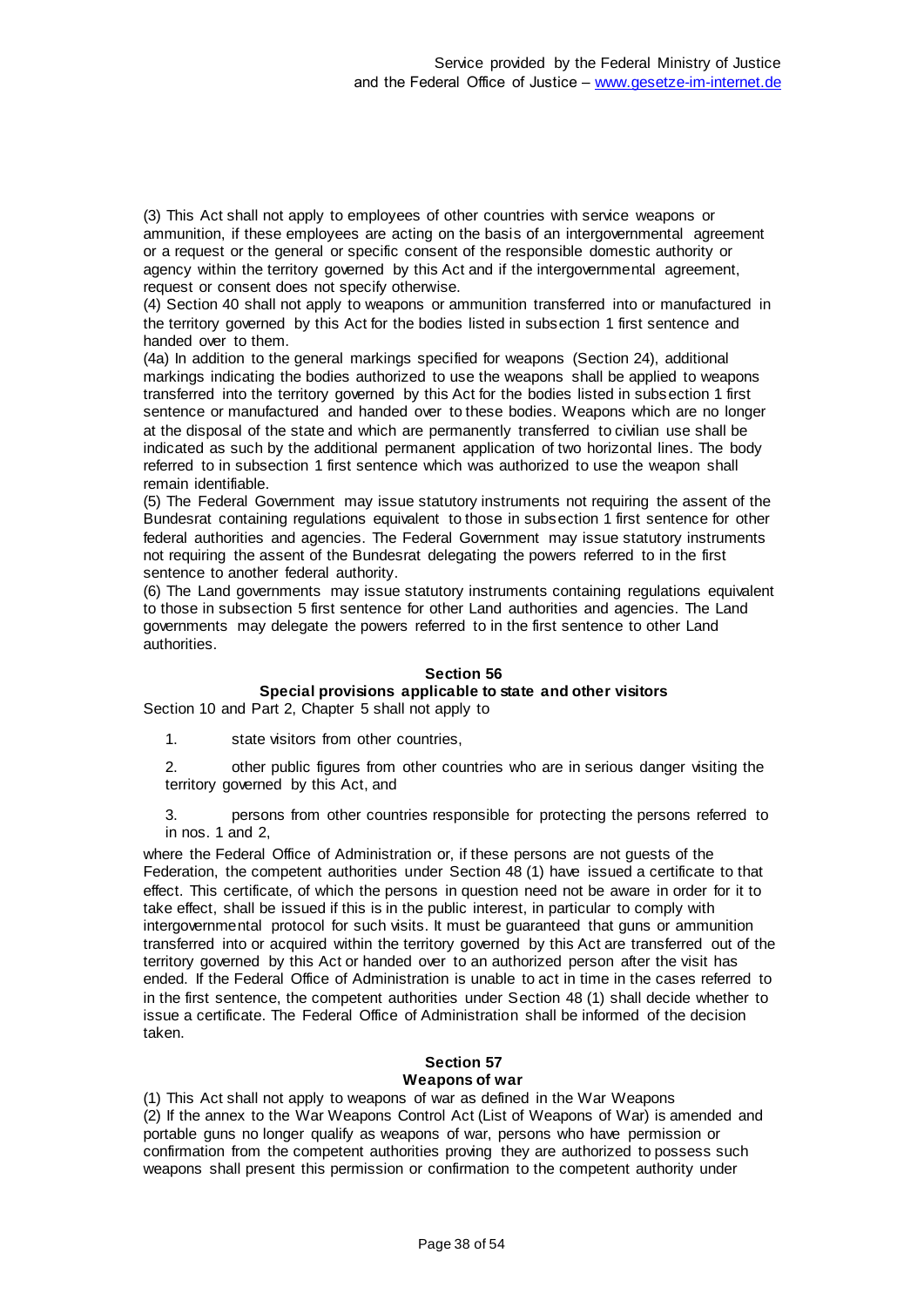Section 48 (1); this authority shall issue a weapon owner`s licence or shall amend an existing weapon owner`s licence if there are no grounds for refusal as set out in subsection 4. Other persons in possession of such weapons may apply to the competent authorities under Section 48 (1) for a weapon owner`s licence within six months of the date on which the amended List of Weapons of War enters into force, unless possession of the weapons was to be reported under Section 59 (2) of the Weapons Act in the version in force before 1 July 1976 or an application was to be submitted under Section 58 (1) of the Weapons Act in the version in force before 1 April 2003 and the person in possession failed to report or apply.

(3) If the Annex to the War Weapons Control Act (List of Weapons of War) is amended and ammunition for portable weapons of war no longer qualifies as a weapon of war, persons who possess such ammunition when the amendment to the List of Weapons of War takes effect shall apply for a licence in accordance with Section 10 (3) from the competent authorities under Section 48 (1) within six months, unless they are already authorized to possess such ammunition.

(4) The weapon owner`s licence under subsection 2 and the ammunition owner`s licence under subsection 3 may be refused only if there is reason to believe that the applicant does not have the necessary reliability or personal aptitude.

(5) If no application is made in accordance with subsection 2 second sentence or subsection 3, or if the weapon or ammunition owner`s licence is refused with no right of appeal, possession of the guns or ammunition must cease on expiry of the application deadline or rejection of the application. Section 46 (2) shall apply accordingly.

#### **Part 6**

#### **Transitional provisions, administrative provisions**

# **Section 58**

#### **Old stock**

(1) Unless provision is made to the contrary hereinafter, licences as defined in the Weapons Act in the version as promulgated on 8 March 1976 (Federal Law Gazette I, p. 432), last amended by the Act of 21 November 1996 (Federal Law Gazette I, p. 1779) shall continue to be valid. A licence to acquire ammunition shall also authorize the licence holder to possess such ammunition. Where a person has lawfully acquired ammunition prior to this Act`s entry into force, and this ammunition becomes subject to a licence requirement by virtue of this Act and the ammunition concerned is still in the person`s possession when this Act enters into force, the person concerned shall register this ammunition in writing with the competent authorities by 31 August 2003. The registration shall specify the owner`s personal details and the types of ammunition. Proof of registration in accordance with the stated deadline shall be deemed to constitute a licence to possess the ammunition concerned.

(2) Licences for guns of war issued on the basis of the Weapons Act in the version as promulgated on 8 March 1976 (Federal Law Gazette I, p. 432) shall expire on the first day of the sixth month following the date on which this Act enters into force.

(3) If no decision has yet been taken on an application for a licence under Section 7 of the Weapons Act in the version as promulgated on 8 March 1976 (Federal Law Gazette I, p. 432) filed before this Act entered into force, the decision on the application shall be taken in accordance with Section 21 of this Act.

(4) Certificates in accordance with Section 6 (2) of the Weapons Act in the version as promulgated on 8 March 1976 (Federal Law Gazette I, p. 432) shall qualify to the same extent as previously as certificates in accordance with Section 55 (2) of this Act. (5) Special licences in accordance with Section 37 (3) and Section 57 (7) of the Weapons Act in the version as promulgated on 8 March 1976 (Federal Law Gazette I, p. 432) shall qualify to the same extent as previously as special licences in accordance with Section 40 (4) of this Act.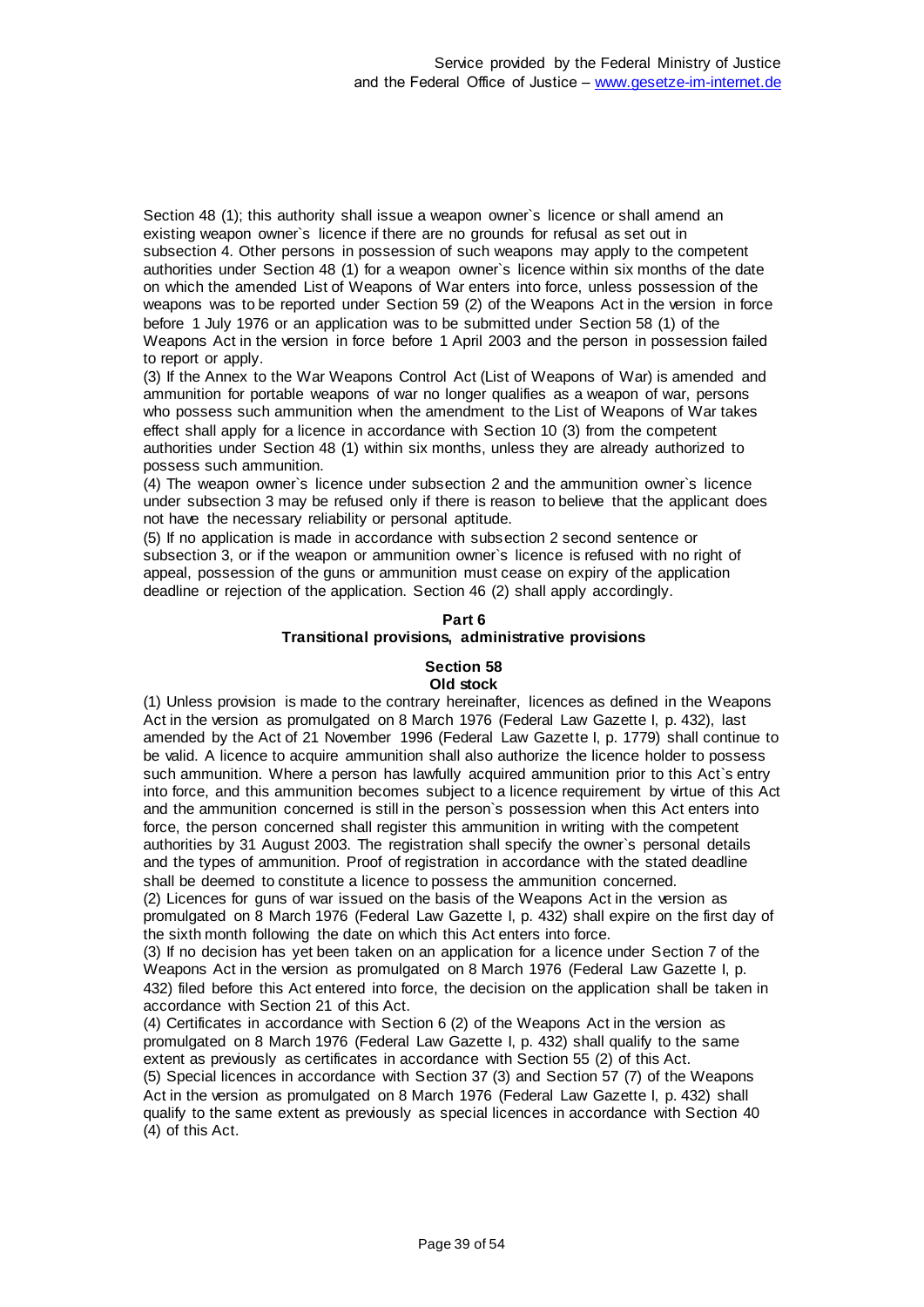(6) Bans issued under Section 40 (1) of the Weapons Act in the version as promulgated on 8 March 1976 (Federal Law Gazette I, p. 432) shall qualify to the same extent as previously as bans under Section 41 of this Act.

(7) If, on 1 April 2003, a person is in possession of a weapon as defined in Annex 2, Part 1 of this Act not previously subject to a ban in accordance with Section 37 (1) of the Weapons Act in the version as promulgated on 8 March 1976 (Federal Law Gazette I, p. 432), the ban shall not take effect if he renders the weapon unserviceable, hands it over to an authorized person or files an application in accordance with Section 40 (4) of this Act by 31 August 2003. Section 46 (3) second sentence and subsection 5 shall apply accordingly. (8) Anyone who renders unserviceable weapons which were no longer legal as of 25 July 2009, hands over such weapons to an authorized person or to the competent authorities or a police station by 31 December 2009 shall not be punished for unlawful acquisition, unlawful possession or unlawful transfer. Sentence 1 shall not apply where

1. the previous owner of the weapon was notified that criminal proceedings or proceedings to impose a fine had been initiated on account of the offence before the weapon was rendered unserviceable, handed over or surrendered, or

2. the violation had already been partially or completely discovered by the time the weapon was rendered unserviceable, handed over or surrendered and the previous owner was aware of this or must have expected this in due consideration of the circumstances.

(9) Anyone under 25 years of age who is in possession of a gun on 1 April 2003 with a licence based on the Weapons Act in the version as promulgated on 8 March 1976 (Federal Law Gazette I, p. 432) shall submit a certificate of mental aptitude from a public health officer, specialist or psychologist pursuant to Section 6 (3) to the competent authorities at their own expense within one year.

Sentence 1 shall not apply to the acquisition and ownership of guns as referred to in Section 14 (1) second sentence and in the cases covered by Section 13 (2) first sentence. (10) The licence requirement for guns as defined in Annex 2, Part 2, Chapter 1, third sentence shall apply only as of 1 October 2008 to guns acquired prior to 1 April 2008. (11) Where a person was in possession on 1 April 2008 of a weapon which was not previously banned in accordance with Annex 2, Part 1, no. 1.2.1.2 of this Act, this ban shall not apply if the person concerned renders the said weapon unserviceable or hands it over to an authorized person, the competent authorities or a police station or submits an application pursuant to Section 40 (4) of this Act by 1 October 2008. Section 46 (3) second sentence and subsection 5 shall apply accordingly.

(12) Where the holder of a weapon owner`s licence is in possession on 1 April 2008 of parts of guns as defined in Annex 2, Part 2, Chapter 2, no. 2 which were acquired without a licence requirement, such parts shall be entered on the weapon owner`s licence by 1 October 2008.

#### **Section 59 Administrative provisions**

The Federal Ministry of the Interior shall issue general administrative regulations governing the acquisition and carrying of guns by authorities and employees within its remit, and governing the carrying of guns by authorized officials in serious danger as referred to in Section 55 (2); the other supreme federal authorities and the German Bundesbank shall issue administrative regulations for the area within their remit in agreement with the Federal Ministry of the Interior.

#### **Annex 1 (to Section 1 (4)) Definitions**

(Reference: Federal Law Gazette I 2002, 3994 – 3998; see footnote regarding the individual amendments)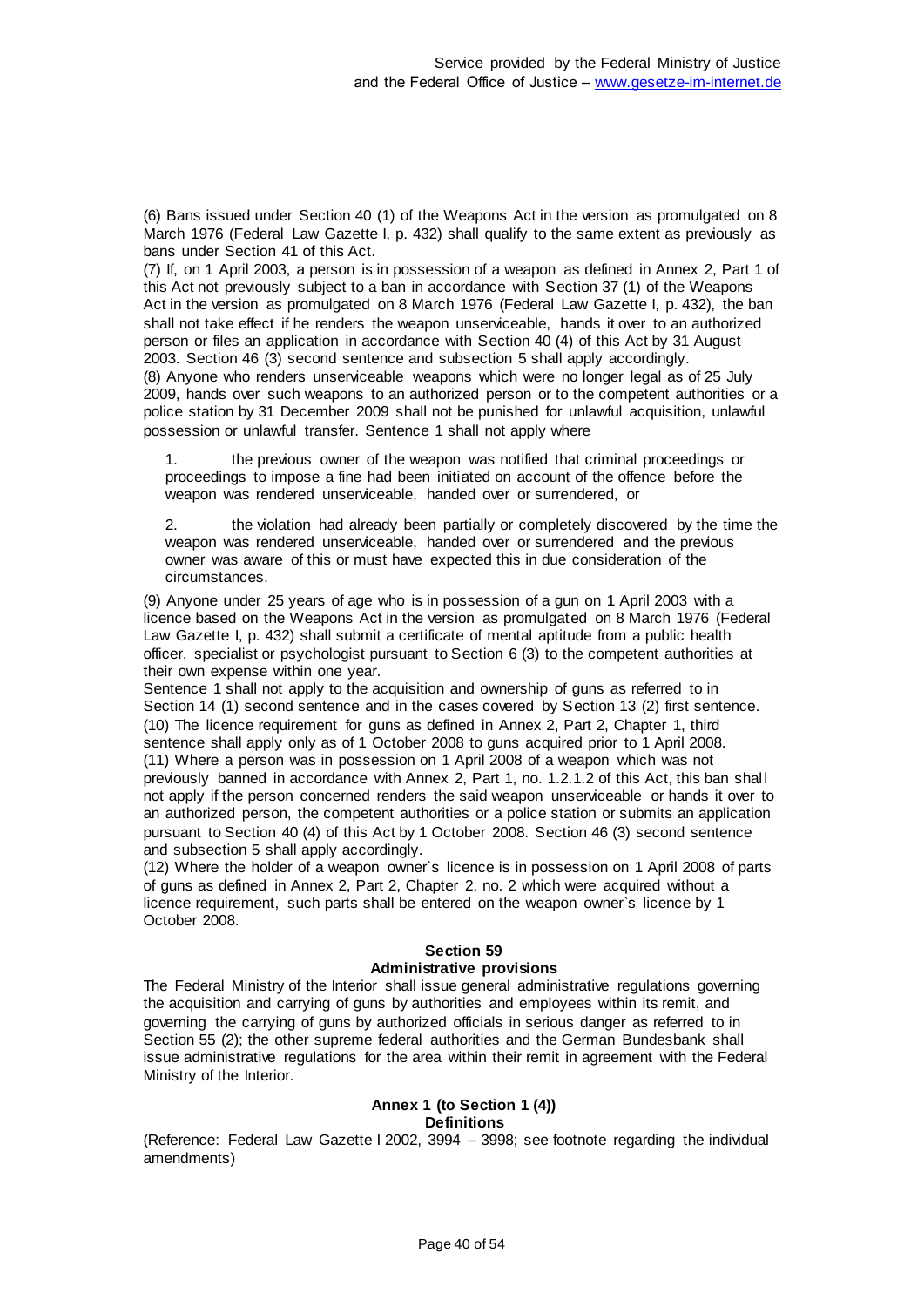#### **Part 1: Technical definitions of weapons and ammunition, classification of objects Chapter 1: Guns**

1. Guns for the purpose of Section 1 (2) no. 1

1.1 Guns

Guns shall mean objects designed for attack or defence, for signalling, for hunting, for firing darts, for sport or for recreation which propel a projectile through a barrel.

1.2 Portable objects

Guns shall be equivalent to portable objects,

1.2.1 designed to fire ammunition for the purposes listed in no. 1.1,

1.2.2 designed for firing fixed bodies at a target, the driving power of which is provided by muscle power and can be stored by a stopping device (e. g. crossbows); this shall not apply to solid bodies provided with elastic tips (e. g. rubber suction cups) where the maximum kinetic energy of the projectiles` tips does not exceed 0.16 J/cm2;

1.3 Essential components of guns, silencers

Unless this Act stipulates otherwise, essential components of guns and silencers shall be equivalent to the guns for which they are intended. This shall apply even if they are combined with other objects and their working order as weapon components is not impaired or can be restored using standard tools. This Act shall apply to parts of weapons of war as defined in the War Weapons Control Act in the version as promulgated on 22 November 1990 (Federal Law Gazette I, p. 2506), most recently amended by Article 24 of the ordinance of 31 October 2006 (Federal Law Gazette I, p. 2407) which are not covered by the War Weapons Control Act and which are specified below as essential components, together with silencers for such weapons;

Essential components shall mean

1.3.1 the barrel or gas barrel, the breech and the chamber or cartridge holder if it does not already form part of the barrel. The barrel shall mean a tube-shaped object made from a sufficiently hard material which guides the projectile propelled through it to a certain extent; such guidance shall generally be regarded as provided when the length of that part of the barrel which determines guidance of the projectile corresponds to at least twice the calibre; a gas barrel is a barrel used solely to fire combustion gases. The breech shall mean the part directly adjoining the chamber or cartridge holder or the barrel;

1.3.2 and, in the case of guns which use a flammable fluid or gaseous mixture for propulsion, the combustion chamber and the device to produce the mixture;

1.3.3 and, in the case of guns with a different propulsion, the propulsion device, insofar as it is fixed to the firearm;

1.3.4 and, in the case of short firearms, the grip or other parts of the weapon designed to hold the trigger mechanism; semi-finished essential components of guns and parts/residual parts of barrels and barrel blanks shall also qualify as essential components when they can be finished with conventional tools. Silencers shall mean devices which serve to substantially dampen the muzzle blast and which are intended for guns;

1.4 Guns rendered unserviceable (decorative weapons)

Guns shall be deemed unserviceable if: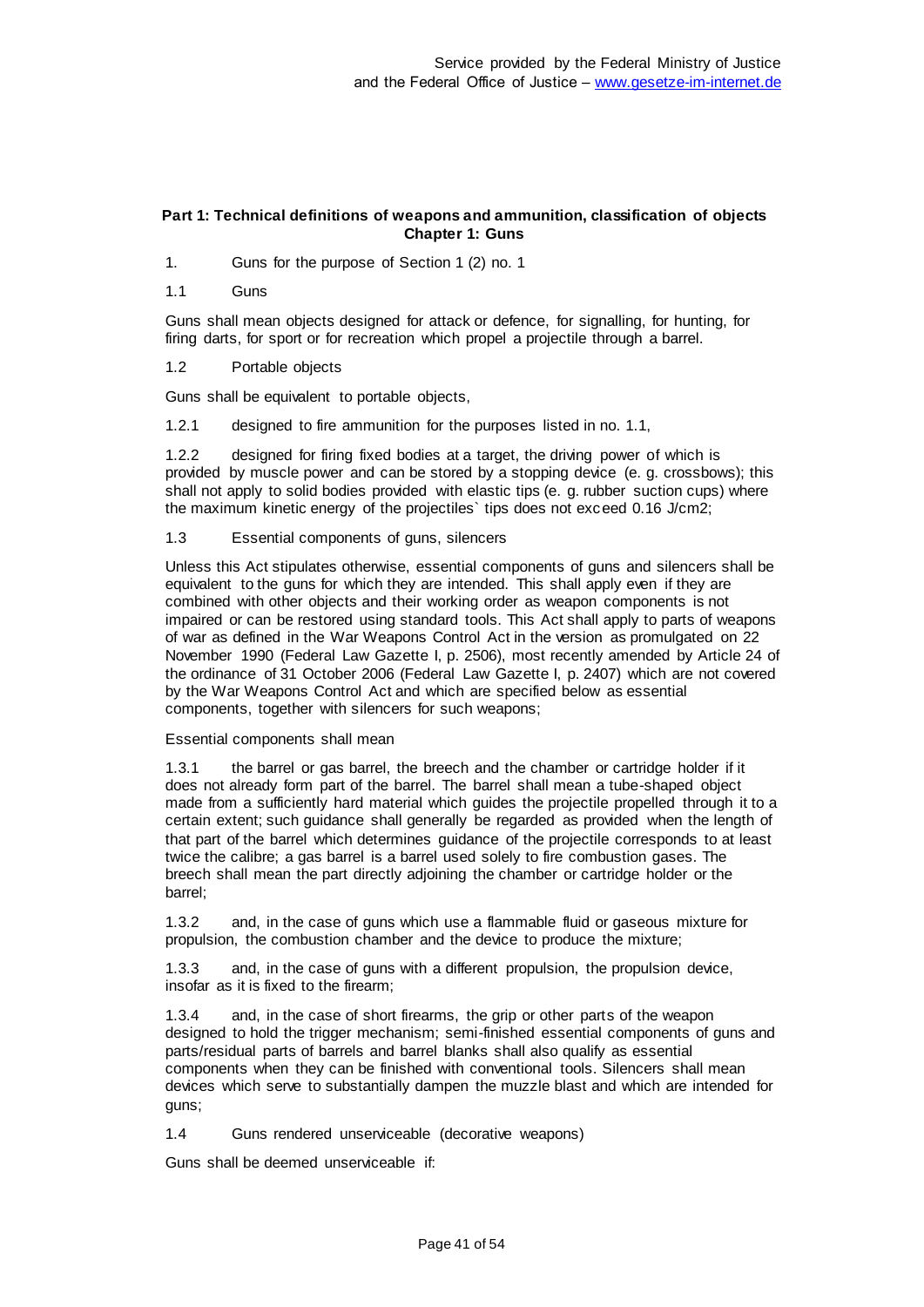1.4.1 the chamber is modified permanently so that neither ammunition nor propelling charges can be loaded,

1.4.2 the breech has been rendered permanently inoperable,

1.4.3 the trigger in grips or other essential components of short handguns have been rendered permanently inoperable,

1.4.4 in the case of short firearms, the barrel has

– a continuous slit at least 4mm wide along the barrel as far as the muzzle

– at least 3 calibre-size drill holes at 3 cm intervals, or

– other similar barrel modifications

over its entire length, starting at the chamber;

1.4.5 in the case of long firearms, the third of the barrel facing the chamber has

– at least 6 calibre-sized drill holes or

– other similar barrel modifications and

is permanently sealed with a calibre-sized tempered steel pin in front of the chamber facing the muzzle,

1.4.6 a gun shall have been rendered permanently unserviceable if it or its essential components cannot be restored to working order using standard tools.

#### 1.5 Salute weapons

Salute weapons shall mean modified long firearms intended for theatre performances, photographic sessions, film or televisions recordings, for example, which meet the following requirements:

– the chamber must be permanently modified such that no fixed or pyrotechnic ammunition can be loaded,

the third of the barrel facing the chamber must have at least six calibre-size open holes or other, equivalent modifications to the barrel and must be permanently sealed with a calibresized tempered steel pin in front of these modifications facing the muzzle,

– the barrel must be fixed to the housing in the case of weapons whose barrel can be replaced without the use of tools,

– the modifications must have been carried out in such a manner that they cannot be reversed with commonly available tools and the objects cannot be modified so that projectiles, cartridge or pyrotechnic ammunition can be fired from them, and

– the seal must bear a marking in accordance with Figure 11 of Annex II to the Ordinance on the Proof Testing of Arms and Ammunition;

# 1.6 Fake guns

Fake guns shall mean

1.6.1 guns whose overall external appearance suggests that they are firearms (Annex 1, Chapter 1, Sub-Chapter 1, no. 2.1) and which do not employ any hot gases to propel projectiles,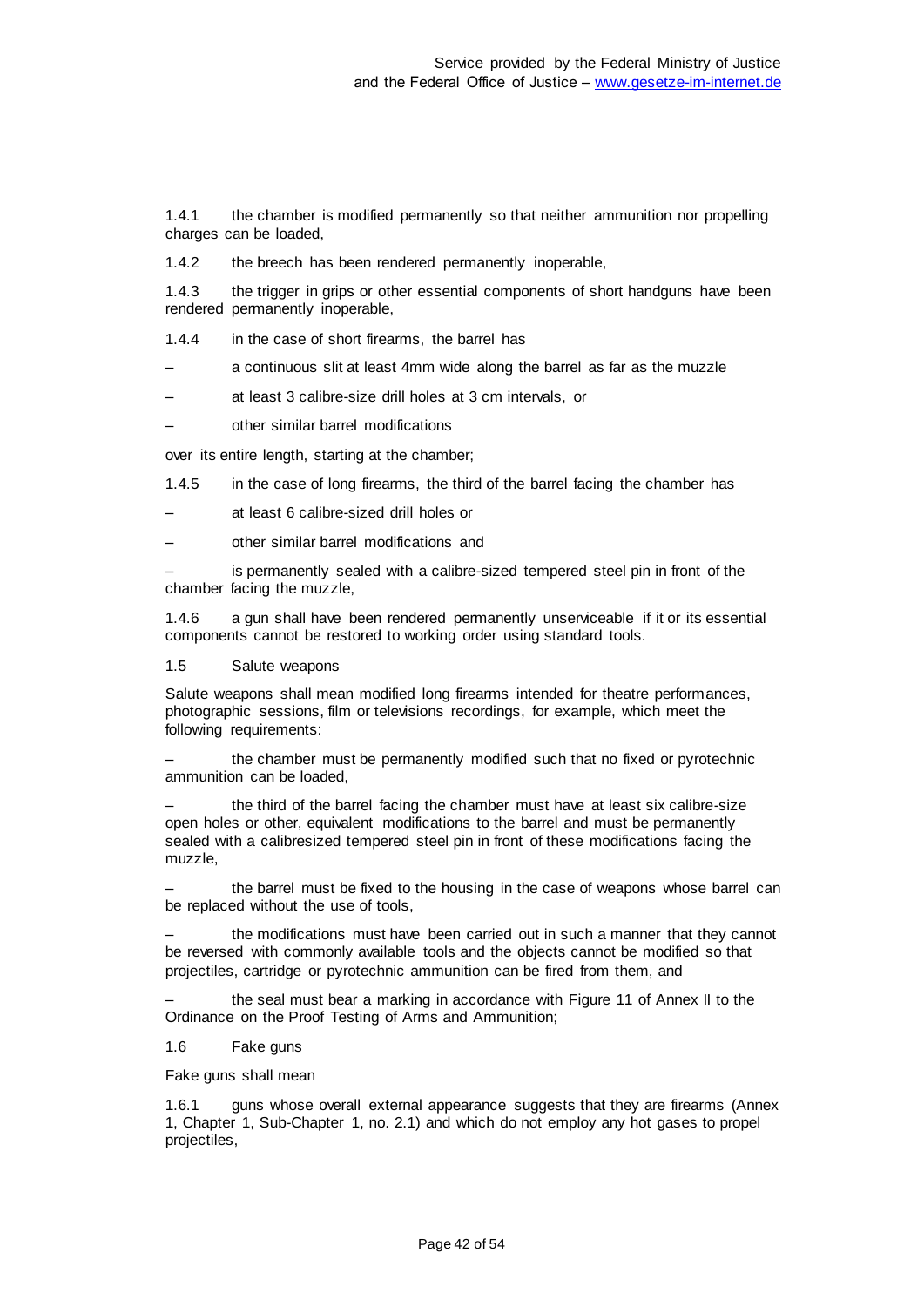1.6.2 replicas of guns with the appearance of guns in accordance with number 1.6.1 or

1.6.3 guns with the appearance of guns in accordance with number 1.6.1 which have been rendered unserviceable.

Objects which, on the basis of their overall appearance, are recognizably intended as toys or for events upholding traditions or which form or are to form part of a collection of historical and cultural importance pursuant to Section 17 or guns, for the carrying of which a licence is required in accordance with Section 10 (4) shall be excluded. In particular, objects whose size is 50 per cent smaller or larger than that of a corresponding firearm, which contain neoncoloured materials or which do not possess any characteristics of firearms are recognizably intended as toys.

 $\mathcal{L}$ 

2.1 Types of guns

Firearms; these shall mean guns as defined in no. 1.1 which use hot gas to propel a projectile through or out of a barrel.

2.2 Automatic guns shall mean guns which reload automatically each time a round is fired and which fire more than one round from the same barrel with one pull on the trigger or some other firing arrangement (fully automatic) or which fire only one round with one pull on the trigger or some other firing arrangement (semi-automatic). Guns which can be converted to automatic guns using standard tools shall also qualify as automatic guns. Fully automatic weapons converted to semi-automatic weapons which can be reconverted to fully automatic weapons using the tools referred to in sentence 2 shall also qualify as fully automatic weapons. Double-action revolvers shall not be deemed semiautomatic guns. A doubleaction revolver is one in which pulling the trigger causes the cylinder to rotate, lining up the breech chamber containing the next round between the barrel and the firing pin, and cocks the hammer, then releases the hammer to fire the gun.

2.3 Repeating firearms shall mean guns in which ammunition is reloaded from a magazine into the chamber by means of a manually-operated mechanism after a round has been fired.

2.4 Single-shot firearms shall mean guns with no magazine and one or more barrels which are loaded by hand before each shot from the same barrel.

Long firearms shall mean guns in which the barrel and breech are more than 30 cm in length in the closed position and in which the shortest overall design firing length exceeds 60 cm. All other guns shall be deemed short firearms.

2.6 Guns for firing blanks or warning shots shall mean guns with a chamber or cartridge holder designed to fire blanks.

2.7 Irritant firearms shall mean guns with a chamber or cartridge holder designed to fire irritants or other active substances.

2.8 Signalling guns shall mean guns with a chamber or cartridge holder or portable objects as defined in no. 1.2.1 which are designed to shoot pyrotechnic ammunition.

2.9 Compressed-air and spring-operated weapons and weapons employing cold gases to propel projectiles; spring-operated weapons shall mean guns in which either spring power propels a projectile directly or a spring-loaded piston is moved in a cylinder and an air cushion produced by the piston propels the projectile. Compressed-air weapons are guns in which air is precompressed into a pressure vessel, stored in said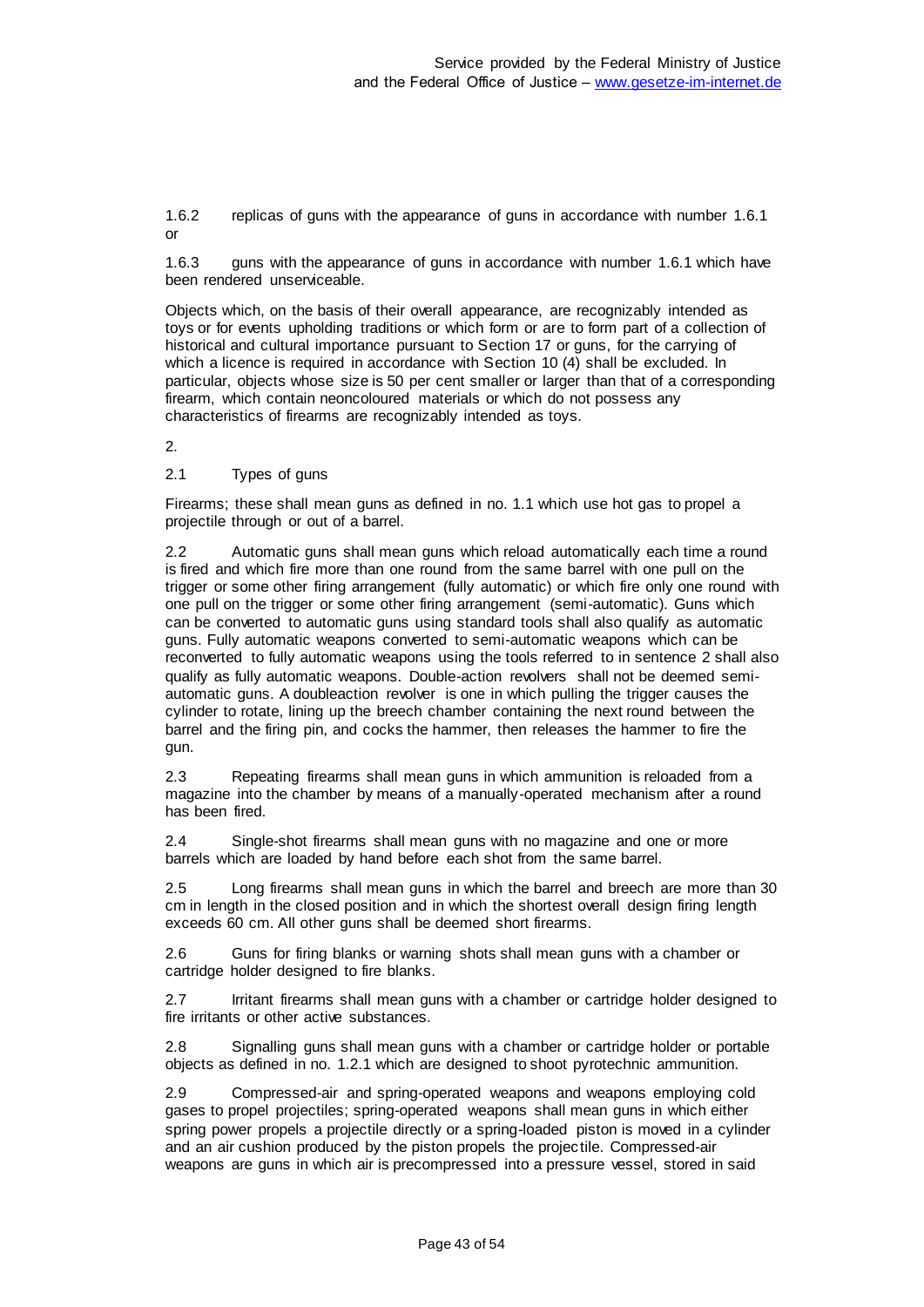vessel and released via a valve system to propel projectiles. Weapons employing cold gases to propel projectiles include compressed-gas weapons, for example.

3. Further definitions of essential components

3.1 Exchange barrels are barrels for a specific weapon model or system which can be changed without finishing work.

3.2 Replacement barrels are barrels machined for a specific weapon in order to replace the existing barrel but which still require adjustment.

3.3 Insert barrels are barrels with no breech which can be inserted into the barrels of larger calibre weapons.

3.4 Exchange revolving breeches are revolving breeches for a specific model of revolver which can be changed without finishing.

3.5 Exchange systems are exchange barrels together with the breech designed for them.

3.6 Insert systems are insert barrels together with the breech designed for them.

3.7 Inserts are parts with the external appearance of the original ammunition for the gun for which they are designed and a chamber or cartridge holder which takes ammunition of a smaller dimension.

4. Other devices for guns

4.1 Target spotlights are devices intended for guns which illuminate the target. A target is illuminated when it is rendered identifiable for the person using the gun by means of light beams in unfavourable light conditions or in the dark. It does not matter whether the light is visible or invisible (e. g. infrared) or whether the person using the gun requires additional devices to identify the target.

4.2 Lasers or sighting point projections are devices intended for guns which mark the target. A target is marked when a target point identifiable to the person using the gun is projected onto the target.

4.3 Night-vision devices or night-target devices are devices for guns which incorporate an electronic intensifier or an image converter and an attachment for guns. Night-vision targeting attachments and mountings for targeting aids (telescopic sights) shall also constitute night-target devices.

5. Irritants are substances which are intended to irritate people`s skin and mucous membranes, irritating the eyes in particular, and which do not have a resorptive toxic effect.

- 6. Replicas of guns are objects
- which have not been manufactured as guns,
- which have the external form of a gun,
- which cannot be used for shooting purposes and

which cannot be modified using commonly available tools to render them capable of firing ammunition, charges or projectiles.

#### **Chapter 2: Portable items**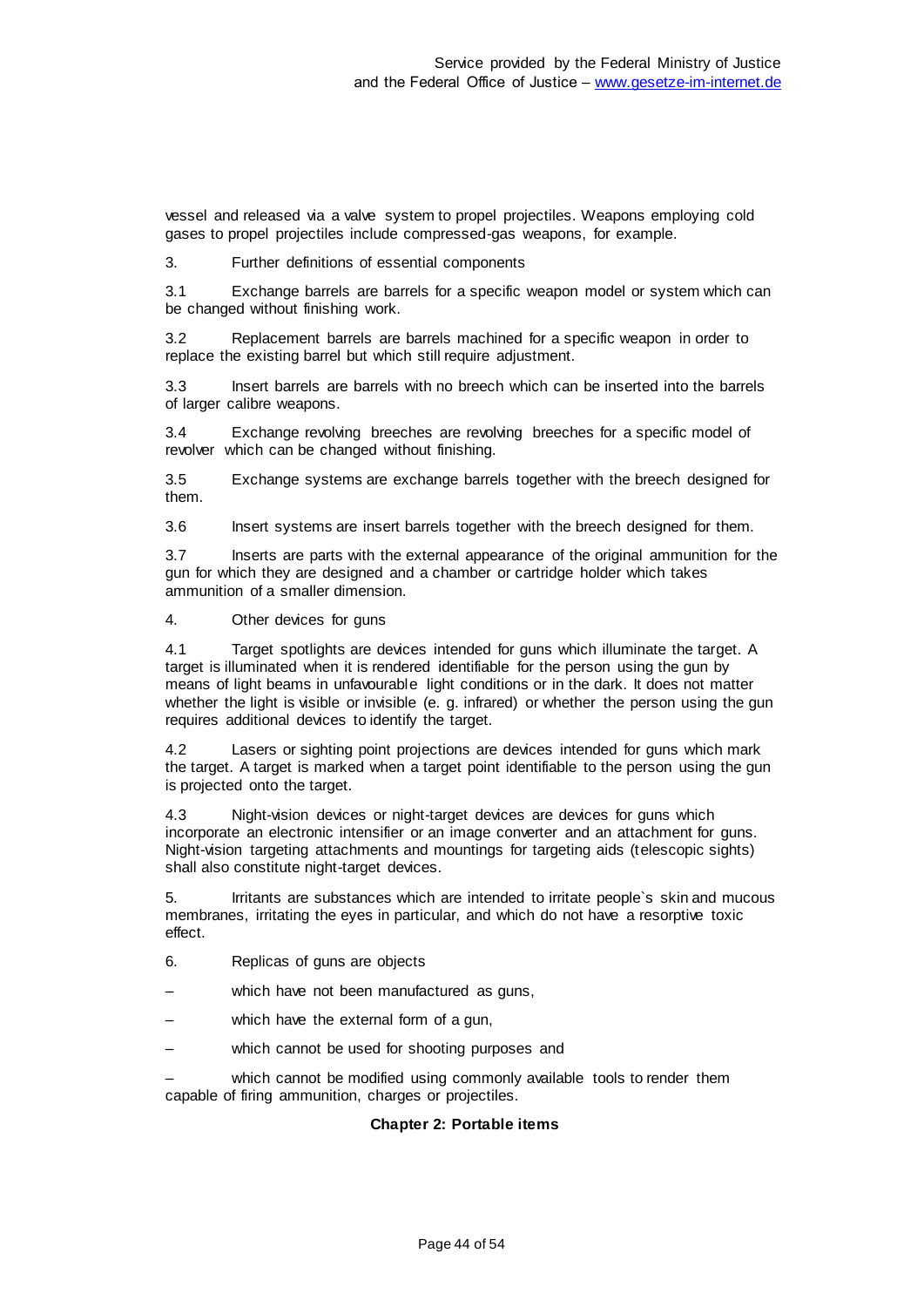1. Portable items in accordance with Section 1, paragraph 2, no. 2 a) shall mean in particular

1.1 cutting and thrust weapons which are basically designed to inflict injury by using direct muscle power to cut, thrust, stab, hit or throw,

1.2 items,

1.2.1 which inflict injury using energy other than mechanical energy (e. g. electric shock devices),

1.2.2 which spray or eject irritants with a range of up to 2 m (irritant sprays),

1.2.3 which can:

a) render a person incapable of attack by spraying or ejecting an irritant or other active substances at a specific target or

b) damage a person`s health using energy other than kinetic energy (especially by directing electromagnetic radiation at a specific target).

from over 2 m away,

1.2.4 from which burning gaseous, liquid or solid substances with a flame over 20 cm long can be directed at a target,

1.2.5 in which flammable substances can be distributed and detonated to ignite a fire, or in which an explosion can be triggered using explosive substances,

1.2.6 which are designed or handled so as to inflict injury by choking,

1.3 slingshots fitted with a wrist-brace or similar device to achieve maximum kinetic energy or ready to be fitted with such a device (precision slingshots) and wrist-braces and similar devices for the said items.

2. Portable items as defined in Section 1 (2) no. 2 b shall be

2.1 knives,

.

2.1.1 in which the blade is flicked forward and can be fixed in place by exerting pressure on a button or lever (flick knives),

2.1.2 in which the blade drops forward out of the handle under its own weight or with the help of a flicking movement and automatically stays in place when a catch is released (gravity knife),

2.1.3 in which the blade is at right angles to the grip and which is designed to be held or used with a closed fist (fist knife) and

2.1.4 folding knives with a split, swivelling grip (butterfly knives);

2.2 objects which are designed to cause pain to animals using a form of energy other than mechanical energy (e. g. electric pulse devices), with the exception of objects employed for their intended purposes in the area of animal husbandry or as a proper and appropriate means of training dogs (e. g. drovers).

#### **Chapter 3: Ammunition and projectiles**

1. Ammunition shall mean: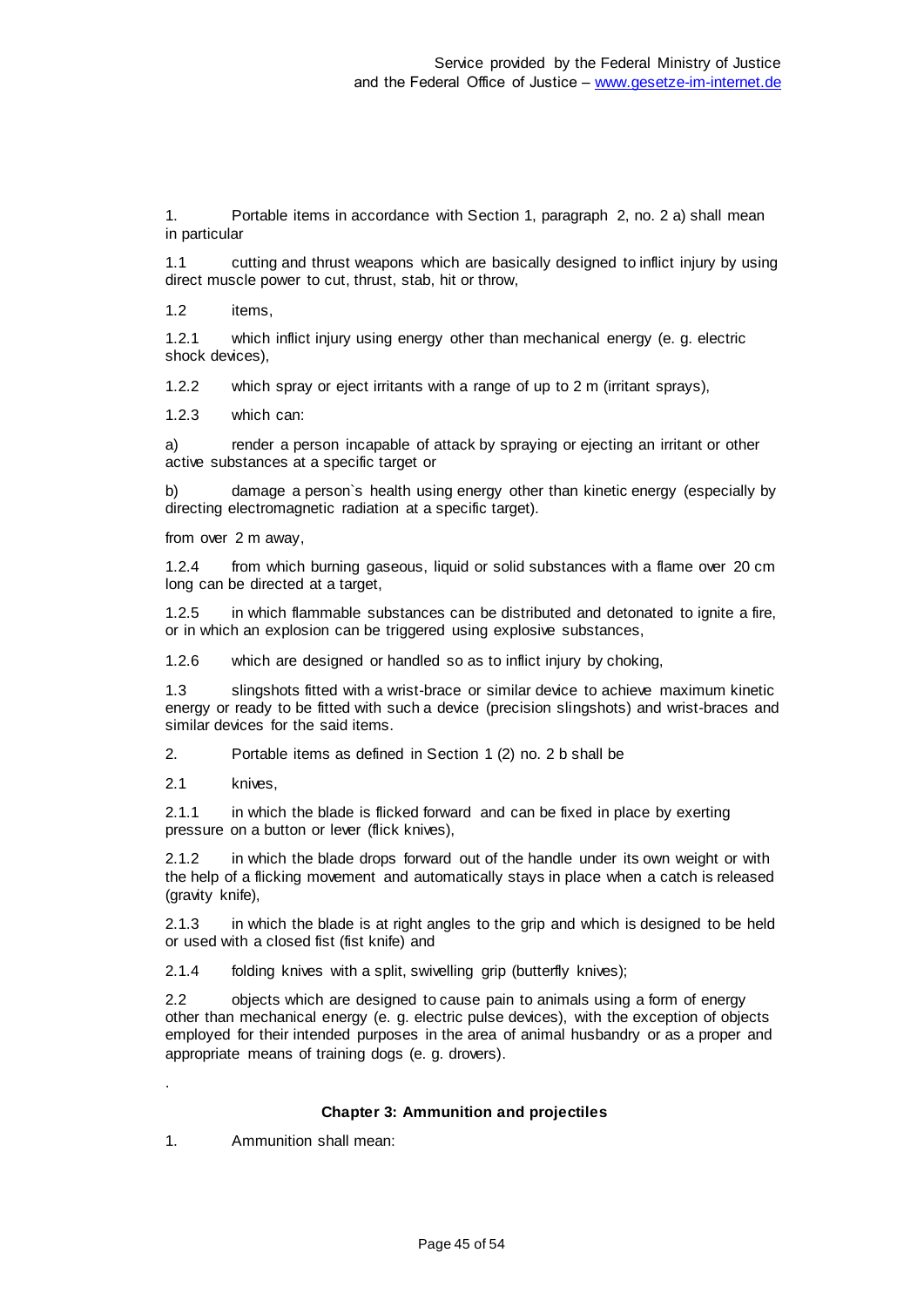1.1 Fixed ammunition (shells with propelling charges containing a projectile and self-propelled projectiles),

1.2 shell ammunition (shells with propelling charges containing no projectile),

1.3 ammunition with no shell (propelling charge with or without a projectile where the propelling charge is shaped to the internal dimensions of a firearm or an object as described in subchapter 1, no. 1.2),

1.4 pyrotechnic ammunition (objects containing projectiles with explosive substances or mixtures of substances – pyrotechnic charges, black powder – which produce light, sound, smoke or similar effects without penetrating a target) including

1.4.1 pyrotechnic cartridges (cartridges in which the projectile contains a pyrotechnic charge),

1.4.2 non-cartridge pyrotechnic ammunition (projectiles containing a pyrotechnic charge),

1.4.3 pyrotechnic ammunition to which the propulsion device is secured,

which are designed to be fired from a firearm.

2. Charges are main sources of energy inserted as loose materials or as a prefabricated charge or in loose form into weapons as defined in sub-chapter 1, no. 1.1 or items in accordance with sub-chapter 1, no. 1.2.1 designed to:

a) propel projectiles or substances or

b) generate sound or light impulses

and primer compositions which serve directly to propel projectiles.

3. Projectiles for the purpose of this law shall mean

3.1 solid bodies or

3.2 gaseous, liquid or solid substances in shells

designed as weapons or for firearms.

#### **Part 2: Definitions for the purpose of weapons legislation**

For the purposes of the present law, any person who

1. has actual control over a weapon or ammunition shall be deemed to have acquired same,

2. exercises actual control over a weapon or ammunition shall be deemed to possess same,

3. grants another person actual control over a weapon or ammunition shall be deemed to have entrusted same,

4. exercises actual control over a weapon outside his or her home, business premises or own enclosed property shall be deemed to be carrying same,

5. is responsible for or arranges for a weapon or ammunition to be transported over the border into, through or out of the territory governed by this Act shall be deemed to have moved same,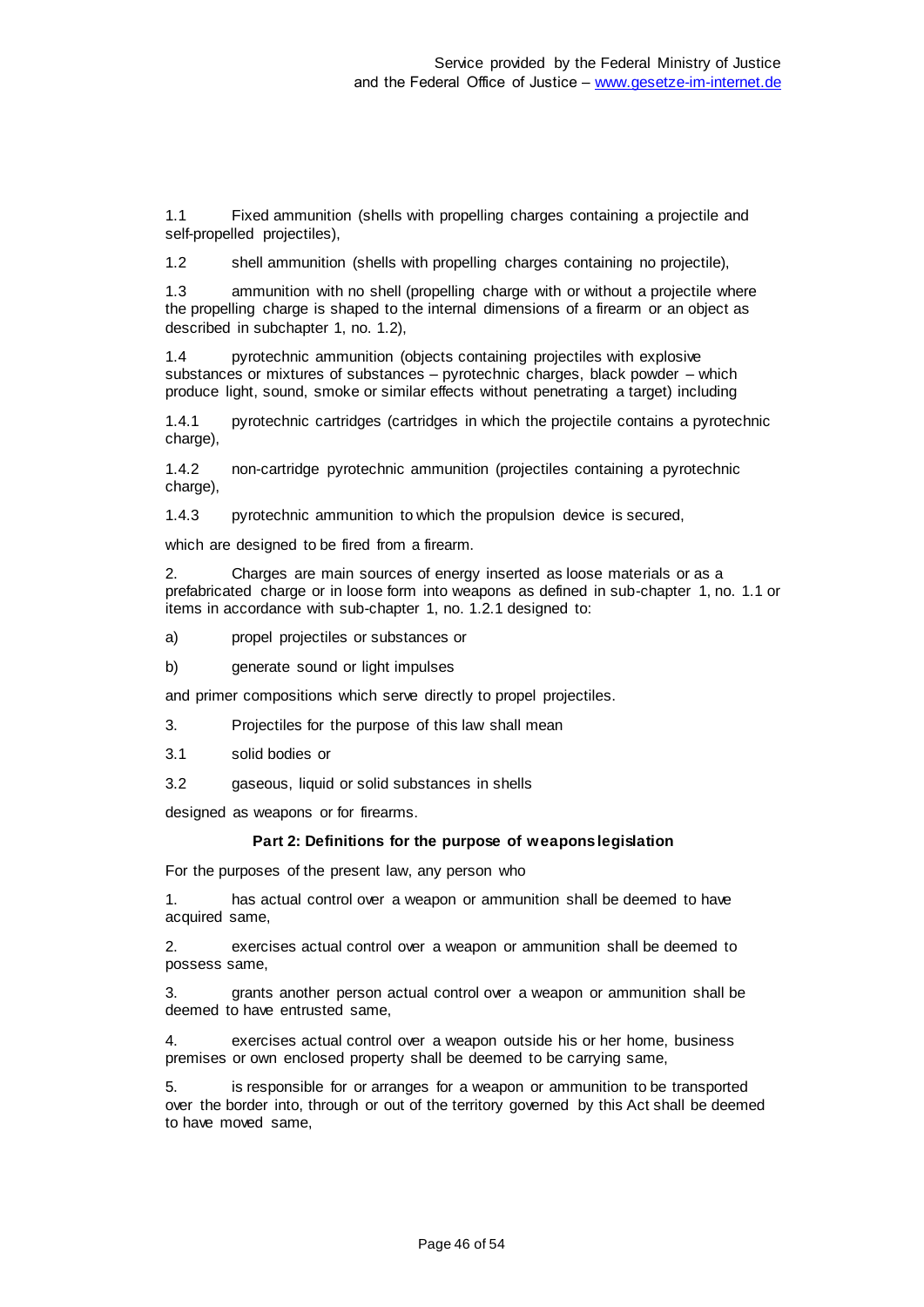6. temporarily takes a weapon or ammunition over the border into, through or out of the area governed by this Act on a trip, without relinquishing possession of the same, shall be deemed to be conveying said weapon or ammunition,

7. fires a projectile from a gun, fires shell ammunition, fires irritants or other active substances using fixed or shell ammunition or fires pyrotechnic ammunition shall be deemed to be firing same,

8.

8.1 manufactures guns or ammunition if a final product or essential components of a final product are produced from raw parts or materials shall be deemed to be engaged in weapons manufacture; reloading shells on a commercial basis also qualifies as manufacture;

8.2 works on or repairs guns or ammunition shall be deemed to be engaged in the manufacture of guns; generally speaking, a gun is worked on or repaired if it is shortened, if the firing sequence is changed or changed so that it can be used to fire other ammunition or different calibre projectiles or if fundamental components which need to be finished in order to fit are exchanged; a gun is neither worked on nor repaired if merely minor changes are made, especially to the stock or sight;

9. buys, offers for sale, takes orders for or looks for, entrusts to others or arranges the acquisition, sale or handing over of guns or ammunition on a commercial or independent basis as part of a business undertaking is deemed to be dealing in weapons;

10. persons not yet 14 years of age shall be deemed to be a child;

11. persons at least 14 but not yet 18 years of age shall be deemed to be a young person.

12. A weapon shall be deemed to be in primed state when it is loaded, that is, when ammunition or projectiles are contained in the cylinder, in the magazine inserted in the weapon or in the chamber, whether or not the weapon is cocked.

13. A gun shall be deemed to be readily accessible when it can be brought directly into firing position; it shall not be deemed to be readily accessible when it is carried in a locked container.

#### **Part 3: Classification of firearms or ammunition in categories A – D in accordance with the Weapons Directive**

1. Category A

1.1 Weapons of war nos. 29 and 30 on the List of Weapons of War (Annex to Section 1 (1) of the War Weapons Control Act);

1.2 fully automatic guns;

1.3 guns disguised as other objects;

1.4 pistol and revolver ammunition with expanding projectiles and projectiles for this ammunition, with the exception of hunting or sports weapons belonging to persons authorized to use them;

1.5 armour-piercing ammunition, ammunition containing explosive and incendiary compounds, ammunition containing tracer compounds and projectiles for such ammunition, where such ammunition or projectiles do not fall within the scope of the War Weapons Control Act.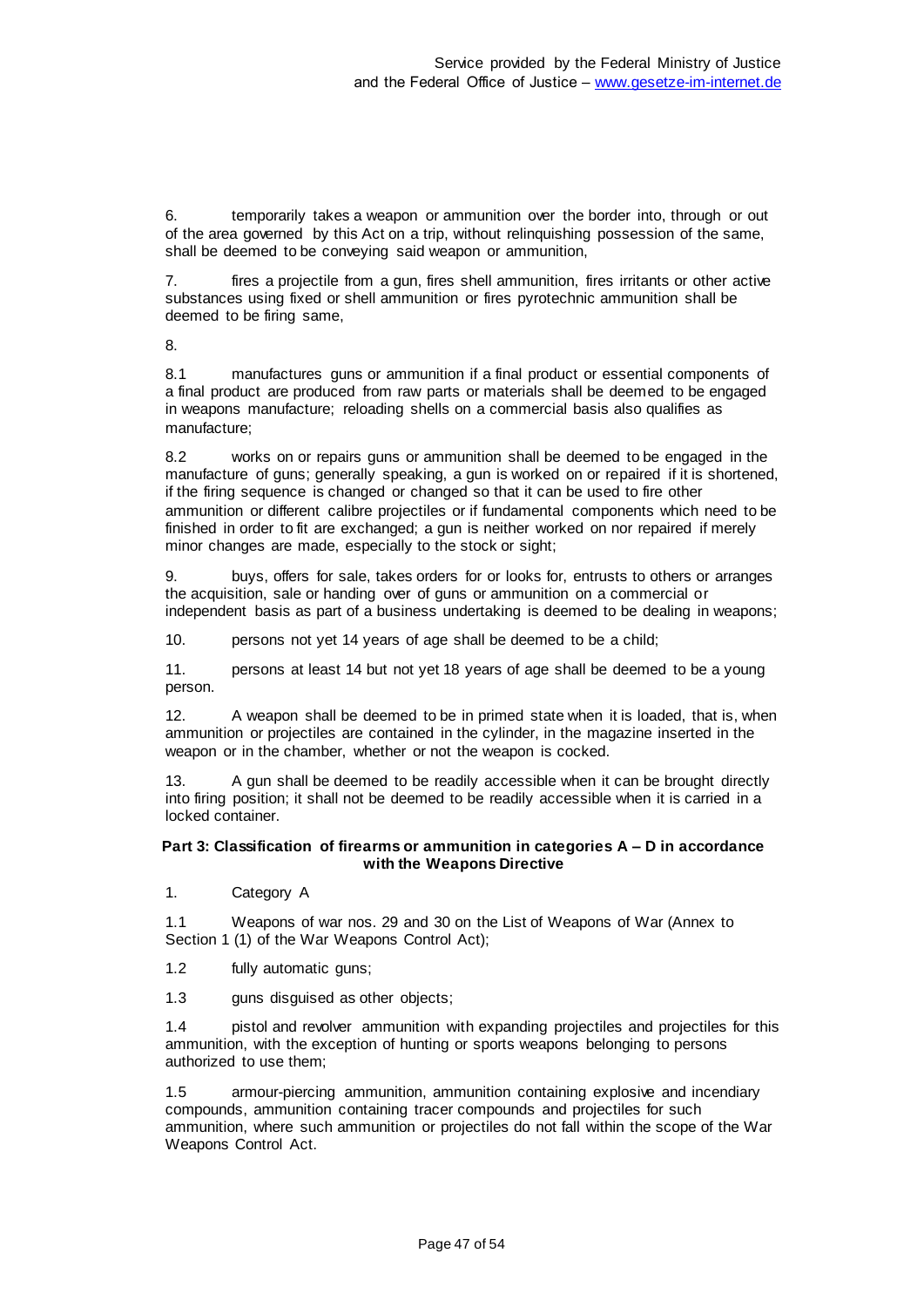2. Category B

2.1 Semi-automatic short firearms and repeating short firearms,

2.2 single-shot short firearms for ammunition with centre fire percussion,

2.3 single-shot short firearms for ammunition with rimfire percussion whose overall length is under 28 cm,

2.4 semi-automatic long firearms with a magazine or chamber which can hold more than three cartridges,

2.5 semi-automatic long firearms whose magazines or chambers cannot hold more than three cartridges, which have interchangeable magazines and which may be converted using standard tools so that the magazine or chamber can hold more than three cartridges,

2.6 repeating long firearms and semi-automatic guns with a smooth-bore barrel no more than 60 cm long,

2.7 semi-automatic civilian guns which look like fully automatic weapons of war.

3. Category C

3.1 Repeating long firearms other than those listed under no. 2.6,

3.2 single-shot long firearms with a rifled barrel or barrels,

3.3 Semi-automatic long firearms other than those listed under nos. 2.4 to 2.7,

3.4 Single-shot short firearms for ammunition with rimfire percussion with an overall length of at least 28 cm.

4. Category D

4.1 Single-shot long firearms with a smooth-bore barrel or barrels.

# **Annex 2 (to Section 2 (2) through (4))**

**List of weapons**

(Reference: Federal Law Gazette I 2002, 3999 – 4002; see footnote regarding the individual amendments)

#### **Part 1: Banned weapons**

It shall be prohibited to handle the following weapons:

1.1 Weapons (Section 1 (2)), with the exception of semi-automatic portable firearms, listed in the Annex to the War Weapons Control Act (List of Weapons of War) in the version as promulgated on 22 November 1990 (Federal Law Gazette I, p. 2506) or amendments thereto which no longer qualify as weapons of war,

1.2 guns as defined in Section 1 (2) no. 1 in accordance with nos. 1.2.1 to 1.2.3 and their accessories in accordance with no. 1.2.4:

1.2.1.1 which are fully automatic as defined in Annex 1, Part 1, Chapter 1, no. 2.2,

1.2.1.2 which are pump-action shotguns on which a short firearm butt is fitted in place of the rear shaft or the overall length in the shortest possible usable form is less than 95 cm or the barrel is less than 45 cm in length;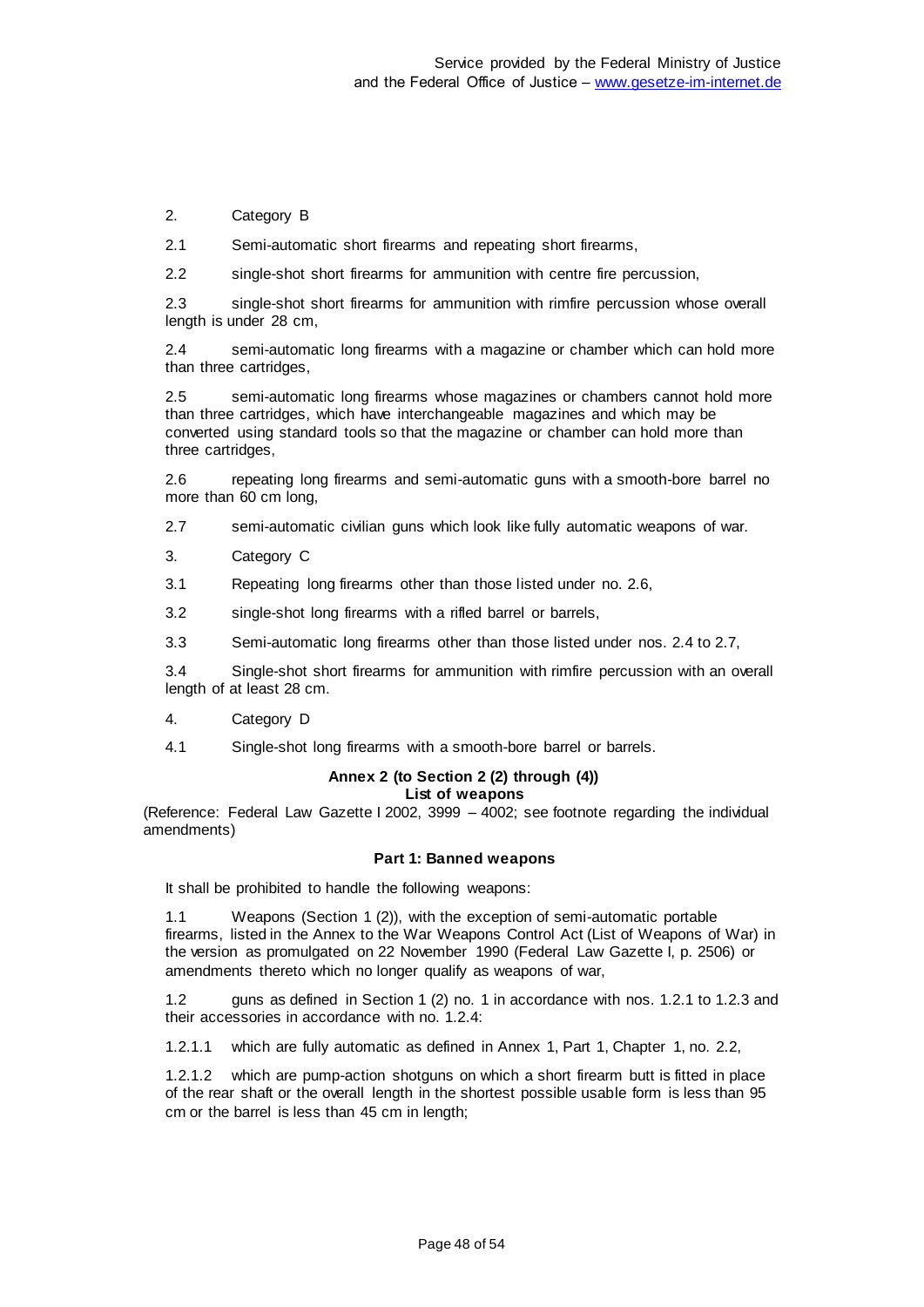1.2.2 the shape of which is such that they can pass for another object or can be disguised as everyday items (e. g. belt buckle pistols, shooting pens, stick rifles, torch pistols),

1.2.3 which can be folded, telescoped, shortened or quickly dismantled beyond the usual extent for hunting or sporting purposes;

1.2.4 devices for guns

1.2.4.1 to illuminate the target (e. g. target spotlights) or mark the target (e. g. lasers or sighting point projections),

1.2.4.2 night-vision devices and night-target devices with fittings for guns and nightvision targeting attachments (e. g. telescopic sights), where these items have an image converter or electronic intensifier,

1.2.5 multiple-shot short firearms produced after 1 January 1970 for centre fire percussion in calibres under 6.3 mm, where the projectiles are not propelled solely by the priming charge.

1.3 Portable items as defined in Section 1 (2) no. 2 a) in accordance with nos. 1.3.1 to 1.3.8.

1.3.1 Cutting or thrust weapons shaped so that they can pass for another object or can be disguised as everyday items,

1.3.2 steel rods, clubs or knuckledusters,

1.3.3 star-shaped discs designed for throwing at a target and inflicting injury (throwing stars),

1.3.4 objects in which flammable substances can be distributed and detonated to ignite a fire, or in which an explosion can be triggered using explosive substances,

1.3.5 objects containing irritants or other active substances, unless the substances are officially licensed as harmless to health and the objects

– are of limited range and spray for a limited duration and

– carry an official test mark to prove that they are harmless to health and that the range and

spray duration is limited,

1.3.6 Objects which inflict injury using energy other than mechanical energy generated by bodily movement (e. g. electric shock devices), where they are not officially licensed as harmless to health and carry an official test mark to prove that they are harmless to health, and remote electric pulse devices which transmit an electric pulse together with the firing or triggering device via a conductive jet of fluid or which transmit an electric pulse to the body via wired electrodes,

1.3.7 precision slingshots in accordance with Annex 1, Part 1, Chapter 2, no. 1.3, and wrist-braces and similar devices for the said items,

1.3.8 objects which designed or handled so as to inflict injury by choking (e. g. nunchakus);

1.4 Portable items as defined in Section 1 (2) no. 2 b) in accordance with nos. 1.4.1 to 1.4.4: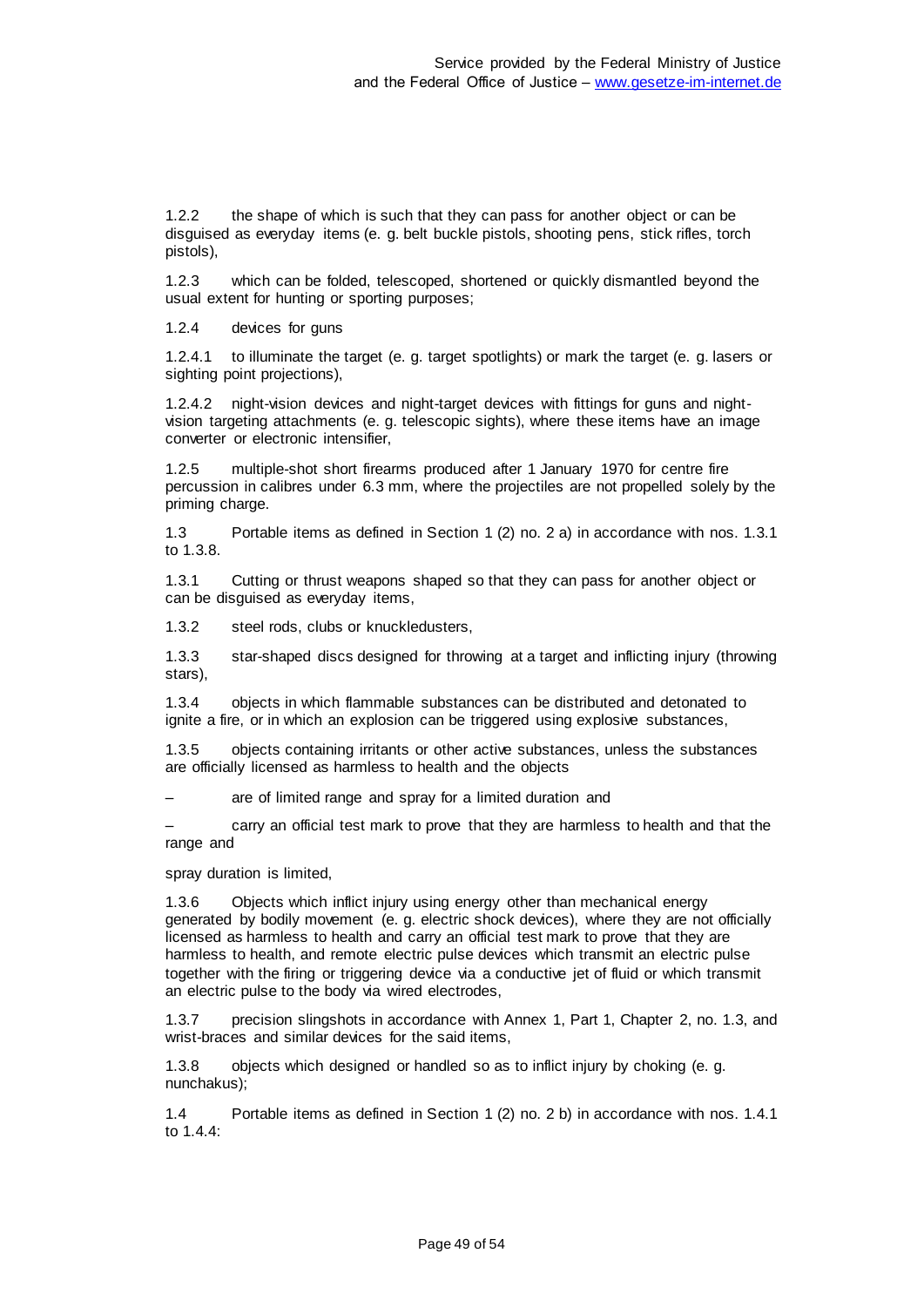1.4.1 Flick knives and gravity knives in accordance with Annex 1, Part 1, Chapter 2, nos. 2.1.1 and 2.1.2. Sentence 1 shall not apply to flick knives in which the blade springs out of the side of the grip and the part of the blade which projects from the grip

is no more than 8.5 cm long,

is not honed on both sides:

1.4.2 fist knives in accordance with Annex 1, Part 1, Chapter 2, no. 2.1.3,

1.4.3 butterfly knives in accordance with Annex 1, Part 1, Chapter 2, no. 2.1.4,

1.4.4 objects which cause injury to animals using a form of energy other than mechanical energy (e. g. electric pulse devices), except where they are officially approved as being harmless and bear an official test mark confirming their harmlessness or where they are used for the intended purpose in animal husbandry;

1.5 ammunition and projectiles in accordance with nos. 1.5.1 to 1.5.7:

1.5.1 Projectiles with anaesthetics designed for attack or defence purposes,

1.5.2 projectiles or shell ammunition containing irritants designed for attack or defence purposes with no official test mark to prove that they are harmless to health,

1.5.3 cartridges for guns with rifled barrels with projectiles with a smaller calibre than the gore diameter of the firearms in question, enclosed in a propelling and guidance shell which separates from the projectile on leaving the barrel,

1.5.4 cartridges with projectiles containing a light trace, fire charge or explosive charge or a hardened core (at least 400 HB 30 Brinell hardness or 421 HV Vickers hardness), with the exception of pyrotechnic ammunition designed for signalling in order to avert danger,

1.5.5 detonating cartridges, ammunition containing irritants or other active substances in accordance with Table 5 of the reference tables under Section 1 (3) third sentence of the third ordinance concerning the Weapons Act in the version as promulgated on 2 September 1991 (Federal Law Gazette I, p. 1872), most recently amended by the second ordinance amending the ordinances pursuant to the Weapons Act of 24 January 2000 (Federal Law Gazette I, p. 38), in the version applicable at the time (reference tables) which, when fired, can inflict injury with solid bodies at a distance of more than 1.5 m from the muzzle, with the exception of 16 and 12 calibre shell ammunition with a shell length of no more than 47 or 49 mm,

1.5.6 small shot which can be loaded in holders in accordance with Table 5 of the reference tables with a diameter (P1) of up to 12.5 mm,

1.5.7 ammunition intended solely for use in weapons of war or by the bodies specified in Section 55 (1) sentence 1, where such ammunition is not subject to the provisions of the War Weapons Control Act or the Explosives Act.

### **Part 2: Weapons requiring a licence**

#### **Chapter 1: Licence requirement**

A licence shall be required in order to handle weapons as defined in Section 1 (2) no. 1 (Annex 1, Part 1, Chapter 1, nos. 1 to 4) and the ammunition designed for them, where such weapons or ammunition are not exempt from licensing requirements under Chapter 2 for the type of handling described therein. Chapter 3 lists the guns subject to less stringent licensing requirements. Where a firearm requiring a licence has been converted into a weapon, the acquisition and possession of which would be subject to less stringent conditions or would be possible without a licence, the licence requirement shall be based on the conditions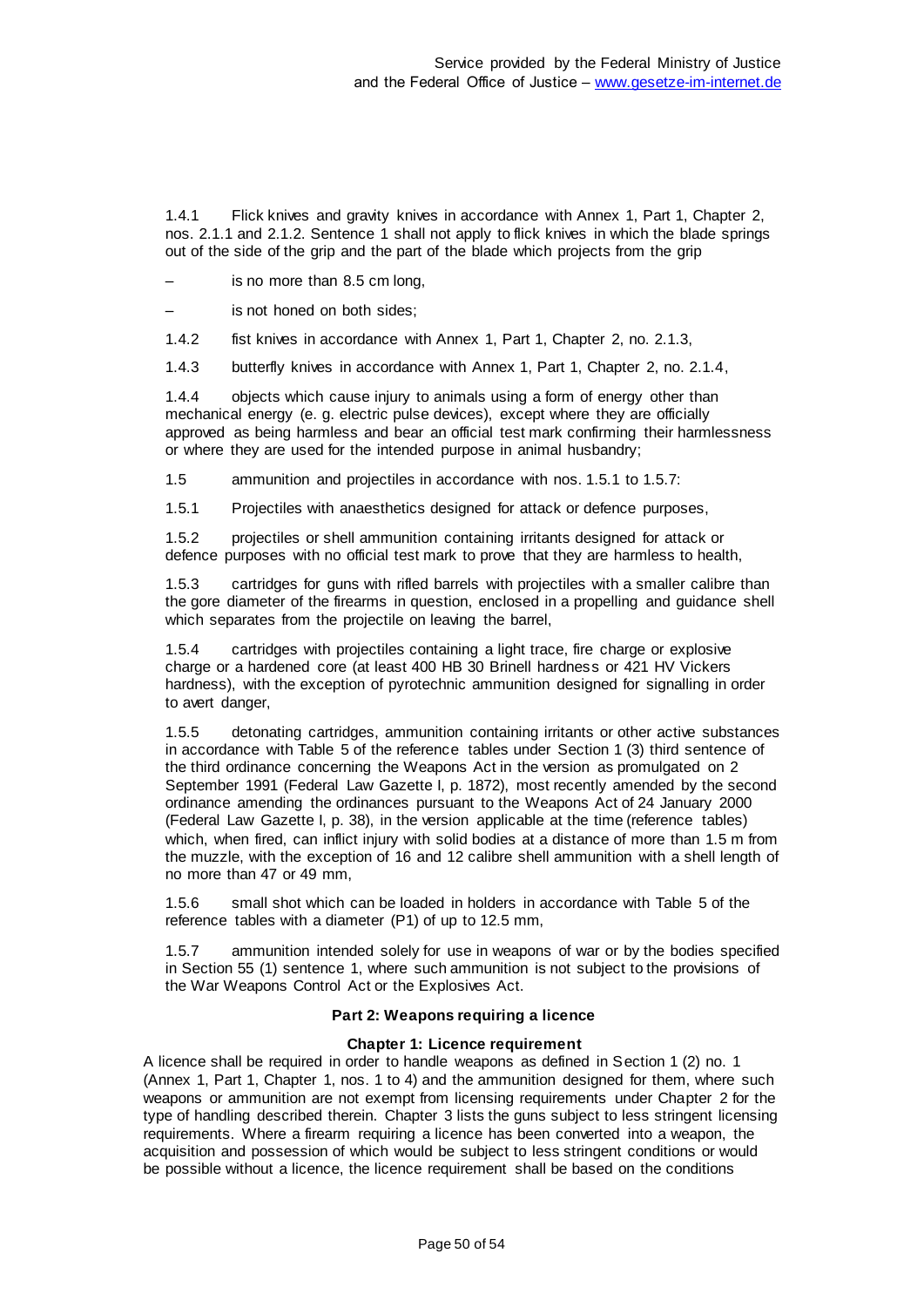pertaining to the original weapon. This shall not apply to modified long weapons as defined in Annex 1, Part 1, Chapter 1, no. 1.5 (salute weapons).

#### **Chapter 2: Forms of handling not requiring a licence**

1. Acquisition and possession without a licence

1.1 Compressed air weapons, spring-operated weapons and weapons which use cold propellants to expel the projectile, which impart kinetic energy of no more than 7.5 joules to the projectile and which bear the mark shown in Figure 1 in Annex 1 to the first ordinance concerning the Weapons Act of 24 May 1976 (Federal Law Gazette I, p. 1285) in the version in force when this Act enters into force or a mark stipulated in a statutory instrument in accordance with Section 25 (1) no. 1 c);

1.2 compressed air weapons, spring-operated weapons and weapons which use cold propellants to expel the projectile, which were manufactured before 1 January 1970, or before 2 April 1991 in the territory specified in Article 3 of the Unification Treaty and traded in accordance with the provisions in force at that time;

weapons to fire blanks or warning shots, irritants or signals which comply with the approved design in accordance with Section 8 of the Proof Testing Act and carry the approval mark shown in Figure 2 in Annex 1 to the first ordinance concerning the Weapons Act of 24 May 1976 (Federal Law Gazette I, p. 1285) in the version in force when this law enters into force or a mark stipulated in a statutory instrument in accordance with Section 25 (1) no. 1 c,

1.4 shell ammunition for the guns referred to in no. 1.3;

1.5 modified firearms intended for theatre performances, photographic sessions, film or television recordings (salute weapons), where such weapons have been modified in accordance with the requirements stipulated in Annex 1, Part 1, Chapter 1, no. 1.5;

1.6 guns modified before 1 April 1976 in accordance with the requirements of Section 3 of the first ordinance concerning the Weapons Act of 19 December 1972 (Federal Law Gazette I, p. 2522);

1.7 models of single-barrelled single-shot weapons with powder caps (percussion weapons) developed before 1 January 1871,

1.8 models of guns with matchlock or spark ignition developed before 1 January 1871,

1.9 models of guns with percussion pin ignition developed before 1 January 1871,

1.10 crossbows,

1.11 shell ammunition for guns modified in accordance with 1.5 and for firing devices in accordance with Section 7 of the Proof Testing Act,

1.12 pyrotechnic ammunition bearing the approval mark shown in Figure 5 in Annex II to the third ordinance concerning the Weapons Act in the version promulgated on 2 September 1991 (Federal Law Gazette I, p. 1872) in class PM I.

2. Acquisition without a licence requirement by persons who already hold a weapon owner`s licence (notwithstanding the reporting requirement pursuant to Section 10, paragraph 1a)

2.1 Replacement and exchange barrels of the same or a smaller calibre, including the interchangeable breeches required for these barrels (exchange systems);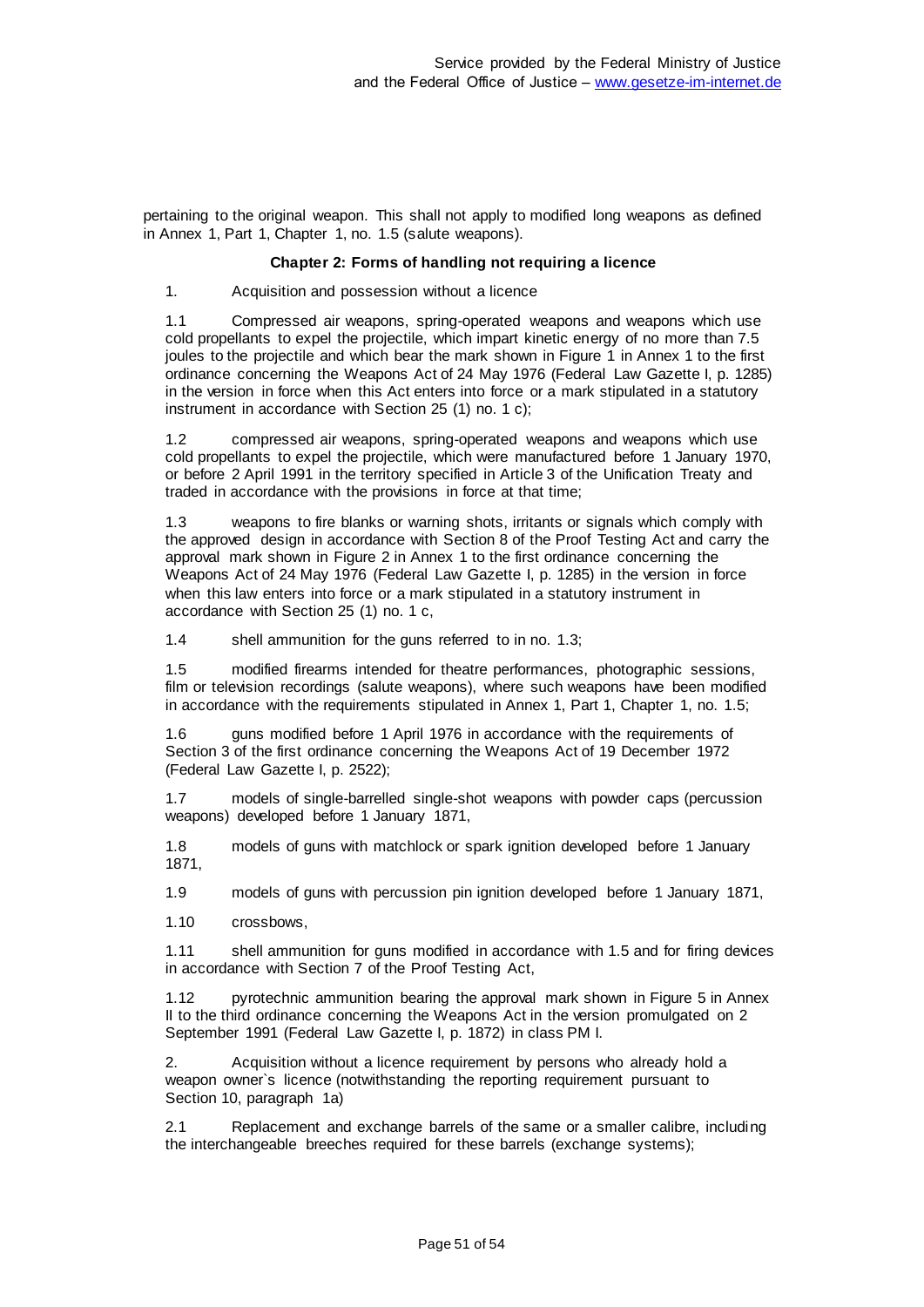2.2 Exchange revolving breeches which can only be used to fire ammunition in which the calibre of the projectile and the maximum permissible pressure of the gas used are the same or smaller than the ammunition designed for the weapon (reference tables); for guns which are already entered on the weapon owner`s licence.

2.a. Acquisition and possession without a licence requirement by persons who already hold a weapon owner`s licence

Insert barrels and their breeches (insert systems) and inserts designed to fire smaller ammunition which are not insert barrels; for guns already entered on the weapon owner`s licence.

3. Carrying without a licence

3.1 Models of guns with a matchlock or spark ignition which were developed before 1 January 1871;

3.2 crossbows.

4. Dealing and manufacturing without a licence

4.1 Models of guns with a matchlock or spark ignition which were developed before 1 January 1871,

- 4.2 crossbows.
- 5. Dealing without a licence

5.1 Models of single-barrelled single-shot weapons with powder caps (percussion weapons) developed before 1 January 1871,

5.2 models of guns with percussion pin ignition developed before 1 January 1871.

6. Non-commercial manufacture without a licence

6.1 Ammunition.

7. Moving into through or out of the territory governed by this Act without a licence

7.1 Compressed air weapons, spring-operated weapons and weapons which use cold propellants to expel the projectile, insofar as they comply with the requirements of nos. 1.1 or 1.2;

7.2 Weapons to fire blanks or warning shots, irritants or signals which comply with the approved design in accordance with Section 8 of the Proof Testing Act and bear the approval mark shown in Figure 2 in Annex 1 to the first ordinance concerning the Weapons Act of 24 May 1976 (Federal Law Gazette I, p. 1285) in the version in force when this Act enters into force or a mark stipulated in a statutory instrument in accordance with Section 25 (1) no. 1 c;

7.3 modified long firearms intended for theatre performances, photographic sessions, film or television recordings (salute weapons), where such weapons have been modified in accordance with the requirements stipulated in Annex 1, Part 1, Chapter 1, no. 1.5;

7.4 guns modified before 1 April 1976 in accordance with the requirements of Section 3 of the first ordinance concerning the Weapons Act of 19 December 1972 (Federal Law Gazette I, p. 2522),

7.5 ammunition for the weapons listed in no. 7.2;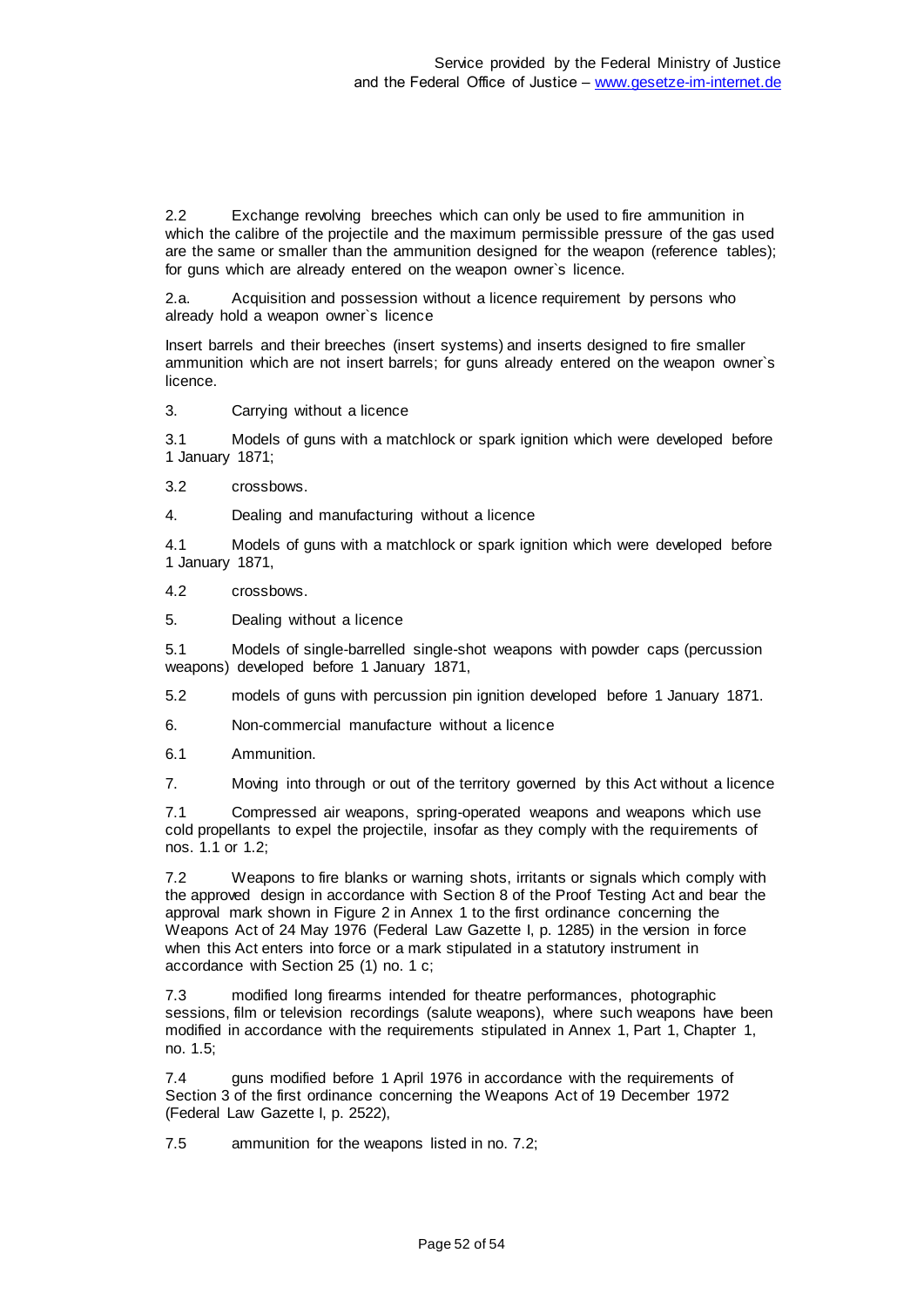7.6 models of single-barrelled single-shot weapons with powder caps (percussion weapons) developed before 1 January 1871;

7.7 models of guns with matchlock or spark ignition or percussion pin ignition developed before 1 January 1871;

7.8 crossbows;

7.9 pyrotechnic ammunition bearing the approval mark shown in Figure 5 in Annex II to the third ordinance concerning the Weapons Act in the version as promulgated on 2 September 1991 (Federal Law Gazette I, p. 1872) in class PM I.

8. No permit required to transfer out of the territory governed by this Act into a state which is not a European Union Member State

All weapons as referred to in Section 1 (2)

#### **Chapter 3: Less stringent licensing requirements**

1. Acquisition and possession without a proven need (Section 4 (1) no. 4)

1.1 Firearms which impart kinetic energy of no more than 7.5 joules to the projectile and which bear the mark shown in Figure 1 in Annex 1 to the first ordinance concerning the Weapons Act of 24 May 1976 (Federal Law Gazette I, p. 1285) in the version in force when this Act enters into force or a mark stipulated in a statutory instrument in accordance with Section 25 (1) no. 1 c;

1.2 ammunition designed for the weapons referred to in no. 1.1.

2. Carrying without specialist knowledge, proven need or proof of liability insurance (Section 4 (1) nos. 3 to 5) – minor firearms certificate

2.1 Weapons to fire blanks or warning shots, irritants or signals in accordance with Chapter 2, no. 1.3.

#### **Part 3: Weapons exempted from all or part of the law**

#### **Chapter 1: Weapons exempted from the law, with the exception of Section 2 (1) and Section 41**

Underwater sporting equipment which does not use ammunition to propel the projectile (harpoons).

#### **Chapter 2: Weapons exempted from the law with the exception of Section 42a**

1. Guns (Annex 1, Part 1, Chapter 1, no. 1.1, not including blowpipes) designed for play, provided that they can only fire projectiles to which kinetic energy of no more than 0.5 joules (J) is imparted, unless they can be modified using standard tools so that the kinetic energy imparted to the projectile exceeds 0.5 joules (J).

2. Guns (Annex 1, Part 1, Chapter 1, no. 1.1) used to propel fixed bodies using muscle power, where the propulsion introduced in this manner cannot be stored by a stopping device (e. g. blowpipes).

3. Objects designed for play, provided that they can only fire percussion caps, cartridge caps, snap caps or pop corks, unless they can be converted to a gun or an object equivalent to a gun using standard tools.

4. Guns rendered unserviceable (decorative weapons)